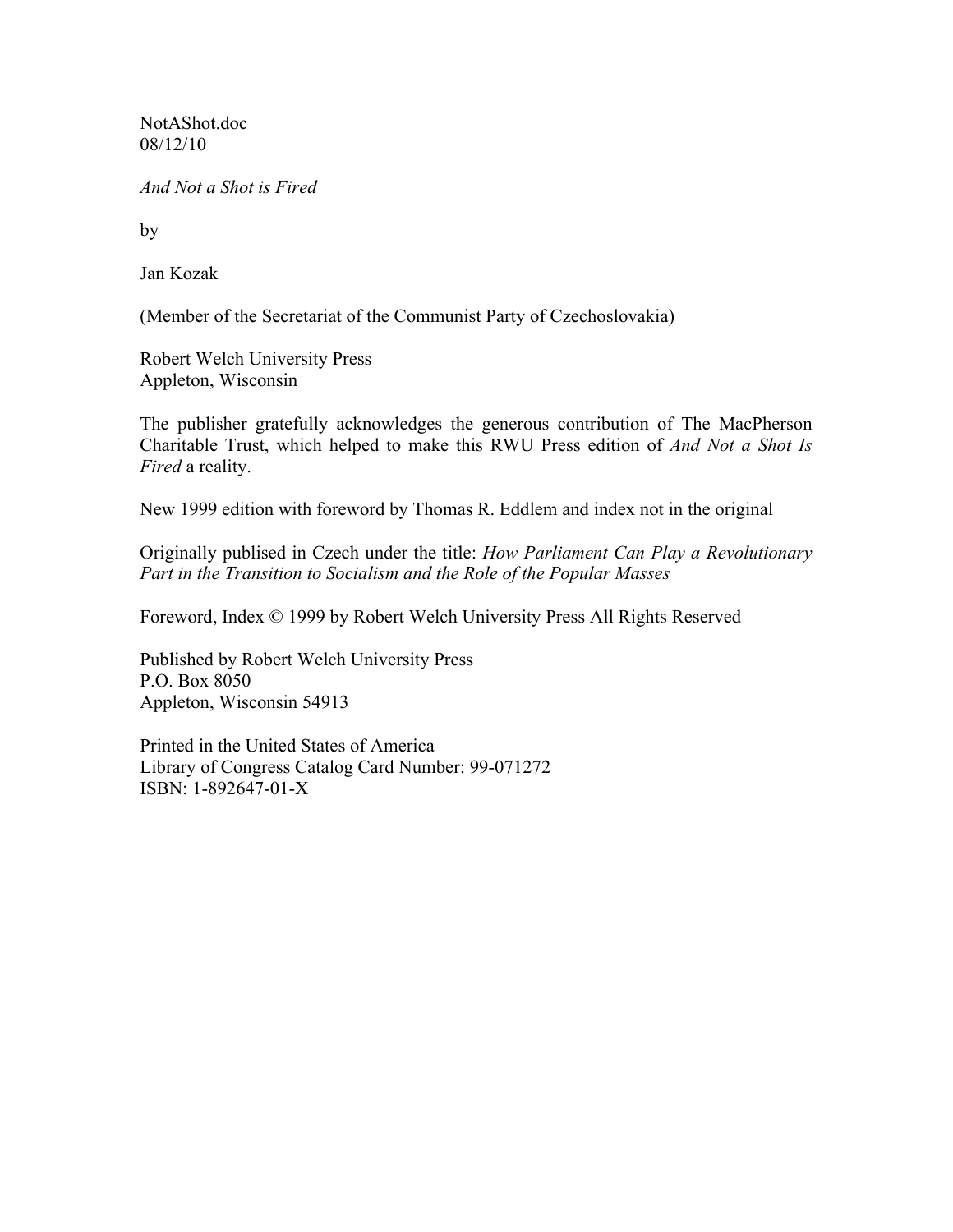### **Introduction**

ONE MIGHT ask today, years after the fall of the Berlin Wall: "Why would anyone want to read a report by a communist about the revolutionary takeover of Czechoslovakia — a country that no longer exists? The Czechs are capitalists now, remember?"

Such a question reveals a number of erroneous assumptions that this document convincingly refutes — not the least of which is the false assumption that the leaders of the former Communist states of Eastern Europe were wedded to ideology. As Jan Kozak and 40 years of brutal Communist Party rule in Czechoslovakia so clearly demonstrate, communism was a tactic employed for the assumption of power, rather than a sincere belief. These same tactics, modified only slightly, are being used today. Americans who labor under the false premise that communism is either an ideology or a system of economics that died with the Cold War do so at their personal and national peril.

Most Americans are falsely conditioned to believe today that elective governments are permanently established and practically invincible to destruction, so long as elections are free from fraud and consumers can buy Big Mac hamburgers in the market. And Not a Shot Is Fired authoritatively disproves that myth. This document is a "how-to" manual for totalitarian takeover of an elected parliamentary system of government through mainly legal and constitutional means. Kozak did not pontificate fuzzy theories of how "revolutionary parliamentarianism" might be accomplished. He wrote from personal experience and intimate knowledge of how this seizure of power actually was accomplished. Kozak's manual is especially important for contemporary Americans because most of the same methods described in this book are at work in the United States today, although those methods are not being followed directly under communist ideological auspices. More on that, after a little background.

### Origin of the Document

And Not A Shot Is Fired only accidentally made it into the public domain. Written between 1950 and 1955 (and revised somewhat after that) as an internal Czechoslovak Communist Party strategy paper, the two chapters which comprise this document were discussed briefly by Communist Czechoslovak delegates to the Inter-Parliamentary Union (IPU) in London in the fall of 1957. Kozak was a member of the Czechoslovak Communist Party Central Committee, briefly a member of the government secretariat, and later, official historian for the Czechoslovak Communist Party. A copy of these two chapters, officially entitled How Parliament Can Play a Revolutionary Part in the Transition to Socialism and The Role of the Popular Masses, were requested through IPU channels by British delegates to the conference. The word came back from the Czechoslovaks that the just-published manuscript was mysteriously "out of print." It was not until January of 1961 that, according to the original British publishers, "by a mere coincidence, a copy of the report was secured."  $\frac{1}{1}$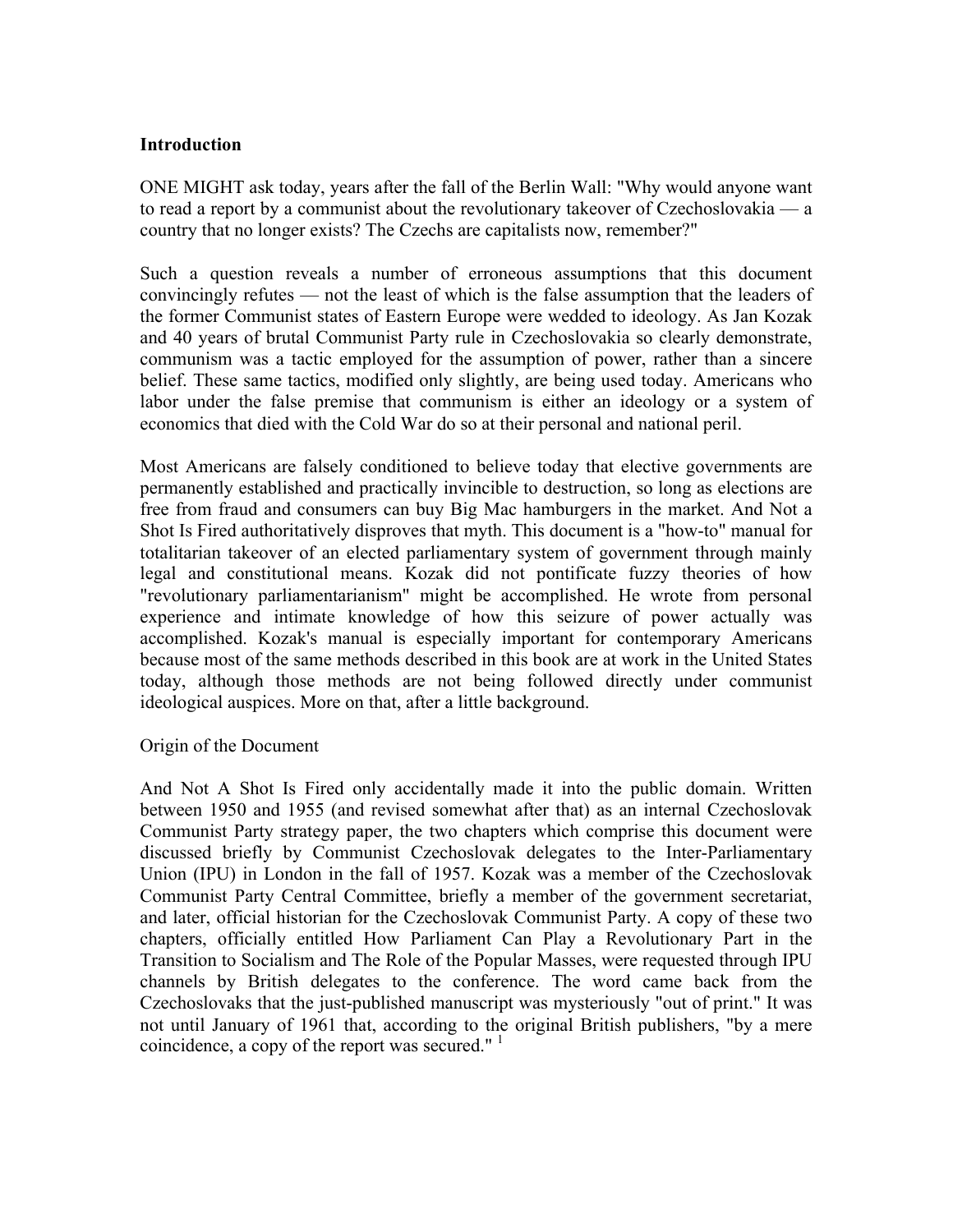Once received, Kozak's manifesto was quickly translated into English and published in February of that year by London's Independent Research Centre under a combination of the titles Kozak had given them: How Parliament Can Play a Revolutionary Part in the Transition to Socialism and the Role of the Popular Masses. The document became an instant international sensation, and by the beginning of 1962 Kozak's manual was being widely distributed in several languages throughout Europe and the United States. Radio Free Europe (RFE) published its own English translation under the original title, and a committee of Congress reproduced and distributed the RFE translation as well. It is the RFE translation (as published by Congress) which we have reproduced here.

But most Americans who came to know Jan Kozak and his step-by-step program for a totalitarian takeover of a free government read the book under the title And Not A Shot Is Fired, under which the Connecticut-based Long House publishers distributed the original British translation of Kozak's manual. The title of the popular American edition came straight out of the superb introduction by John Howland Snow. Snow explained that Kozak's document is a blueprint of how a "representative government can be made authoritarian, legally, piece by piece. The form remains, an empty shell.... And not a shot is fired. $12$ 

Americans with only a little knowledge of post-war Europe are under the illusion that after the defeat of Hitler, Stalin installed his lackeys in Eastern European governments solely by force of the Soviet Army. This was not the case. Stalin had to pledge at least the appearance of free elections at Yalta, even if the concessions granted by Franklin D. Roosevelt guaranteed the eventual absorption of Eastern Europe into Stalin's orbit. Eastern Europe actually enjoyed a short period of relative freedom after the war, during 1946 and 1947, when there were more or less free elections. Most of the Soviet-occupied countries elected non-communist majorities, despite severe harassment of noncommunist parties during the election campaigns. This document explains how, after the elections in Czechoslovakia, the Communist Party insinuated itself into a coalition with Social Democrats and gained control of the Agricultural and Interior ministries.

The value of this book is not that it explained "new" techniques or strategies for taking over free governments. There was nothing original in the strategies and tactics for taking over free governments outlined by Kozak, although many Americans in the 1960s even among those who thought they were well informed — regarded Kozak's blueprint as new tactics and ideology. In fact, most of what Kozak describes had been theorized a generation earlier by Italian Communist Party chief Antonio Gramsci. But only Kozak has demonstrated how such a takeover actually was accomplished. And Not A Shot Is Fired has enduring value for several reasons, not the least of which is that the brief treatise is sufficiently straightforward — and comparatively free of communistic dialectical jargon — that it can be profitably read by the casual reader. That the document was written in a form readily comprehensible by the lay reader can only be chalked up to Communist overconfidence in the inevitable ascendancy of their empire. Kozak boasted that the Communist empire "comprises over 25 per cent of the whole world; 35 per cent of the world's population lives in it and about 30 per cent of the world's industrial output is produced by it." (Page 1) To be sure, Jan Kozak prolifically used communistic patois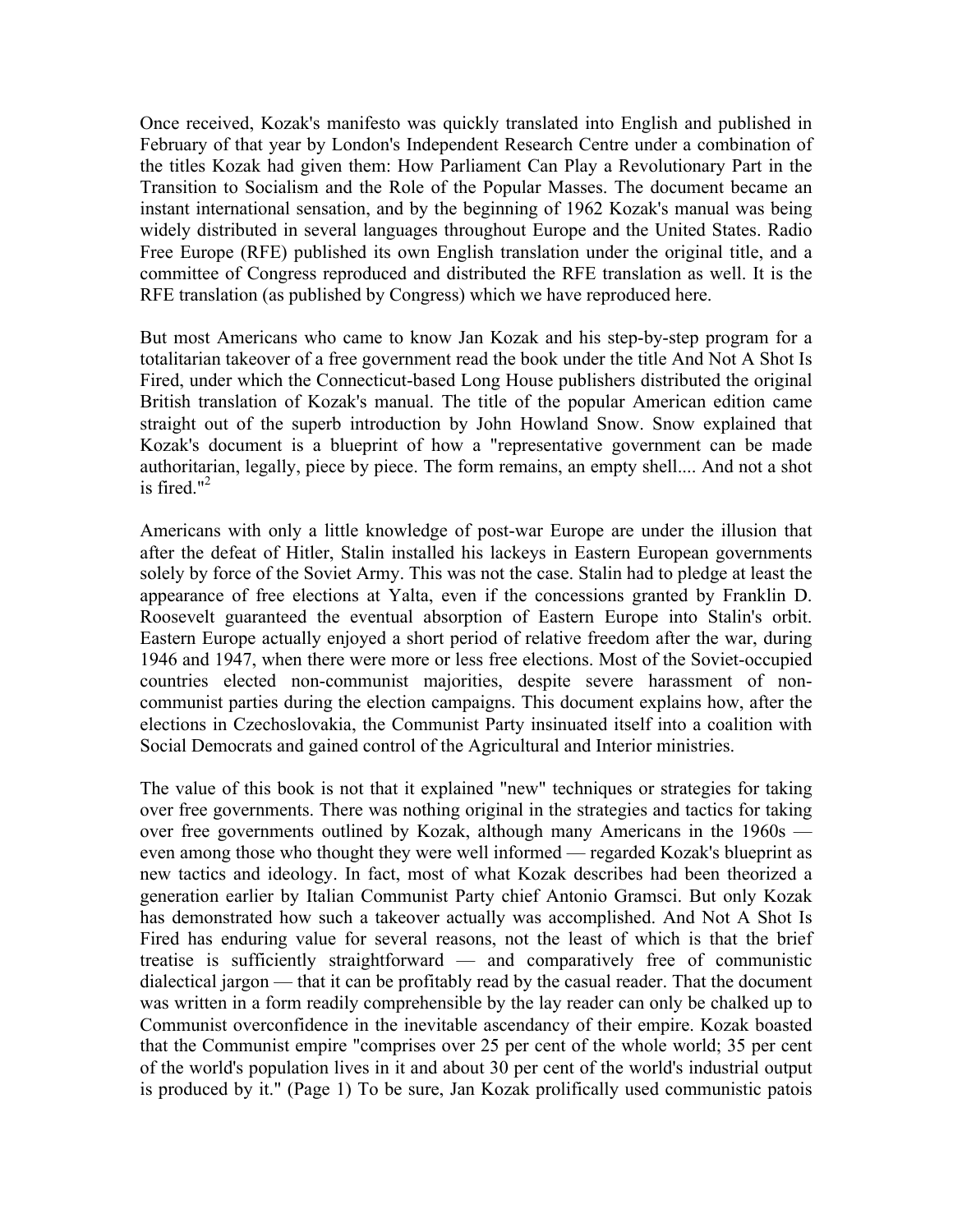throughout the manual, drawing from a lexicon that has been alternatively termed "dialectics," "wordsmanship," and "Aesopean language." And the document can be read much more profitably with a thorough knowledge of the Communist Party's dialectic of that time frame. But Kozak's manuscript is one of those rare specimens of totalitarian literature where the main thrust of the document is understandable on its face even without that knowledge.

Ideology as a Tactic, Not a Belief

The one, overriding goal stressed by Kozak was the objective of seizing total power. There is no concern for the lot of the poor, or the conditions of the laborer, or even the wealth of the industrialist evident in this manuscript; power is the one and only goal:

The overall character of the participation in this government was: not to lose sight, even for a moment, the carrying out of a complete socialist coup. (Page 12)

By using these methods, this principle was fulfilled in practice: not to lose sight for a single moment of the aim of a complete socialist overthrow. (Page 18)

[T]he following may and must be carried out successfully ... concentration of all power in the hands of the [communist-dominated] parliament." (Page 38)

In the course of the fight for the complete takeover of all power... (Page 39)

Its [the Communist Party's] aim was ... the definite settlement of the question of power by consolidating people's democracy into a state of the dictatorship of the proletariat. (Page 46)

There are more passages in the book about how the leaders of the Czechoslovak Communist Party sought dictatorial power for themselves, but the murderous 40-year reign of this criminal syndicate (a criminal syndicate clothed with the pretended legitimacy of state power) makes further elucidation unnecessary. Kozak was no dreamyeyed professor embracing a nebulous idea of a future socialist utopia; he and his confederates were reality-hardened schemers who would use any method available to gain as much power as possible. To power-hungry conspirators like Kozak, Communist ideology was mainly a useful cover for the organizational undertaking of a coup d'etat a tactic, not a belief system. The Communists actually disdained other socialists, such as social democrats, even though they constantly strove to coalesce with and co-opt these democratic parties.

Co-opting Ideological Language

The Communists adapted the language of socialist ideology and the political policies of socialist regimes for their own internal use on several fronts. Many socialist terms were given double meanings — sometimes called "dialectics" — among Communist revolutionaries for furtherance of their coup. Thus, terms like "proletariat" and "worker's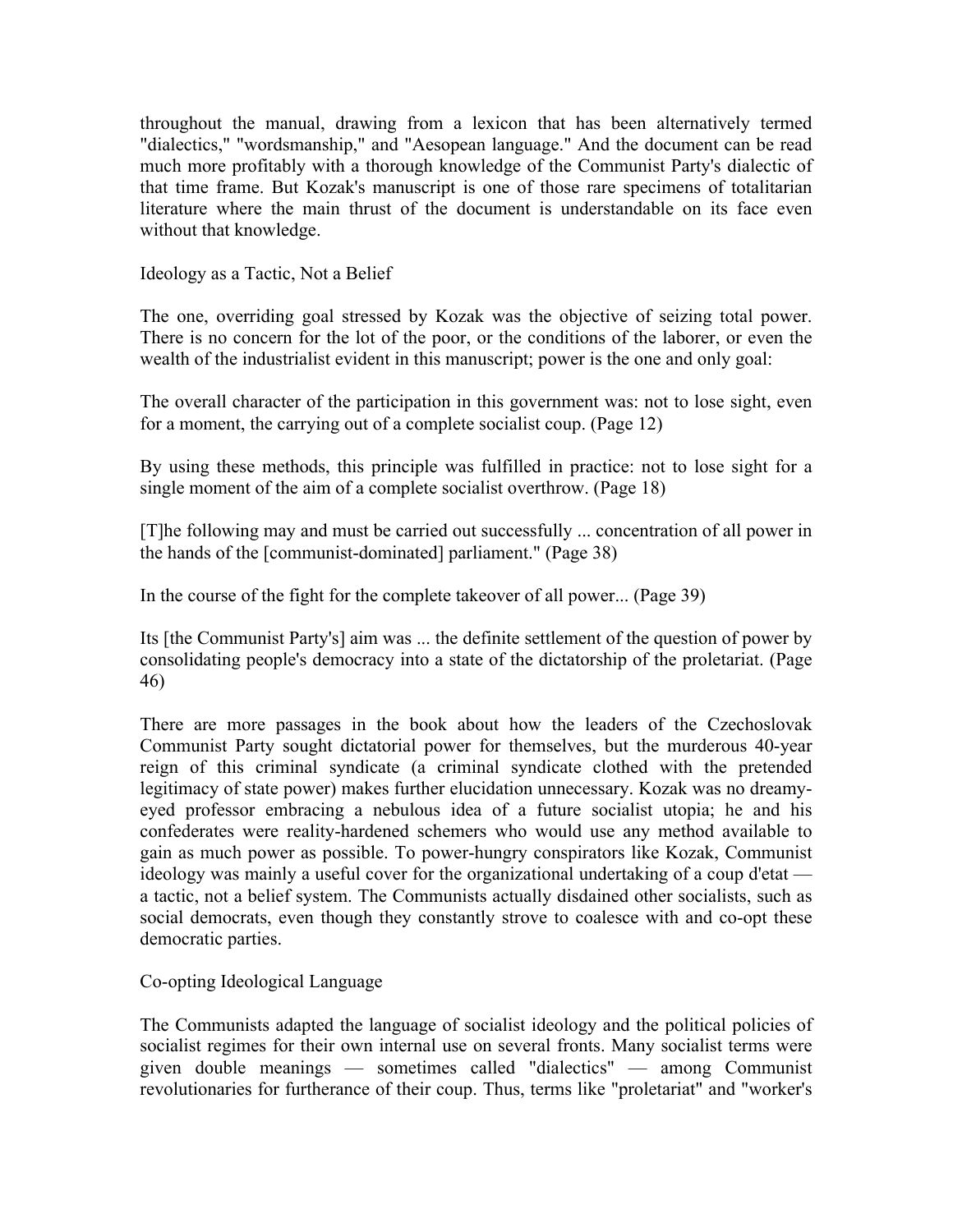class" can have their plain meaning or be code words for "Communist Party leaders." Or, "people's interest," "democratic will of the masses" and "decision of the proletariat" could have its ordinary meaning or designate "orders from Party leadership."

The use of dialectic meaning in words was and remains a necessary part of any plan to overthrow free governments. Outright announcement of the goals and motivations of revolutionaries would arouse too much alarm among the people and create too much resistance, resulting in the defeat of the conspirators. The use of such double-meaning terms serves as a means of transmitting, indirectly, an action program to fellow conspirators without alarming the general populace. If confronted with the true dialectical meaning of the terms, conspirators can simply claim that it is merely ideological belief, and that the accuser is simply a paranoid who is falsely reading sinister motivations into the revolutionary's words.

Dialectical speech was not unique to Kozak's Czechoslovak branch of the Communist Party, nor has it been limited to Communism. Mafiosi and other criminal gangs typically have their own language that serves both as verbal handshakes and to communicate without attracting the notice of the law. And like the lingo of gangsters, Communist dialectics changes frequently in order to preserve its esoteric qualities. (Few would think that "wise guys" today would utilize antiquated terms such as "rubbed out," "greased," or "squeezed" anymore, because they have long been in the common parlance.)

In Communist history, dialectical "code-speech" goes all the way back to the beginning. As far back as 1848, when Karl Marx and Friedrich Engels completed The Communist Manifesto, it was widely condemned as being a conspiratorial document. Few literate men then took seriously Marx and Engels' preposterous claim that the government-power grab which comprised the ten-plank platform in The Communist Manifesto would lead to what the two later promised as the "withering away" of the state. $3$  To claim that the state withers away when you give it more power requires profound stupidity or brazen dishonesty. And, by all accounts, Marx and Engels were not stupid. The Communist Manifesto, like Kozak's manuscript, is simply a manual of how to take control of a government, the latter having laid out the scheme in both more openly brazen terms and greater mechanical detail.

Tactical "Ideology" for Would-Be Dictators: Socialism

To a Communist conspirator like Kozak, socialist ideology offered advantages beyond mere discreet communication with fellow revolutionaries. Revolutionaries frequently promote socialism because a socialist economy — even socialism under a parliamentary system of government — heavily concentrates power in the hands of the few people who run the state. Concentration of power in the hands of a few government leaders makes the state easier to seize by a determined conspiracy. To conspirators, socialism serves as a control-the-wealth program, not a share-the-wealth program. Thus, none should be surprised that Hitler and Mussolini took over freely-elected parliaments in their countries — legally and constitutionally, as Kozak and his co-conspirators later accomplished only after posing as socialist ideologues of one form or another.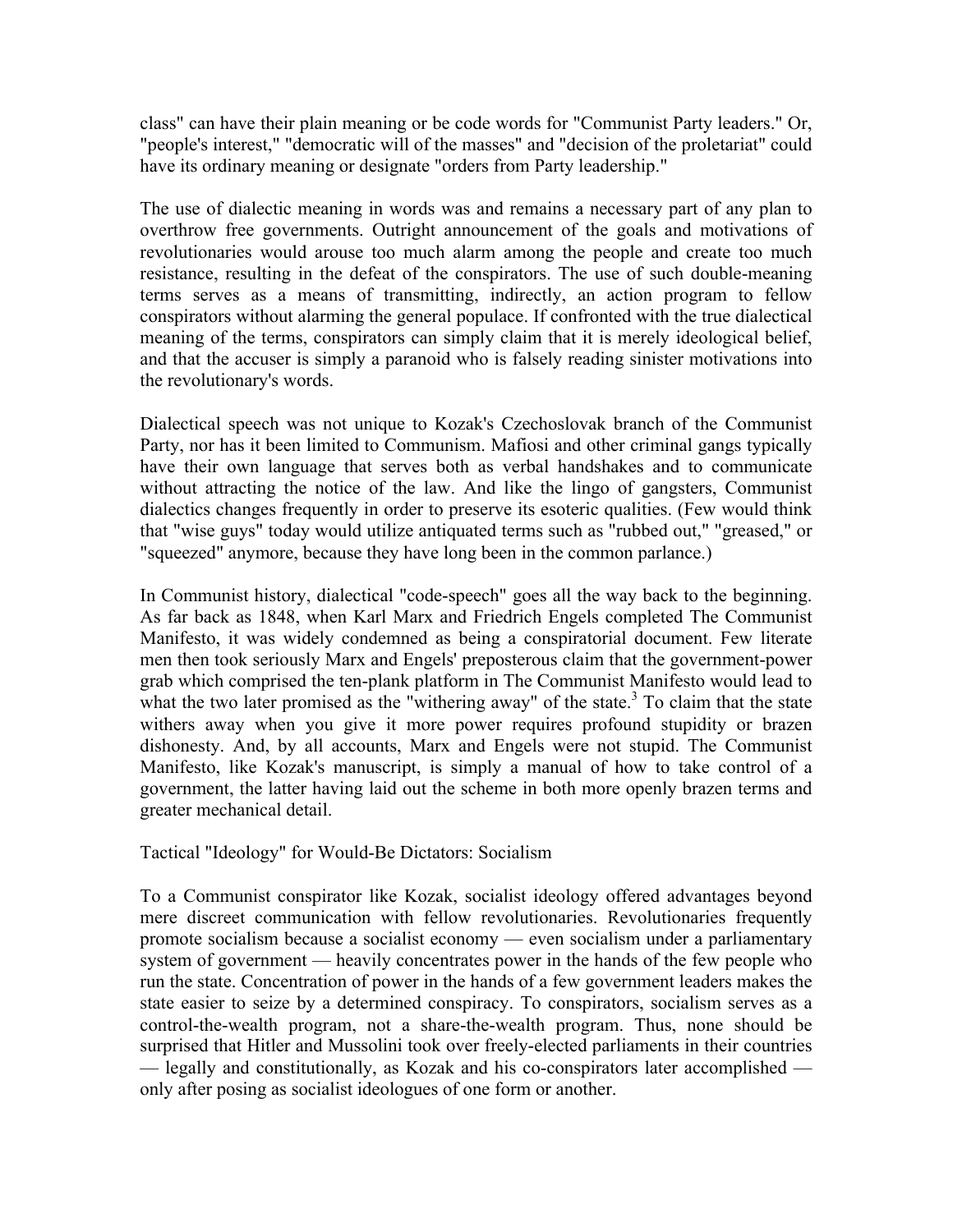Some may contest the assertion that Hitler and Mussolini arose out of socialism because of popular notions that these dictators stem from the "right" wing of the ideological spectrum. Such illusions have no basis in fact. The very name "Nazi" was almost never used by the Nazis themselves; it was merely an acronym for Hitler's "National Socialist Party" which created such socialist institutions as the government automobile industry. (Volkswagen, which originated as a government program under the Hitler regime, means "people's car" in German.) And Mussolini's deep socialist roots date back to before World War I, with his editorship of the socialist newspaper, Avanti! From a power politics perspective Mussolini's fascism, after being imposed upon Italy, differed only superficially with outright socialism. Mussolini had completely adopted the notion that government should be fully involved in controlling property, even if he did allow nominal private ownership. Il Duce's program that the state would be the "supreme regulator of the relations between all citizens of the state" $4$  fits hand-in-glove with the political program instituted by Kozak and his co-conspirators after they had taken power for themselves. Economic fascism, which is simply heavy government regulation and control of what is only nominally private property, serves essentially the same purpose for conspirators as outright government ownership under socialism. And fascism is the economic program increasingly being followed in the United States and the formerly socialist nations of Eastern Europe today. Economic fascism offers a number of advantages for the modern conspirator over the socialism used by Kozak — but only because fascism is typically called some other nebulous name such as "Third Way" or "public-private partnership," or (even worse) falsely represented as "privatization," or "free trade," or "free enterprise." The fascist economic model does not carry all the public relations baggage of Stalinist socialism, and, over the short term at least, it can be more economically efficient than outright socialism.\* Thus, it should be no surprise that the same conspirators who ran the governments of former Soviet "Republics" of Eastern Europe have readily exchanged their Communist Party posts for "elective" posts, or that the brand of state control they are now pushing is called "privatization" and "economic reform."

### Pressure from Above, Pressure from Below

A socialist or fascist economic policy is necessary for dictatorial revolution in an elective government — and not simply because socialism or fascism concentrates the physical power of the state in the few who run the executive branch of government. While these policies certainly enable the state to acquire power (and to shift power away from the legislature) their chief role as necessary ingredients for revolution is that they give the state hegemonic control (leadership) over the various non-governmental cultural institutions — institutions which may have enough strength to resist and overthrow a political coup d'etat. Kozak uses an excellent example in this text of the hegemonic leadership manufactured by the Communists over agriculture in Czechoslovakia. Farmers and ranchers have traditionally been very conservative, independent, and resistant to tyranny. In a heavily agricultural state such as war-devastated Czechoslovakia, farmers and ranchers would have been a strong counter-revolutionary force. Indeed, Stalin had found farmers to be the chief anti-totalitarian force in pre-war Ukraine.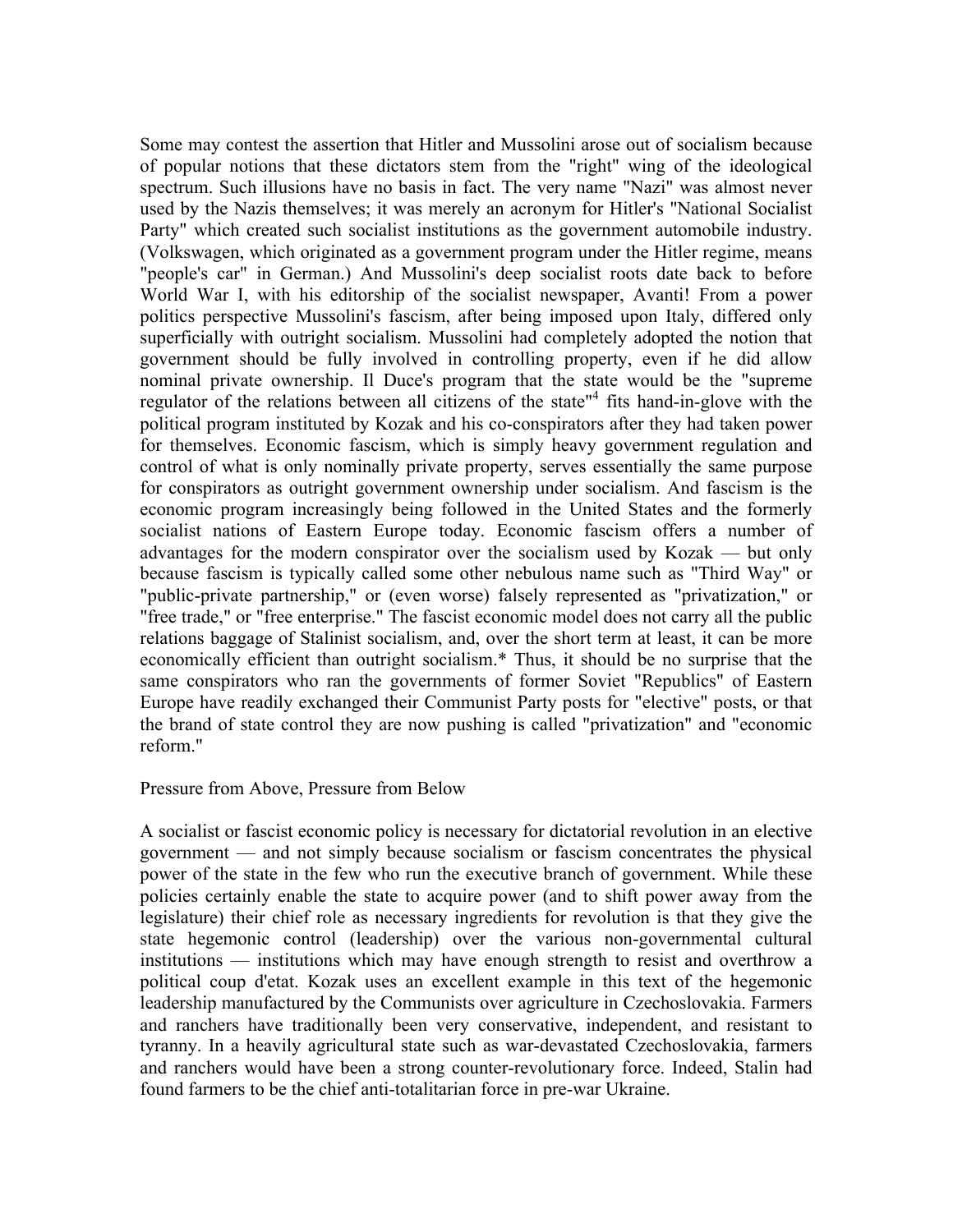But in Czechoslovakia, Communist cadres "from below" infiltrated and co-opted the conservative leadership of the agricultural interests, giving the misleading impression that farmers were divided on the revolution — or perhaps even supportive of it. Meanwhile, "parliamentary socialism" — the "pressure from above" — used the power of the state, under the pretext of yielding to pressure from "farmers" (represented by these Communist infiltrators) to break up the economic base and strength of the independent farmers.

As the preceding example illustrates, Kozak outlined the main thesis of a giant pincer's strategy for transforming a parliamentary system of government into a totalitarian dictatorship — the strategy of combining "pressure from above" with "pressure from below" to effect revolutionary change. In essence, under this plan, the Communist minority in parliament (in coalition with socialist parties) serves the revolution by initiating policies and legislation which strengthen the hand of grassroots revolutionaries and punish threats to the coup (i.e., the Right). Meanwhile, grassroots revolutionaries whip up the appearance of popular support for the legislative program to advance the revolution through strikes, rallies, petitions, threats, and - sometimes — sabotage. The "pressure from below" by the small number of revolutionaries and their larger number of dupes is then used to "justify" the centralization of power in the hands of the executive branch of the state. Wishy-washy politicians are intimidated, and the "pressure from above" intensifies. Each legislative victory results in new demands (the "pressure from below") for even stronger legislation, which is relentlessly pursued by communists and their dupes in parliament — who claim, of course, that they are acting in the name of the popular will. The cycle continues until opposition is completely powerless, intimidated, or liquidated — and the revolution is a fait accompli.

The theory for using "pressure from above" and "pressure from below" in order to acquire power, explained in this manual by Kozak, first emerged in the writings of an obscure Italian Communist thinker named Antonio Gramsci. Gramsci had plenty of time for contemplating the reasons why his Communist Party had lost Italy to Benito Mussolini, since he spent the last years of his life in Mussolini's jails. Gramsci concluded that in order to capture the power in a state, one must first capture the culture. By culture, Gramsci meant the powerful non-governmental institutions of great influence throughout the nation, specifically: churches, unions, mass media, political parties, universities and educational centers, business organizations, foundations, etc. Gramsci explained that, in hindsight, it was unreasonable to expect the Communists to have seized power in pre-World War II Italy in the same way that the October Revolution had succeeded in Russia. "In [totalitarian, Tsarist] Russia the state was everything," Gramsci explained in his Prison Notebooks. "[C]ivil society was primordial and gelatinous; in the West, there was a proper relation between state and civil society, and when the state trembled a sturdy structure of civil society was at once revealed."<sup>5</sup>

In the West, Gramsci explained, family loyalties, faith in God, and lawful limits on governmental power were thoroughly represented in the cultural institutions. Gramsci wrote that "there can and must be a 'political hegemony' even before assuming government power, and in order to exercise political leadership or hegemony one must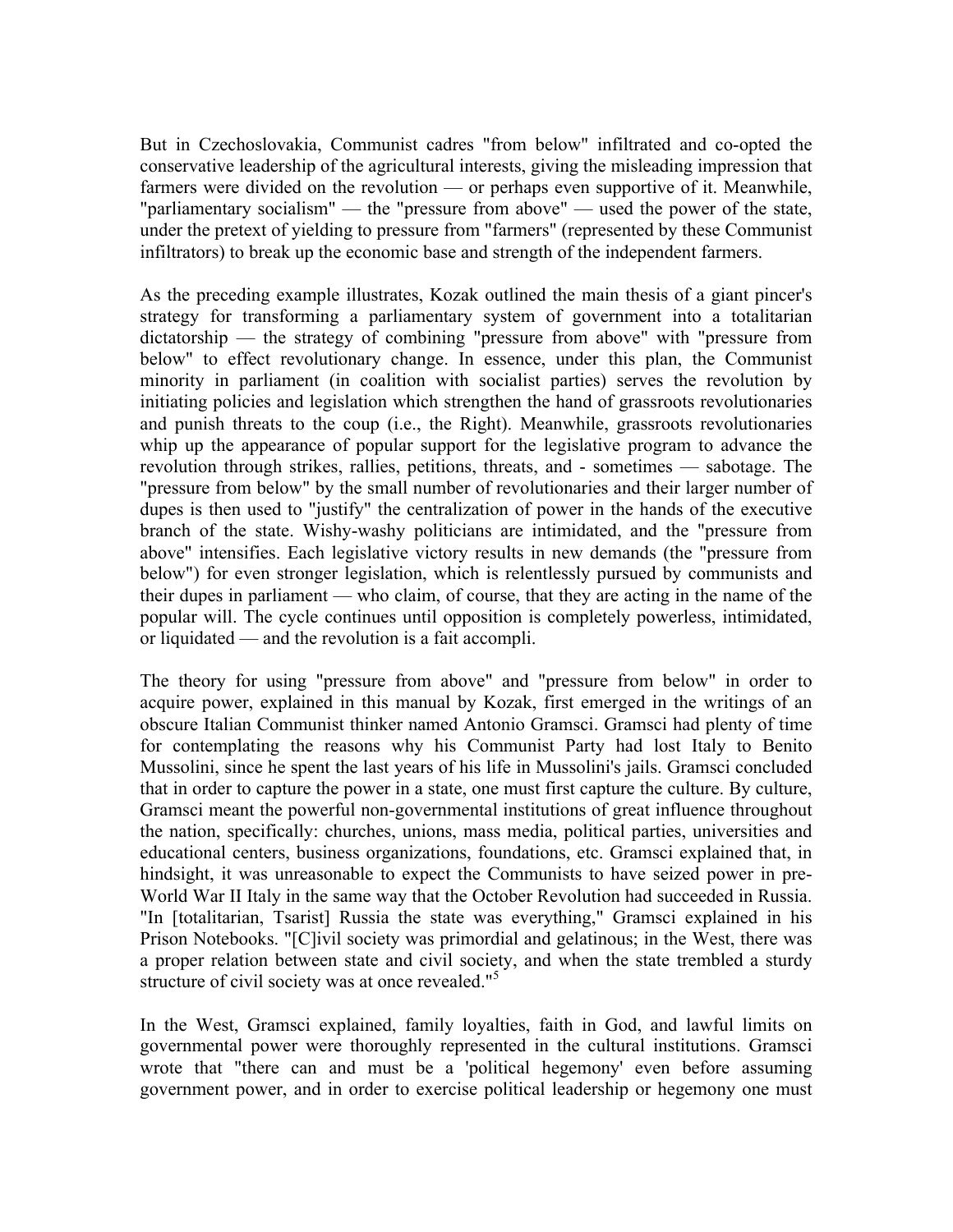not count solely on the power and material force that is given by government."<sup>6</sup> Gramsci argued that without a successful "war of position" for "cultural hegemony" (cultural leadership) within these institutions, a revolutionary power grab — even by a wellorganized conspiracy — is impossible. Ultimately, the Italian Communists were outmaneuvered in the cultural war by Mussolini's blackshirts. Belief in God, family, and limited government in the developed nations of the West constitutes a cultural system of "fortresses and earthworks" against revolution, according to Gramsci. A coup d'etat, without having first subverted these "fortresses and earthworks" through the acquisition of political/cultural hegemony, would only be temporary and result in a quick and successful counter revolution. The revolutionaries of today are well aware that their struggle for control of the culture cannot be won overnight. Gramsci follower and Frankfort school of socialism apostle Rudi Dutschke explained the Gramscian struggle as a "long march through the institutions"<sup>7</sup> to win Gramsci's "war of position" over any cultural institutions which would stand in the way of a coup d'etat by a conspiratorial faction.

To revolutionaries like Kozak and Gramsci, all cultural and governmental institutions constitute battlefields. Kozak explained that the Czech Communist Party created "mass organizations" to form that pressure from below, and used the power of the state to take over, eliminate or isolate the old conservative institutions: "[T]he 'pressure from above' was applied in an ever-increasing measure for the direct suppression and destruction of the counter-revolutionary machinations of the bourgeoisie [the middle class]. Let us recall the signal role played in the development and extension of that pressure by the Ministry of the Interior, for instance, which was led by the Communists and the units of the State Security directed by them." (Page 13) As the state passed draconian gun control laws throughout Eastern European countries in the aftermath of World War II, the Communist Party armed itself and — together with its control of the police organs of government — obtained a monopoly on force in these nations. "The necessity of arming the most mature part of the workers' class for repulsing the counter-revolutionary machinations of the bourgeoisie ... has been proved, incidentally, again by the later formation of the workers' militias in peoples' democratic Hungary and Poland," Kozak emphasized. (Page 25) That victorious revolutionaries would need a monopoly on force to consolidate control of a country is an obvious necessity, and it highlights our Second Amendment-protected right to keep and bear arms as an obvious "earthwork" against revolution. But in Czechoslovakia, it should be emphasized, the monopoly on force mainly served a more subtle purpose than a violent overthrow; it created a helpless feeling among the increasingly isolated non-communist opposition. The clash of arms was never necessary.

Many elements of the "pressure from above" and "pressure from below" stratagem explained by Kozak are being used against Americans on a variety of fronts toward the consolidation of power in the hands of the state. Kozak explained that the revolution also "breaks through the onerous circle of intimidation and spiritual terror of the old institutions, the Church, etc." (Page 19) Modern activists and would-be revolutionaries attempt to isolate and outmaneuver those churches that cling to traditional teachings by (for example) using Kozak's tactics to effect change on the issue of birth control and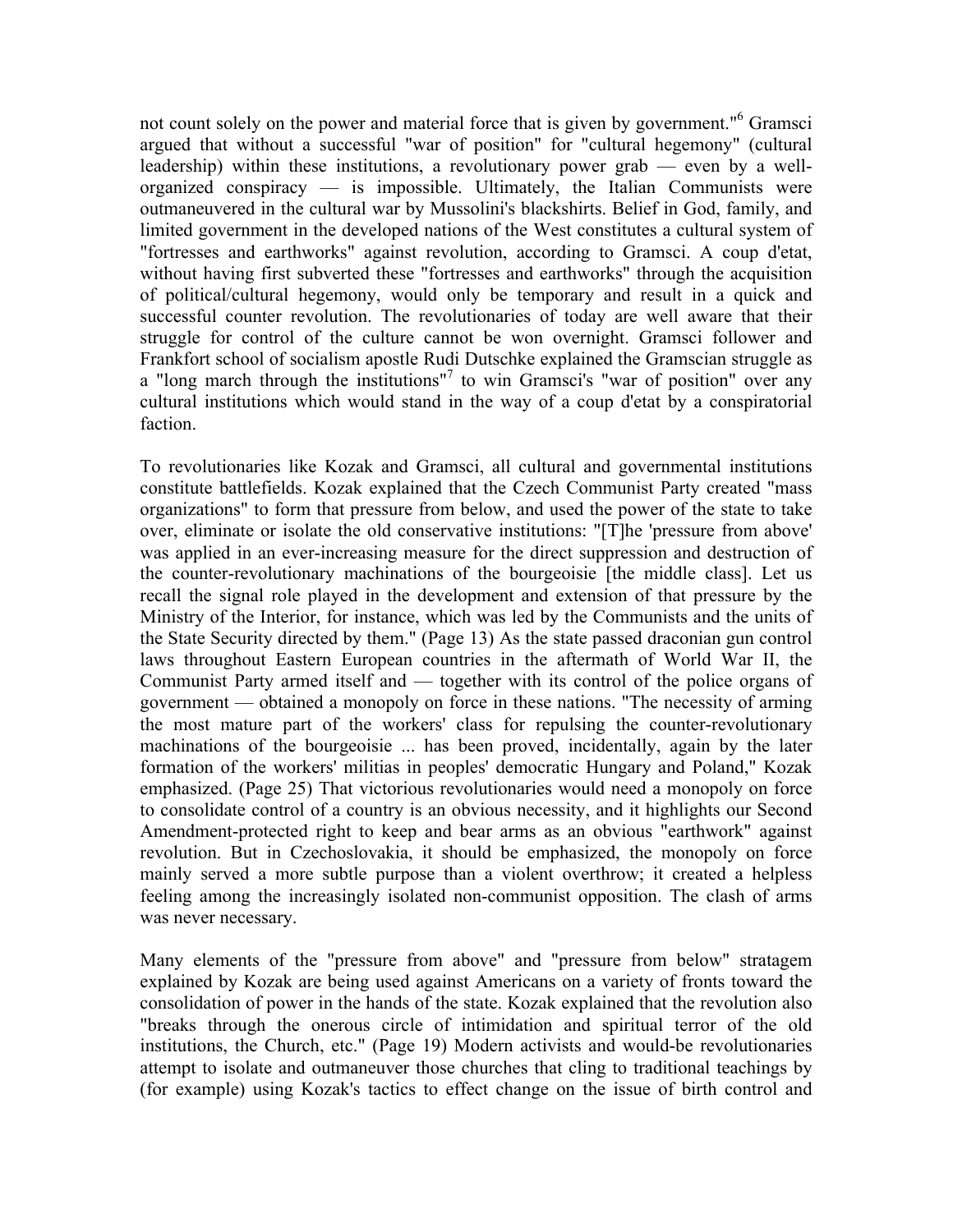abortion. Both the U.S. government and the United Nations (as well as tax-exempt foundations) fund private organizations such as Planned Parenthood that perform abortions and distribute birth control devices. At the same time, these organizations lobby governments and create the appearance of popular support for government-subsidized abortion on demand and (eventually) coercive population-control programs. The United Nations uses a Non-Governmental Organization (NGO) caucus of left-wing organizations to create grassroots (pressure from below) to justify its authoritarian agenda, which (on the population-control front) includes support for China's population-control program of forced abortion. The NGOs, of course, by no means represent the grassroots. But that does not prevent the movers and shakers at the top — including the foundation heads and governmental officials who lavishly fund them — from representing them as such. There are dozens of other modern examples of how the "pressure from above" has created and funded the "pressure from below," from the environmentalist movement to the international gun control movement, the details of which could fill many pages.

The U.S. Constitution — a formidable "earthwork"

The U.S. Constitution — by way of contrast with parliamentary socialism/fascism offers a formidable series of barriers to would-be dictators, with its separation of powers, system of checks and balances, reserved rights, delegated powers, and free enterprisebased economy. James Madison explained in The Federalist, #47, that the division of powers in the U.S. Constitution was devised with the following guiding principle of politics constantly in mind: "The accumulation of all powers, legislative, executive, and judiciary, in the same hands, whether of one, a few, or many, and whether hereditary, self-appointed, or elective, may justly be pronounced the very definition of tyranny."

Gramsci strongly felt that "the whole liberal [i.e., classical, laissez-faire liberalism] ideology, with its strengths and weaknesses, can be summed up in the principle of the division of powers, and the source of liberalism's weakness becomes apparent: it is the bureaucracy, i.e. the crystallization of the leading personnel, which exercises coercive power..."<sup>8</sup> In other words, Gramsci was saying that revolutionaries can make use of ambitious individual politicians — who need not necessarily be revolutionaries at first to usurp power and break down the division of powers which limits government in constitutional systems. Madison concurred in The Federalist, #10, that the main problem in free governments was the tendency to faction and ambition among the ruling personalities. "The friend of popular governments never finds himself so much alarmed for their character and fate as when he contemplates their propensity to this dangerous vice," the Father of the Constitution explained. But the Founders constructed the U.S. Constitution to ameliorate this very problem. As Alexander Hamilton explained in The Federalist, #9:

The regular distribution of power into distinct departments; the introduction of legislative balances and checks; the institution of courts composed of judges holding their offices during good behavior; the representation of the people in the legislature by deputies of their own election: these are wholly new discoveries, or have made their principal progress towards perfection in modern times. They are means, and powerful means, by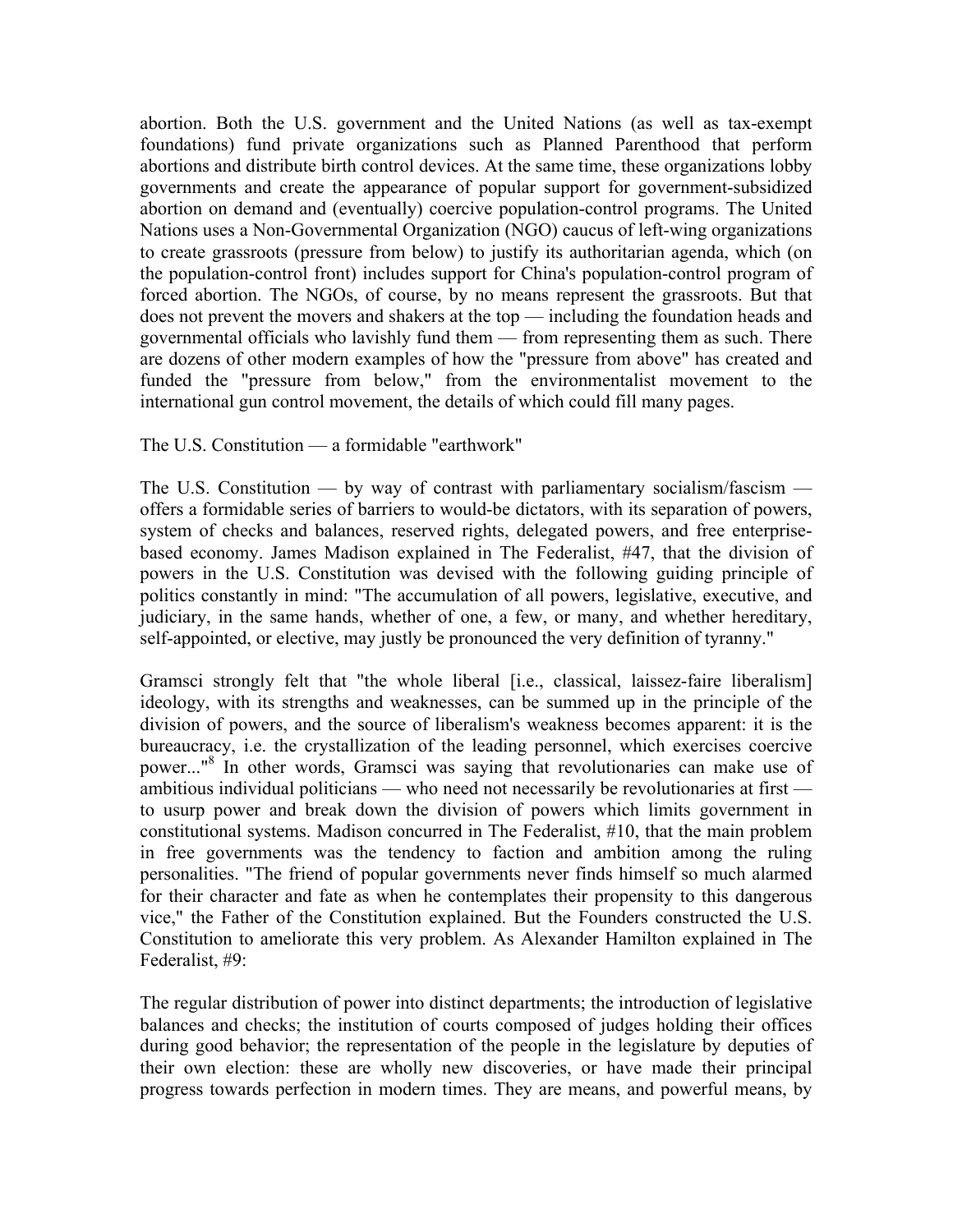which the excellencies of republican government may be retained and its imperfections lessened or avoided.

#### What Can Be Done?

To a large extent, many of our cultural and governmental institutions have already been captured by forces in favor of the centralization of government power and, opposed to limited government and the traditional morality of the churches. Few Americans are even aware that an invasion of our institutions has been ongoing — or that the invaders have won several engagements. Author and political commentator John T. Flynn has already been proven partly right in his 1941 warning that "We will not recognize [American totalitarianism] as it rises. It will wear no black shirts here. It will probably have no marching songs. It will rise out of a congealing of a group of elements that exist here and that are the essential components of Fascism.... It will be at first decorous, humane, glowing with homely American sentiment."<sup>9</sup> Several of the constitutional "fortresses and earthworks" which the Founding Fathers threw up to block revolution in our constitutional system have given way to decay in recent decades. The marginalization of gun ownership through federal legislation, the progressive lack of respect for the federal system of states rights by both political parties, and the assault on free speech rights protected by the First Amendment through so-called "campaign finance reform" are but a few of many examples. Part of the "long march through the institutions" has already been completed.

But it is not yet too late. There are still cultural and structural layers of "fortresses and earthworks" which continue to protect Americans against the kind of quasi-legal revolution this book outlines. There are still some checks and balances and division of powers left in our system, and there is still vigorous organizational opposition to consolidation of governmental powers. But these defenses are under siege. The only way to guarantee continued free government is for Americans to get active in restoring those political and cultural "fortresses and earthworks" which support the principles James Madison and the rest of the founders put into the U.S. Constitution. We can guard this principle of the division of powers by insisting — both directly and especially through those cultural institutions where we can have any influence — that our elected officials revive the separation of powers and consistently vote for a reduction in the size and scope of government.

Thomas R. Eddlem Appleton, WI January 1999

Endnotes to the Introduction

<sup>1</sup>Lord Morrison of Lambeth, Introduction to How Parliament Can Play a Revolutionary Part in the Transition to Socialism and the Role of the Popular Masses (London: Independent Information Centre, 1961), 9th edition, pp. 3-4.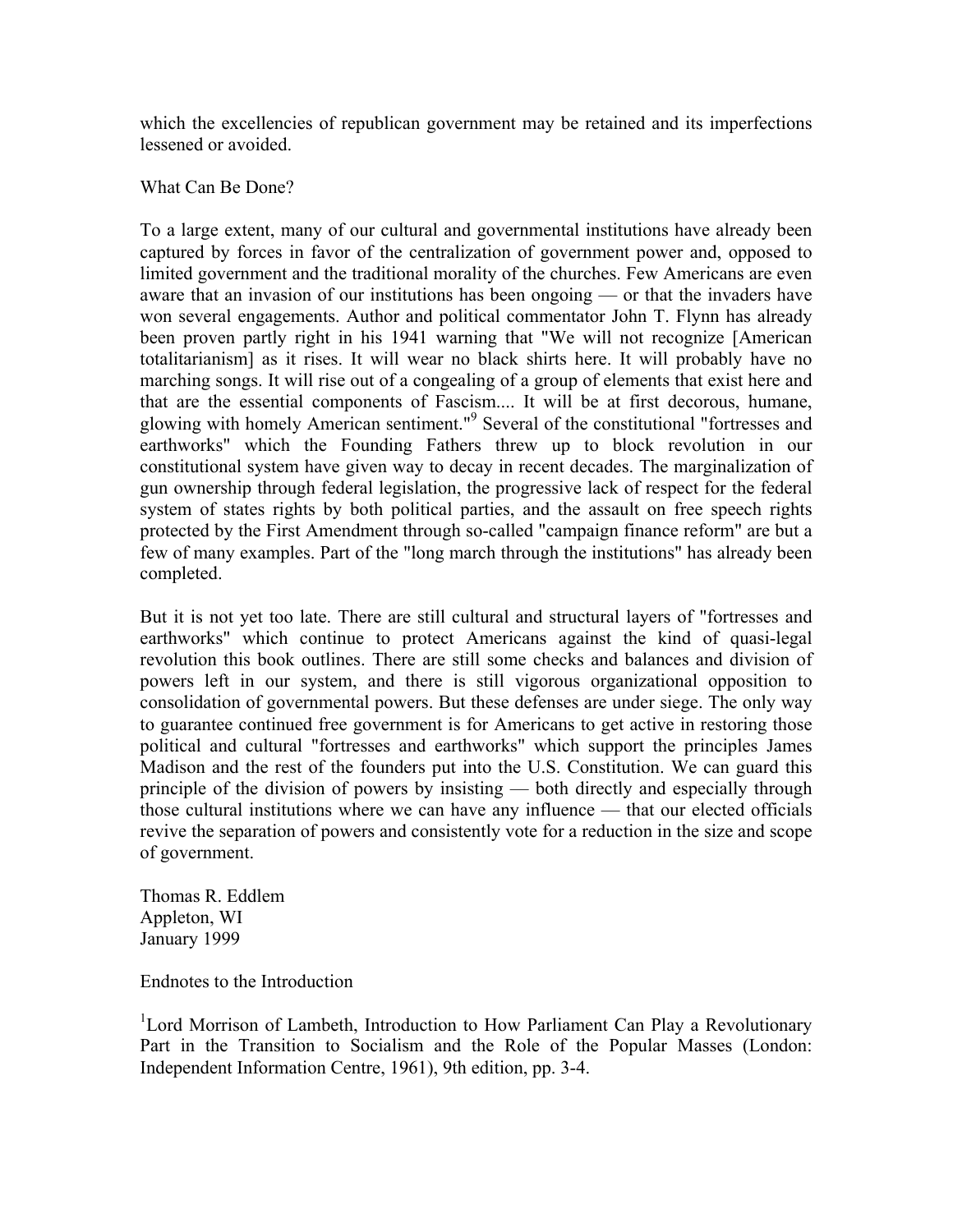<sup>2</sup> John Howland Snow, Introduction to And Not a Shot Is Fired (New Caanan, CT: The Long House, Inc., 1972), pp. 8-9.

<sup>3</sup> See, for example, Engels in 1878: Frederick Engels, Herr Eugen Duhring's Revolution in Science (New York: International Publishers, 1939), p. 307. Also, Marx was on record having said much the same thing in his 1875 "Critique of the Gotha Program": Karl Marx: Selected Writings in Sociology & Social Philosophy, (New York: McGraw-Hill, 1964), p. 256.

4 Benito Mussolini, My Autobiography (New York: Charles Scribner's Sons, 1928) p. 280.

<sup>5</sup> Roger Simon, Gramsci's Political Thought (London: Lawrence and Wishart, 1982), p. 28.

6 Antonio Gramsci, Prison Notebooks, Volume I (New York: Columbia University Press, 1992), p.137.

<sup>7</sup> Richard Grenier, Capturing the Culture (Washington, DC: Ethics and Public Policy Center, 1991), p. xlv.

<sup>8</sup> Antonio Gramsci, The Modern Prince and Other Writings (New York: International Publishers, 1959), p.186.

<sup>9</sup> John T. Flynn, "Coming: A Totalitarian America" (originally appearing in the February 1941 American Mercury), in Forgotton Lessons (Irvington-on-Hudson, NY: Foundation for Economic Education, 1996), pp. 142-143.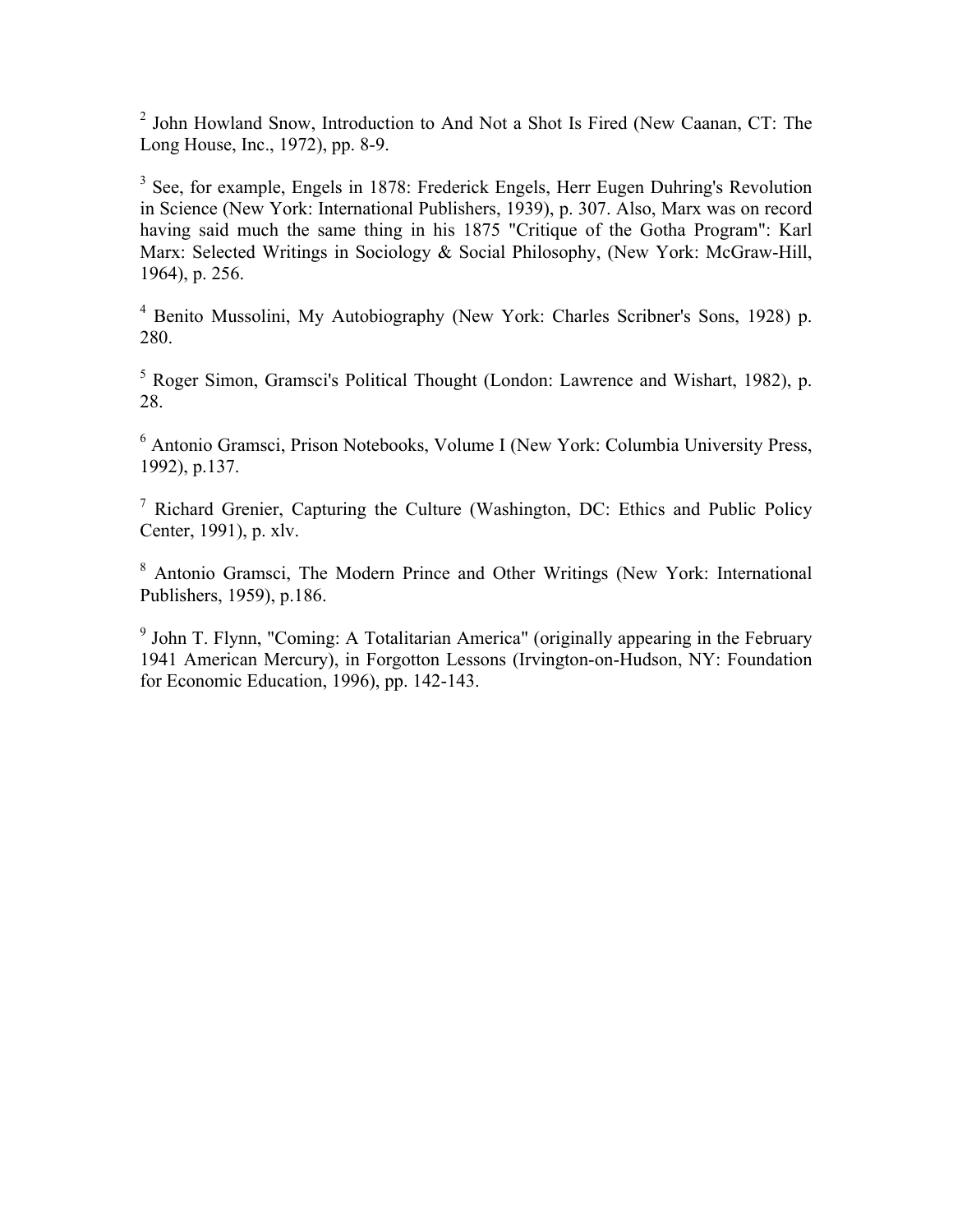Main Text

*And Not a Shot Is Fired*

*How Parliament Can Play a Revolutionary Part in the Transition to Socialism and The Role of the Popular Masses*

by Jan Kozak

Translated from the original Czech

Publisher's note: This document was originally published in the Czech language, and the following is an exact replication of the translation from the U.S. government's Radio Free Europe and published by the House Committee on Un-American Activities of the 87th Congress. For the purposes of clarity and better readability, we have added subheadings, changed italics, and adjusted arbitrary spaces between paragraphs.

THE classics of Marxism-Leninism never ceased to point out that the inexorable revolutionary transformation of the capitalist society into a socialist one does not preclude, but even presupposes the possibility of various forms and roads of the proletarian revolution. V. I. Lenin, in particular, illuminated this serious question thoroughly and systematically. In his lifetime the proletarian revolution became an immediate question of the day. In his theoretical works and concretely in his practical activity he started from the principle that the forms of transition to socialism are dependent on the concrete balance of international and internal class forces, on the degree of organization of the proletariat and the bourgeoisie, on the ability to gain allies, the level of the economic structure and on the political traditions and forms of the organizations.

From the moment the Great Socialist October Revolution broke the chains of imperialism and gave power to the relatively weak proletariat of the nations of backward Russia, profound objective and subjective changes began to take place in the world. The present fruit of the Socialist October Revolution is the new historical era, the characteristic feature of which lies in the origin and consolidation of the socialist global constellation. This constellation now embraces 17 countries, with the USSR and China at its head; it comprises over 25 per cent of the whole world; 35 per cent of the world's population lives in it and about 30 per cent of the world's industrial output is produced by it.

The second characteristic feature of this new historical era is the collapse of the colonial system as a world factor. Important Asian and African countries such as India, Indonesia, Burma, Egypt and others have cast off the shackles of imperialism. In the interest of their further development they are obliged to cooperate with the socialist camp and thus to strike new blows at world capitalism.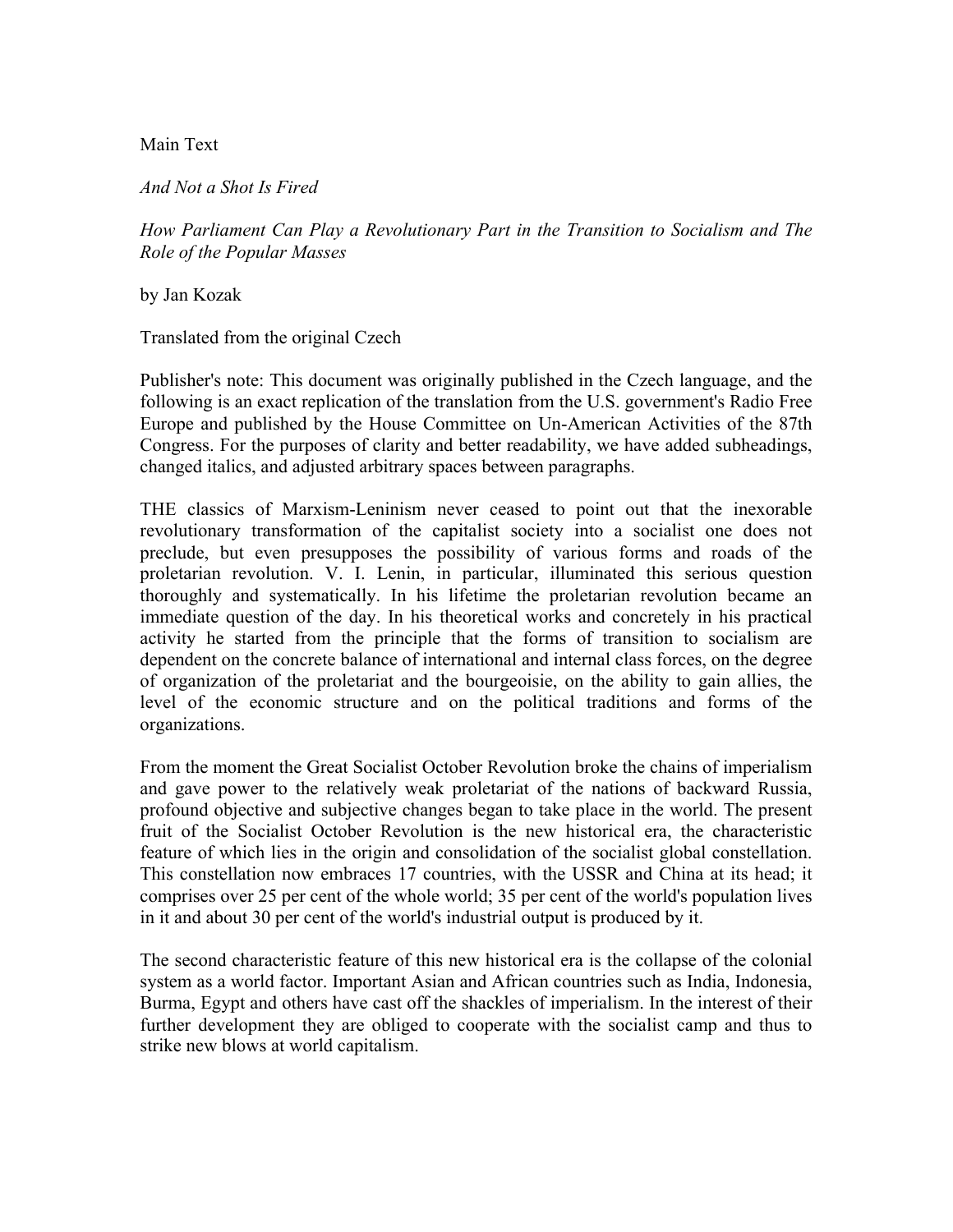Both these main characteristics of the new historical era — the origin of the socialist constellation and the collapse of the colonial system — have profoundly changed the objective structure of the world. These profound changes in the objective structure of the world are necessarily accompanied also by profound subjective changes — changes in the thinking, views, political and practical orientation of the broad popular masses. The aggravated conflicts in the weakened capitalist constellation compel the imperialists to resort to harsher oppression, exploitation, suppression of national rights, interference with democracy and preparations for a new war. By this, however, they cause broader and broader oppressed and dissatisfied social sections to rally against them, sections which are fighting against national suppression, for democracy and peace. In this struggle for national and democratic interests, the individual trends and currents of the anti-imperialist battle are forming their ranks. These trends, which are the result and the product of the new subjective processes in society, are, however, dispersed, isolated and constantly weakened by the propaganda of the ruling bourgeoisie and by the ideology and practice of reformism. In a number of capitalist and dependent countries there still slumbers the enormous, but still dispersed force of the broad popular masses. In this situation the workers' class in these countries is faced with the task of firmly taking a stand at the head of the struggle for the national and democratic interests of its respective nations, of uniting in its fight for socialism and of creating, under its leadership, a united and mighty anti-imperialist popular movement.

The new historical era and its tasks have created most favorable conditions for the workers' class in this way for gaining new allies. The old tenets about the allies of the workers' class which corresponded to old historical conditions are undergoing a change and are widening. Along with the changed conditions for the struggle for national democratic and peace interests, the conditions for the struggle of the workers' class for socialism are also changing. In the fight against imperialism, which endeavors to overcome its conflicts by completely ignoring the interests of the nations and which strives to liquidate their independence as states, the national role of the workers' class is growing and it is placed in the forefront of all patriotic and democratic forces.

Patriotism: A Difficulty for the Proletarian Revolution

"Patriotism," V. I. Lenin proclaimed, "is one of the deepest feelings firmly rooted in the hearts of people for hundreds and thousands of years from the moment their separate fatherlands began to exist. It has been one of the greatest, one can say exceptional, difficulties of our proletarian revolution that it had to pass through a period of sharpest conflict with patriotism during the time of the Brest-Litovsk peace." (V. I. Lenin, "Spisy" Vol. 28, Czech edition, l955, p. 187.)

It is a great, one may say exceptionally favorable, circumstance for the socialist revolution in the present situation that patriotism, "one of the feelings most deeply rooted in people," leans on and needs socialism in the struggle against imperialism for national interests. In this way patriotism and democracy have become mighty weapons of the workers' class in present times and, step by step, they bring masses of new allies to the workers' class.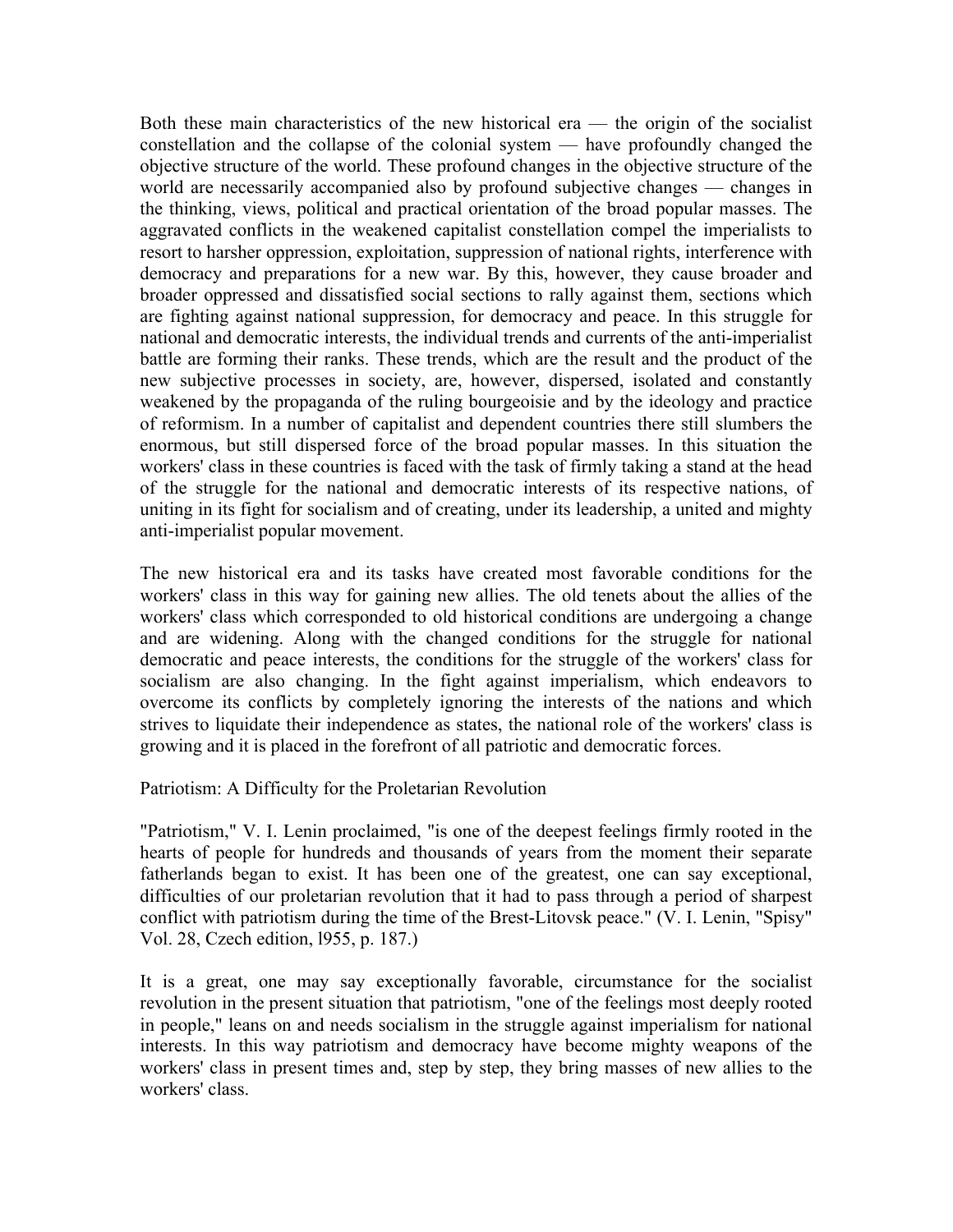Parliament as "an instrument ... of the socialist revolution"

The new conditions which are the consequence of the profound objective and subjective changes in the world create also new opportunities and prospects for the socialist revolution, new avenues as far as the forms of transition to socialism are concerned. In a number of countries which are particularly weakened by the conflicts within the capitalist order, the opportunity has arisen for the workers' class to place itself firmly at the head of great popular movements for national independence, democracy, peace and socialism, to defeat the reactionary anti-people forces striving for the maintenance and aggravation of national oppression and exploitation, to win a decisive majority in parliament and to change it from an organ of the bourgeois democracy into an organ of power for the democracy of working people, into a direct instrument of power for the peaceful development of the socialist revolution.

Also, our experience provides notable and practical proof that it is possible to transform parliament from an instrument of the bourgeoisie into an instrument of the revolutionary democratic will of the people and into an instrument for the development of the socialist revolution.

When the German imperialist occupiers, aided by the treacherous bourgeoisie at home and with the consent of the Western imperialist powers, destroyed the national liberty and the independence of the Czechoslovak republic in 1938 and 1939, the Communist Party of Czechoslovakia (hereinafter CPCS) placed itself at the head of the struggle for national liberation by the Czech and Slovak people. Following up the policy of the Popular Front originating from the time of the defense of the republic against fascism at home and abroad, it formed, in the course of a heavy fight against the occupiers requiring many sacrifices, a broad National Front, in which stood, under the leadership of the workers' class, and side by side with it, peasants, tradesmen, the intelligentsia, and part of the Czech and Slovak bourgeoisie. This broad National Front, embracing all patriotic and democratic forces of the country, was led by the working class into the national and democratic revolution.

Thanks to the fact that Hitler's Germany was crushed by the armies of the Soviet Union and that our country was directly liberated by the Soviet army, that national and democratic revolution conquered. As a consequence the occupation power of the German imperialists and of their domestic helpmates — the treacherous financial, industrial and agrarian upper bourgeoisie — was swept away, national unity and independence as a state was revived and a deep-reaching democratization of the country was carried out. Furthermore, the sovereignty and independence of Czechoslovakia was renewed in the form of a new, people's democratic order.

The Communist Party Consolidates Its Influence

In this struggle the workers' class, led by the CPCS, became the recognized driving force of the nation; its action-unity was consolidated and the influence of reformism which had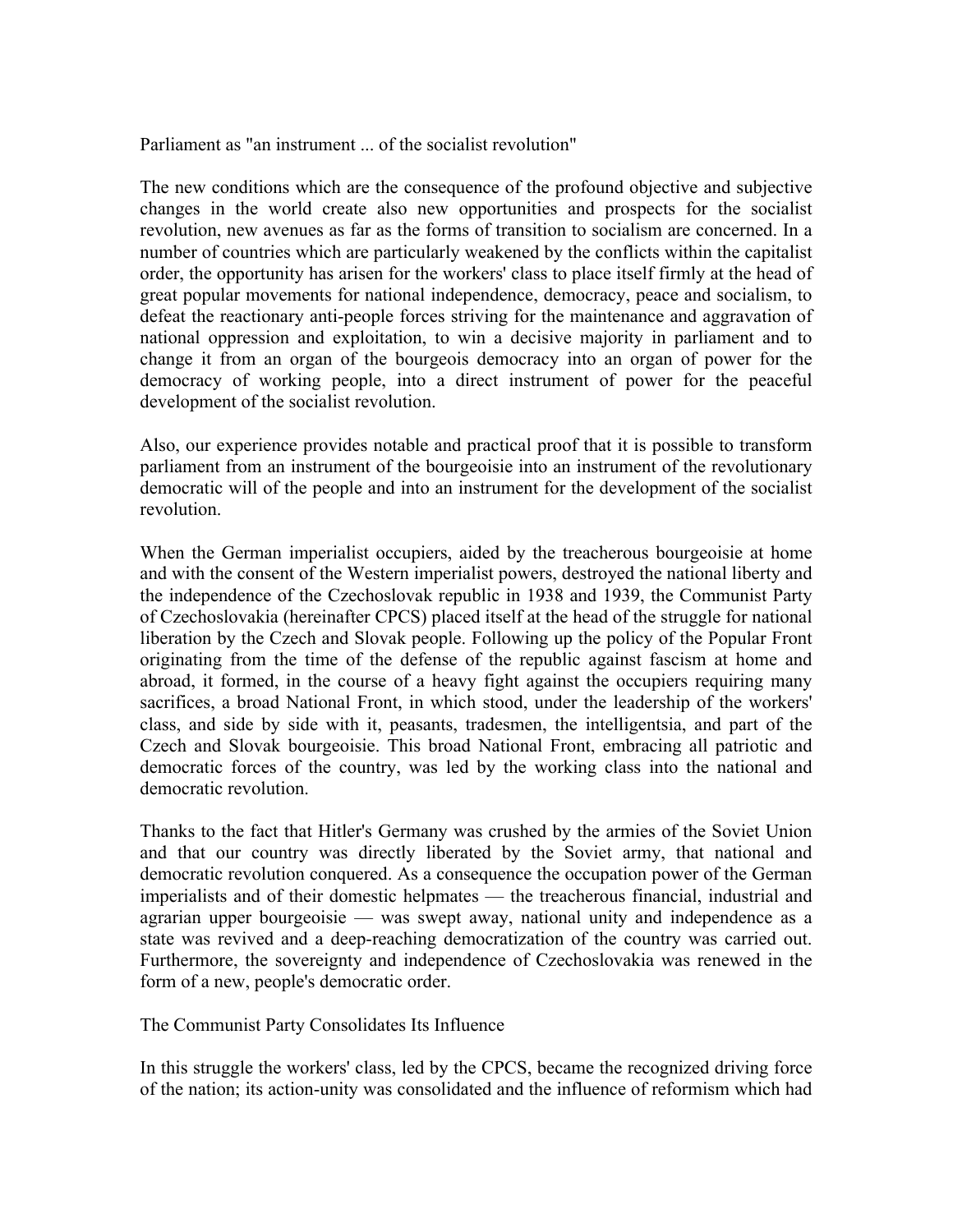splintered it in the years of the pre-Munich republic was weakened. The victory of the national and democratic revolution meant for the workers' class, which had relied in this struggle on all patriotic and democratic forces — the peasants, tradesmen, the intelligentsia and part of the Czech and Slovak bourgeoisie — its access to power

The workers' class was the main force in the new revolutionary democratic government (the so-called Kosice Government) and in the national committees — the new organs of the state's power created from below by the revolutionary masses. The program for the building of the liberated republic, which had been elaborated and submitted by the Communists and which became the program of the government, was quickly implemented by the revolutionary activity of the popular masses. Its implementation gave rise to far-reaching political, economic, social and cultural changes in the country.

Of the political points in this program, these were the most important: the breaking up of the basic members of the old oppressive bourgeois state apparatus and assumption of power by the national committees, the formation of a new people's security system and army, the prohibition of the revival of the political parties which had represented the treacherous upper bourgeoisie, a systematic purge of the entire political, economic and cultural life of the country, the settlement of the relations between the Czech and Slovak nations on the principle of equality, the expulsion of the German minority, etc.

### Changing the Social Structure

Of the economic measures, the following were the most important: the transfer of all enemy property, of that of the treacherous upper bourgeoisie and of other traitors, to the national administration of the new people's authority; the transfer of the land belonging to these enemies and traitors to the ownership of landless persons, tenants and working smallholders.

The principal foreign policy task was unequivocal alliance with the Soviet Union, safeguarding national liberty and independence as a state and further undisturbed, peaceful development for the nations of Czechoslovakia.

All these measures, aiming at far-reaching changes in the social structure of the country, emanated directly from the conditions and tasks of the anti-fascist, national and democratic fight for liberation and arose from the old democratic traditions and longing of our people and they, furthermore, deepened and safeguarded that democracy. One of the tasks the Czechoslovak workers' class set itself in the struggle for the national and democratic interests of the people was, also, therefore, the re-establishment of the institution of Parliament which the occupiers had abolished, aided by the treacherous domestic upper bourgeoisie and traditions which had deep roots among the people. As early as the end of the summer of 1945, after agreement had been reached between the political parties forming the National Front, the Provisional National Assembly was elected (on the principle of parity representation) and, in May 1946, the Constituent National Assembly in general, secret, direct and fair elections. The composition of Parliament was strongly influenced by the results of the revolution, by the practical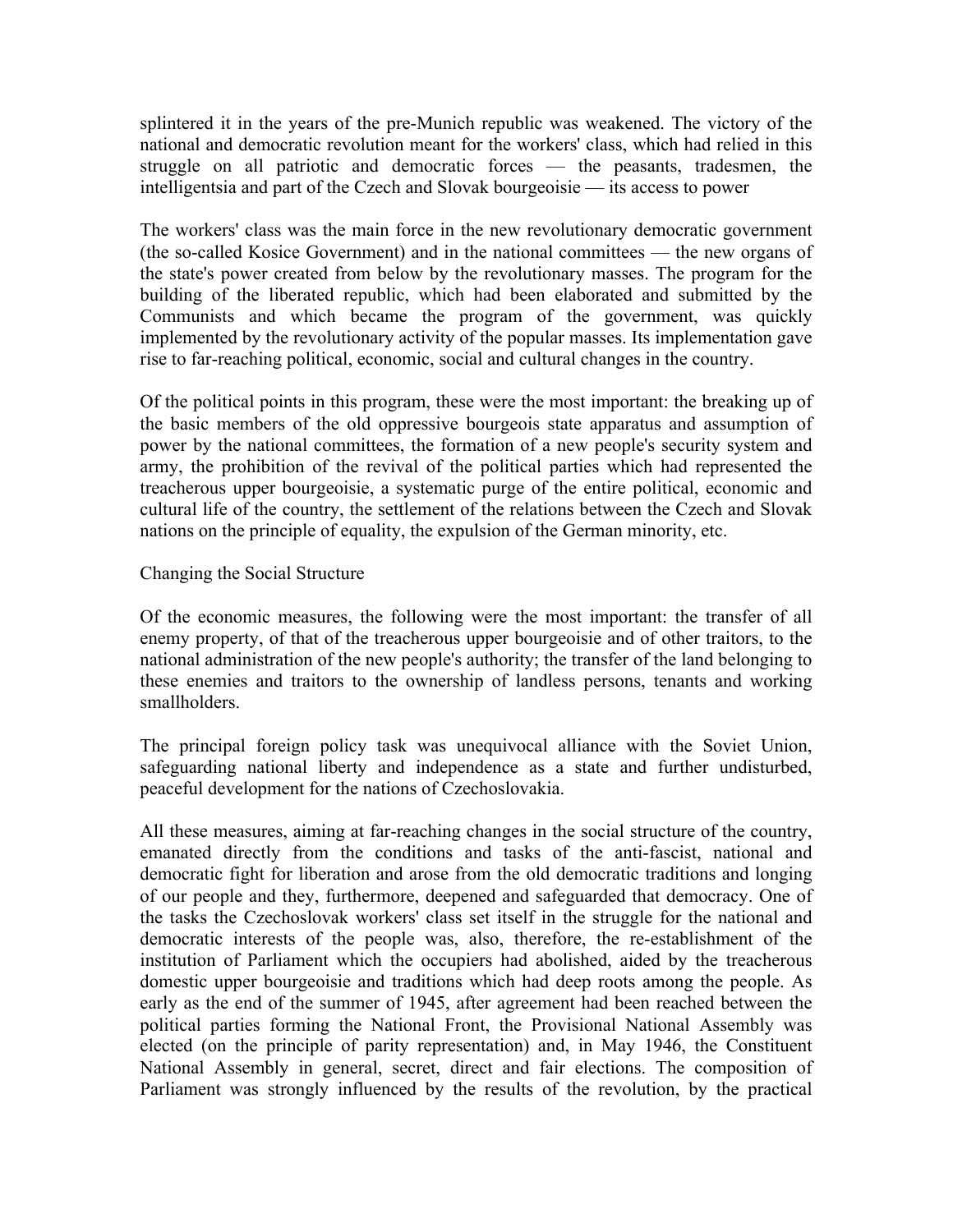schooling of the working masses in the course of the victorious revolution. Of the eight political parties which were part of the National Front of Czechs and Slovaks at the time of the elections, the Communist Party emerged as by far the strongest. It gained over 40 per cent of the votes in the Czech lands and, with the Communist Party of Slovakia, 38 per cent of the votes cast in the state as a whole. Parliament and, along with it, the fight between the workers' class and the bourgeoisie about its role and content, entered the history of the people's democratic development of Czechoslovakia. The workers' class, whose struggle had made it possible that this institution could be re-established, strove for Parliament, as one of the most prominent political traditions and forms of the past, to change its character (lit.: content; Tr.), to change it from an instrument of the workers' class into one of the levers actuating the further development and consolidation of the revolution, into a direct instrument for the socialist building of the country. The bourgeoisie, on the other hand, strove for Parliament to be revised with its old content bourgeois parliamentarianism — and tried to use it for the stopping of the revolution, for the demolition of its achievements, for the consolidation and widening of its former political and economic power positions, for the preparation of the restoration of its former rule and dictatorship.

Parliament Provides "Pressure From Above"

This struggle took place during the period from 1946-1948. In the course of these years the workers' class, led by the Communists, made effective use of all its old forms of fighting, employed by the revolutionary workers' parties in Parliament, adjusted, however to the new conditions, and found new ones. Helped by Parliament, which was used by the workers' class for deepening the revolution and for the gradual, peaceful and bloodless change of the national and democratic revolution into a socialist one as "pressure from above," and by its effect on the growth of the "pressure from below," the bourgeoisie was pushed step by step from its share in the power. This gradual and bloodless driving of the bourgeoisie from power and the quite legitimate constitutional expansion of the power of the workers' class and of the working people was completed in February 1948 by the parliamentary settlement of the government crisis engineered by the bourgeoisie. The scope of power was definitely settled in favor of the workers' class, and Parliament, as one of the instruments of its power, began to serve immediately the socialist transformation of the country.

Parliament, which had played an important role in pre-Munich, capitalist Czechoslovakia in the political, economic, cultural and social life of the country, which had awakened and created a number of bourgeois, democratic, parliamentary traditions among broad sections of the population, underwent a change. The form remained but the content was different. Our working people, led by the Communists, provided practical proof during the years 1945-1948 that it was possible to transform parliament from an organ of the bourgeoisie into an instrument developing democratic measures of consequence, leading to the gradual change of the social structure and into a direct instrument for the victory of the socialist revolution.

From Capitalism to Socialism — By Means of Parliament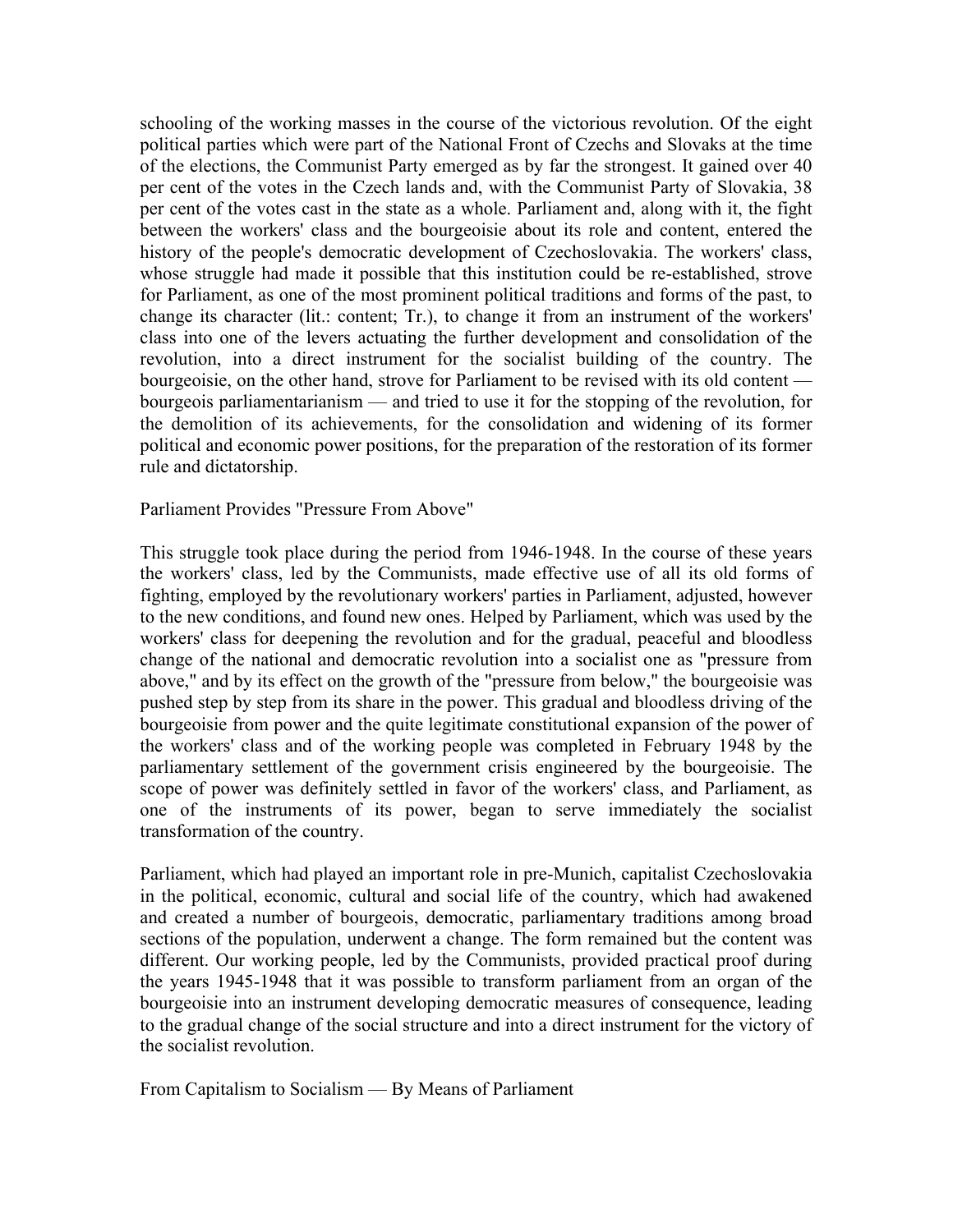This fact, coupled with similar experiences gained by the other Communist and workers' parties, led to the possibility being envisaged of the transition of some countries from capitalism to socialism by revolutionary use of parliament. This road which was most clearly illuminated and generalized at the 20th Congress of the CPSU shows, at the present time, the real possibility of forming a government of broad democratic forces grouped round the workers' class, relying on the revolutionary activity of the masses. Such a government can be set up without armed battle, by peaceful means. Its installation would be practically tantamount to the establishment of the democratic revolutionary power of the people. (Therefore, about the same would be achieved, as was attained in our country, by the armed, bloody battle of the national and democratic revolution.) The purpose to which this new power, the nucleus of which would be formed by the workers' class, should be put thereafter would be the use of parliament for the consolidation and deepening of the real democratic rights and to a more or less speedy unfolding of the socialist revolution (Generally our tasks during the years 1945-1948). The use of parliament itself for the transfer of all power into the hands of the workers' class, the speed of progress and the order of its revolutionary tasks, would be, however, the same as the methods of the struggle — variegated — and would always correspond with the specific class and historical conditions.

Despite these differences there are in existence fundamental, generally valid conditions for the possibility of a revolutionary use of parliament on the road to socialism, the substance of which is revolutionary and which are to be clearly distinguished from the reformist conception of the aim and use of Parliament. Our own Czechoslovak experience has also contributed to the generalization and practical proof of the validity of these principles.

The most important of these lies in the necessity of combining the revolutionary activity of parliament with a systematic development and the organization of revolutionary actions on the part of broad popular masses.

The Combination of "Pressure From Above" and that "From Below" — One of the Elementary Conditions for the Revolutionary Use of Parliament.

A preliminary condition for carrying out fundamental social changes and for making it possible that parliament be made use of for the purpose of transforming a capitalist society into a socialist one, is: (a) to fight for a firm parliamentary majority which would ensure and develop a strong pressure from "above," and (b) to see to it that this firm parliamentary majority should rely on the revolutionary activity of the broad working masses exerting pressure "from below." The elementary condition for success consists, therefore, of a combination of pressure from "above" with that from "below" and its joint effect on the unfolding and strength of the revolution. This connection of the form of fighting from "above" with that from "below" emanates from the principle that questions regarding the class struggle (and, all the more, the social revolution) are decided and can be decided by strength alone. The pressure from "above" is a combination of preparations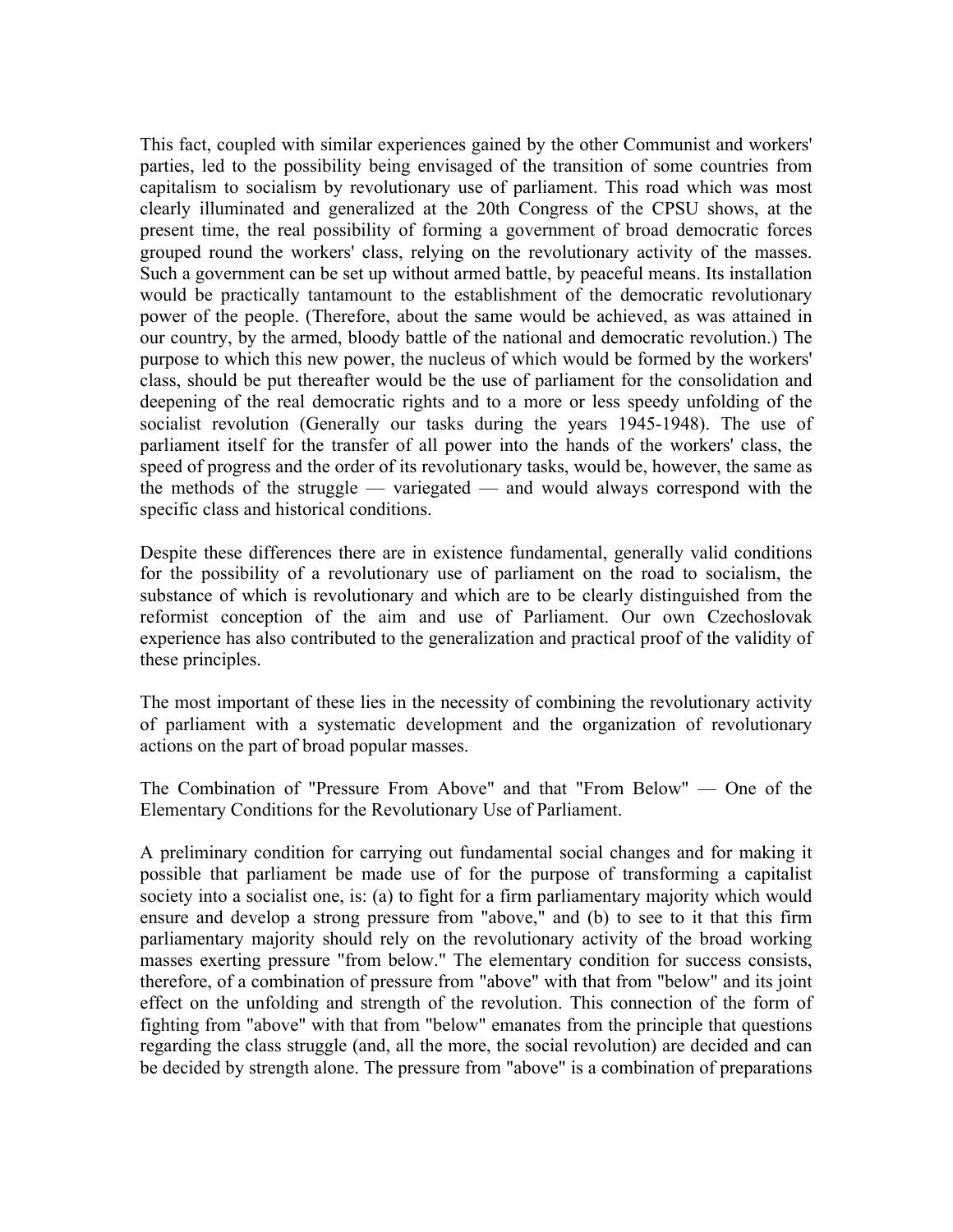of the conditions for the creation and organization of the strength of the revolution, for its aggressiveness and its drive.

Pressure From Above

(a) Regarding Questions of Using Pressure from "Above"

The possibility and necessity of using tactical pressure from above in the stage of the democratic revolution was emphasized by the classics of Marxism-Leninism. In 1873, F. Engels criticized the Spanish nihilists (lit.: Bakuninists; Tr.) for not making use of pressure from above for the development of the democratic revolution. In 1905, V. I. Lenin proclaimed:

1. "To restrict, as a principle, revolutionary actions to pressure from below and to forgo pressure from above, is anarchism.

2. "Whoever cannot grasp the new tasks in the era of revolution, the tasks of actions, from above, whoever cannot state the conditions for and the program of such actions, that person has no idea of the tasks of the proletariat in any democratic revolution.

 3. "The principle that it is not admissible for social democracy (i.e., the revolutionary party of the proletariat) to take part, jointly with the bourgeoisie, in a provisional revolutionary government, that every such participation should rate as betrayal of the workers' class, is a principle of anarchism." (V. I. Lenin, "Spisy," Vol. 8, Czech edition 1954. p. 477.)

The Bolsheviks were to have participated in the envisaged provisional revolutionary government in the bourgeois democratic revolution in Russia in 1905, with this aim: to lead a heedless fight against all counter-revolutionary efforts and to protect the independent interests of the workers' class. The overall character of the participation in this government was: not to lose from sight, even for a moment, the carrying out of a complete socialist coup.

Suppressing the Counter-revolution

Pressure from "above" is, therefore, the pressure of a revolutionary government, parliament and the other organs of power in the state apparatus or its parts and it has, in substance, a dual effect — the direct suppression by power of the counter-revolution and its machinations and, at the same time, the exertion of pressure on the citizens, inciting and organizing them for the struggle for a further development of the revolution. A most important lesson for the whole of the international workers' movement (and by this for our Party as well) was learned from the experience gained during the era of the Popular Front in Spain and France. In particular, the example of Spain showed that as a result of the weakness of the Communists who did not stand at the head of the whole movement, the pressure from "above" was weakened. The Republican government, whose leading force was the Liberals, refused to meet the demands of the Communists who pressed for a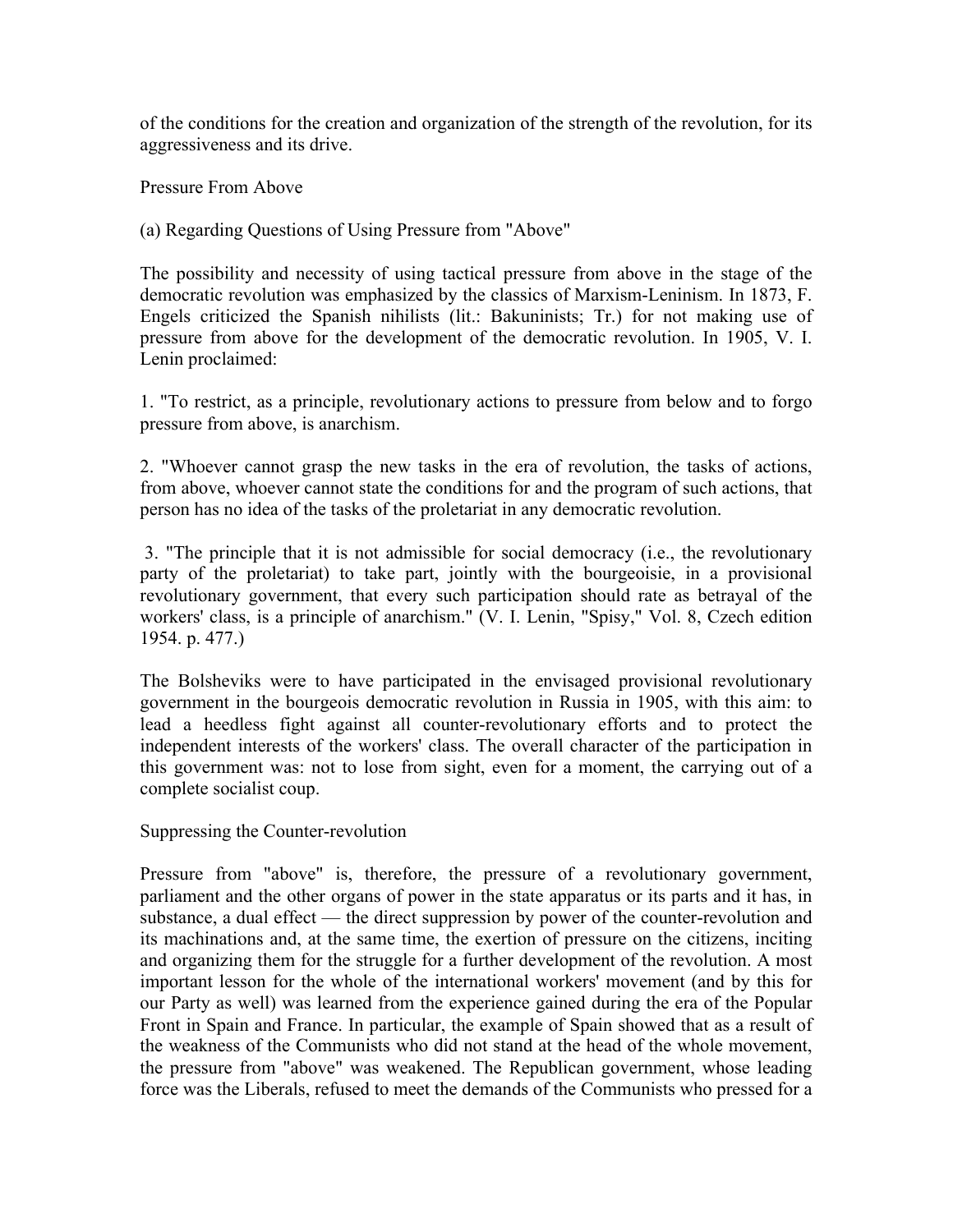purge of fascist generals from the army , so the army was preserved for the counterrevolution, the army which later became the main force of the victorious counterrevolutionary uprising.

Our workers' class and the CPCS gained valuable experience from the course of the struggle from "above'' and the various forms of application in the new conditions. What were the principal forms of pressure "from above'' applied in the period of the transformation of our national and democratic revolution into a socialist one?

Step One: Isolating the Bourgeoisie

The first direction given to the pressure "from above," which our workers' class applied from its position of power in the organs and newly forming links of the apparatus of the people's democratic state, was a systematic fight against enemies, traitors and collaborators. Gradually, as the national and democratic revolution changed into a socialist one, the pressure "from above" was applied in an ever-increasing measure for the direct suppression and destruction of the counter-revolutionary machinations of the bourgeoisie. Let us recall the signal role played in the development and extension of that pressure by the Ministry of the Interior, for instance, which was led by the Communists and the units of State Security directed by them.

But also other organs of the state and of the state apparatus controlled by the Communists also served for the direct suppression of bourgeois sabotage and obstructionism. So, for instance, the Ministry of Agriculture quickly completed, by means of so-called "roving commissions" (lit.: flying commissions; Tr.) the confiscation of the land of enemies and traitors, which had been sabotaged in the autumn of 1946 by the bourgeoisie. The national committees organized in autumn 1947 the "Special Food Commissions" which uncovered the hidden stores of landowners and kulaks and contributed greatly in this way to their isolation. In December 1947 organs of the Ministry of Internal Trade, controlled by the Communists uncovered an extensive black market in the textile trade organized by the bourgeoisie, and liquidated, for all practical purposes, the private capitalist textile wholesale business by the setting up of state textile distribution centers.

The organs holding powers and the components of the state controlled by Communists, in this way, became unusually effective levers for the defense of the revolutionary achievements of the people and for the further advancement of the revolution. They made it possible to suppress directly bourgeois counter-revolutionary elements (to render harmless their sabotage and subversion). They made an outstanding contribution to the isolation of the bourgeoisie. They gave impetus to the revolutionary determination and self-confidence of the working masses. And so they formed a mighty support and force furthering the revolution.

Step Two: Popularizing Revolutionary Demands

The second prong of the pressure "from above" successfully employed by our workers' class was the use made of the organs holding powers (the government, parliament,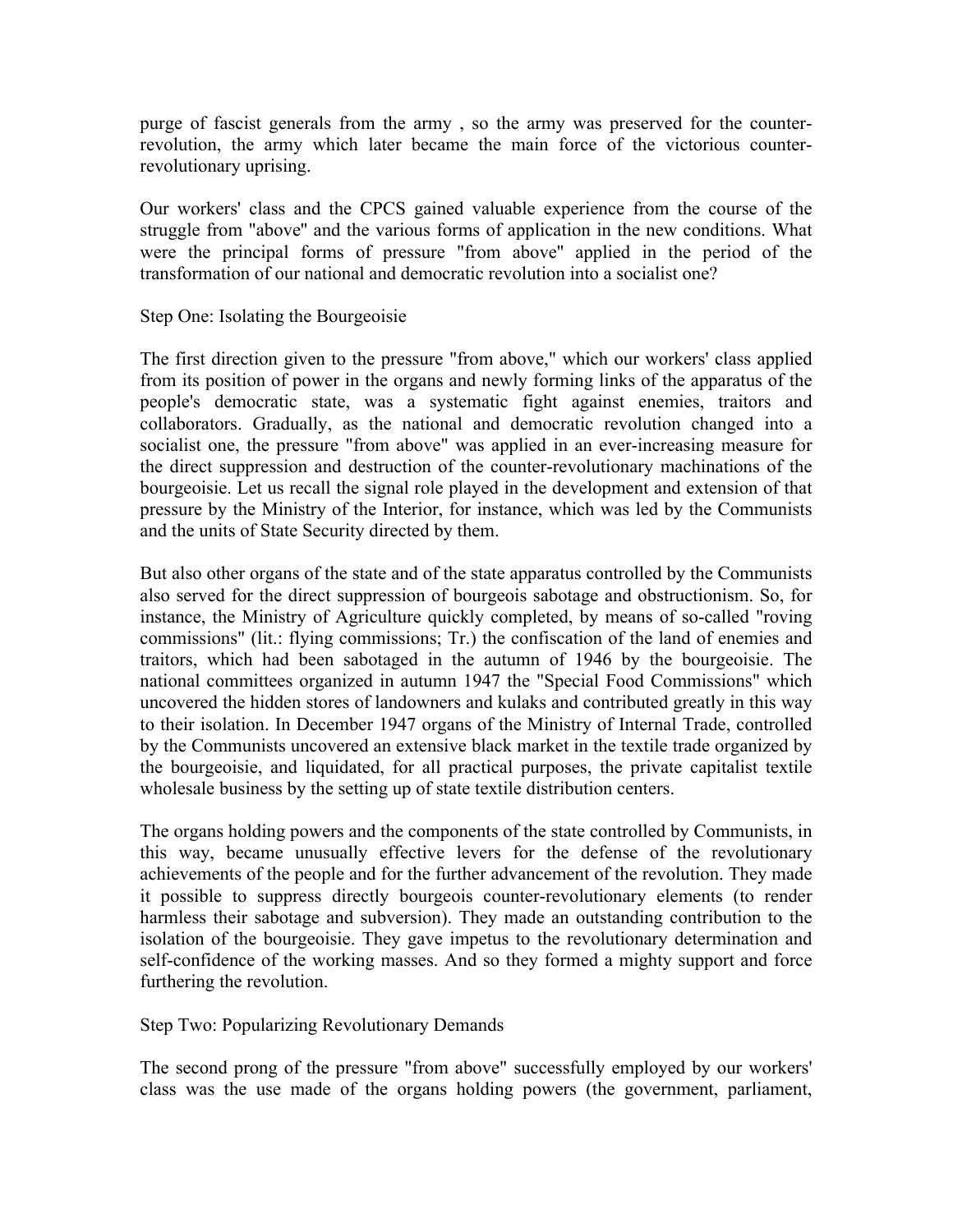national committees) for bringing about a wide popularization of revolutionary demands and slogans. So, for instance, the government approved the "Program of Building" elaborated by the Communists, which, in its substance, was a program for the further transformation of the democratic revolution into a socialist one. Its passage was of immense importance since the program of the next economic-political measures for advancing the revolution, elaborated by the Communists, became the program of the entire government. This later enabled the workers' class to uncover all attempts made by the bourgeoisie at thwarting it as evidence of the anti-people, treacherous policy of the bourgeoisie and to isolate its political exponents. At the same time, because of the fact that revolutionary demands and recommendations were sponsored directly by organs of the state, they gave an unusually effective incentive for the revolutionary initiative of the masses. Examples of the far-reaching results in closing the ranks of the working masses round the slogans of the Party were, e.g., the proposal of the Communists in the government recommending the introduction of the Millionaires' Levy, the draft proposals of the Agricultural Laws elaborated by the Communist-controlled Ministry of Agriculture and submitted to the working peasants for comment, and other things. The fact that such demands and recommendations emanated directly from the highest state organs had a strong influence on their popularization and gave an exceptionally strong impetus to the revolutionary élan of the masses who pressed for their implementation. (So, e.g., the notice for the preliminary registration of all land exceeding 50 hectares, issued by the Ministry of Agriculture in the course of the struggle for the implementation of the third phase of the people's democratic land reform, had the effect of the working peasants in all villages realizing, when the registration was carried out, what land was beyond their reach and how much of it there was; of their visualizing the possibility of getting hold of it soon and, therefore, the effect of an increasingly more determined and decisive stand being taken in favor of carrying out the proposed reform.)

This direction given to the pressure "from above," therefore, served particularly the wide popularization of the demands and slogans of the policy of the Communists designed for a speedy progress of the revolution. It served as a means for the revolutionary education and organization of the popular masses.

Step Three: Nationalizing the Economy

A particularly important and exceptionally effective way of the struggle "from above" lay in the utilization of economic political power positions, especially the nationalization of the banks, of banking, of key and big industries.

The economic power positions of the workers' class, represented by the nationalized sector of the country's economy, were a mighty lever for the development of pressure "from above." It made possible the suppression and, to a considerable extent, the paralyzing of bourgeois counter-revolutionary intrigues aimed at economic decline and chaos. On the other hand, these positions also made possible the exerting of "pressure" on the citizens and broad masses of the working people. The fast expansion of nationalized production and the resulting rise in the standard of living of working people presented examples in point showing the advantages of a nationalized and, in its substance,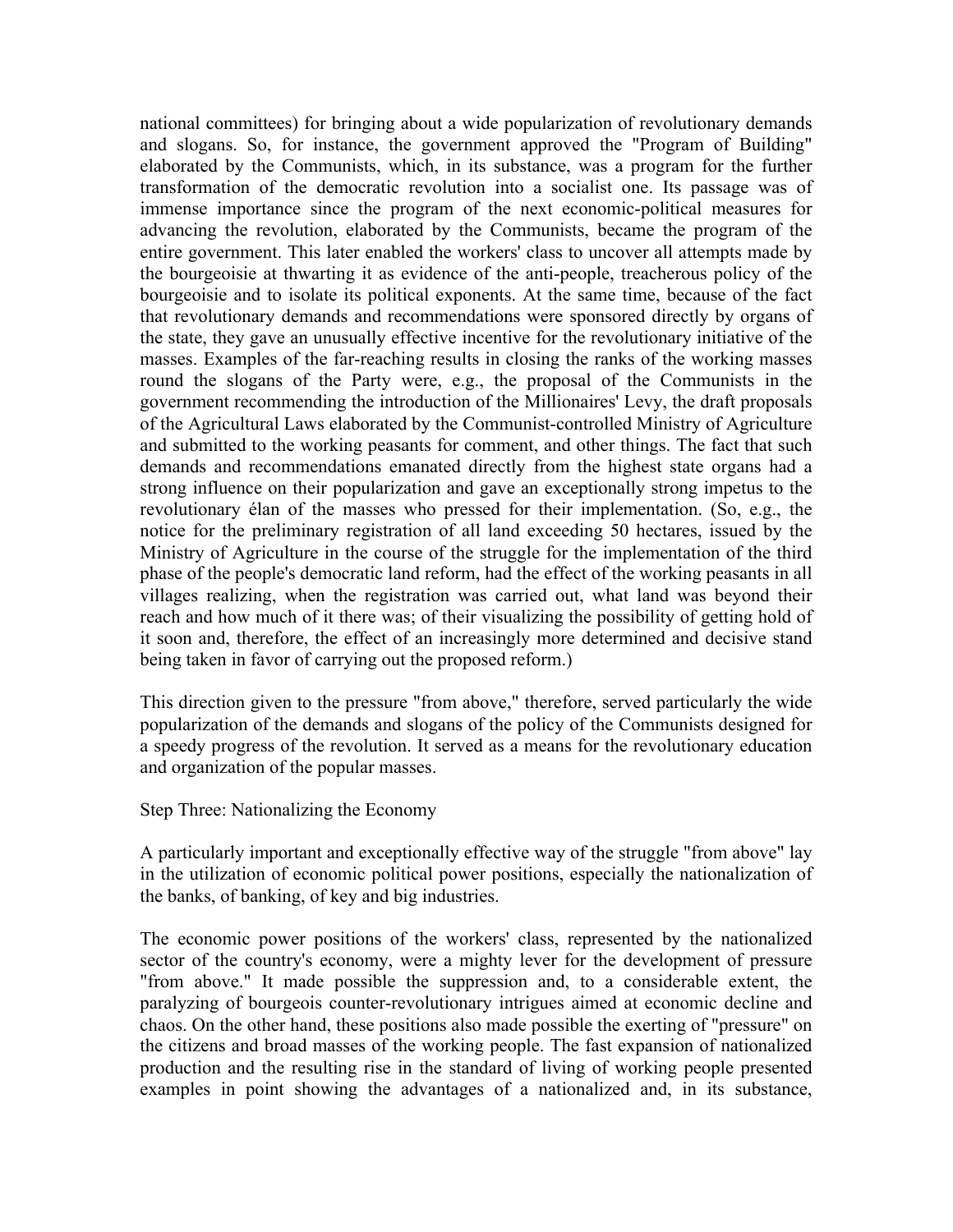working-class-controlled and -directed production; gave rise to revolutionary selfconfidence and determination on the part of the working people and thus contributed to a still further isolation of the bourgeoisie.

This method of pressure "from above" was, therefore, a mighty pillar and force of the progressing (lit.: deepening; Tr.) revolution.

Step Four: Using Power to Silence Opposition

The fourth direction given to the pressure "from above" existed in the utilization of the organs holding power for the direct uncovering of the anti-people policy of the bourgeoisie, for the isolation of the reactionary bourgeois leadership of the other parties of the National Front.

All organs vested with powers (the national committees, Parliament, the government) became places for the workers' class in which the anti-people policy of the bourgeoisie and of its parties was being uncovered. The Communists made use of these organs for sharp criticism levelled against the other parties and their representatives on the grounds of inconsistency and obstructionism regarding the fulfillment of the tasks accepted in the program (in Parliament, for instance, the criticism and uncovering of the anti-people activity of the Ministry of Justice which was controlled by the National Socialist Party, the uncovering of the obstructionist inactivity of the Ministry of Food, controlled by the rightist Social Democrat Majer, etc.). At the same time, these organs holding power were used for tabling further demands and proposals in favor of the working people and, in this way, the bourgeoisie and its minions were forced either to their acceptance or to an open showing of their anti-people's face. (How important for the isolation of the bourgeois leadership of the other parties of the National Front was the proposal of the Millionaires' Levy alone, tabled in the government by the Communists in 1947 and at first rejected by its majority!)

These disclosures were especially tilted at those parties which professed to be socialist by their name and slogans, particularly at the National Socialist Party and the right wing of the Social Democratic Party. Their lying slogans and bourgeois conception of socialism were uncovered by the hand of their concrete activity within the organs, and their "socialist cloak" was torn from them before the eyes of the working people.

All the basic forms and actions involving pressure "from above" employed by our workers' class in the years 1945-1948 conformed, in the new circumstances, with the tasks allotted to the pressure "from above'' as predicted by Lenin — a fight without quarter against all counter-revolutionary attempts and the defense of the independent interests of the working class. By using these methods this principle was fulfilled in practice: not to lose sight for a single moment of the aim of a complete socialist overthrow.

The individual forms and actions of the struggle "from above" carried out by our workers' class in the years 1945-1948 meant making use of the positions held by the workers' class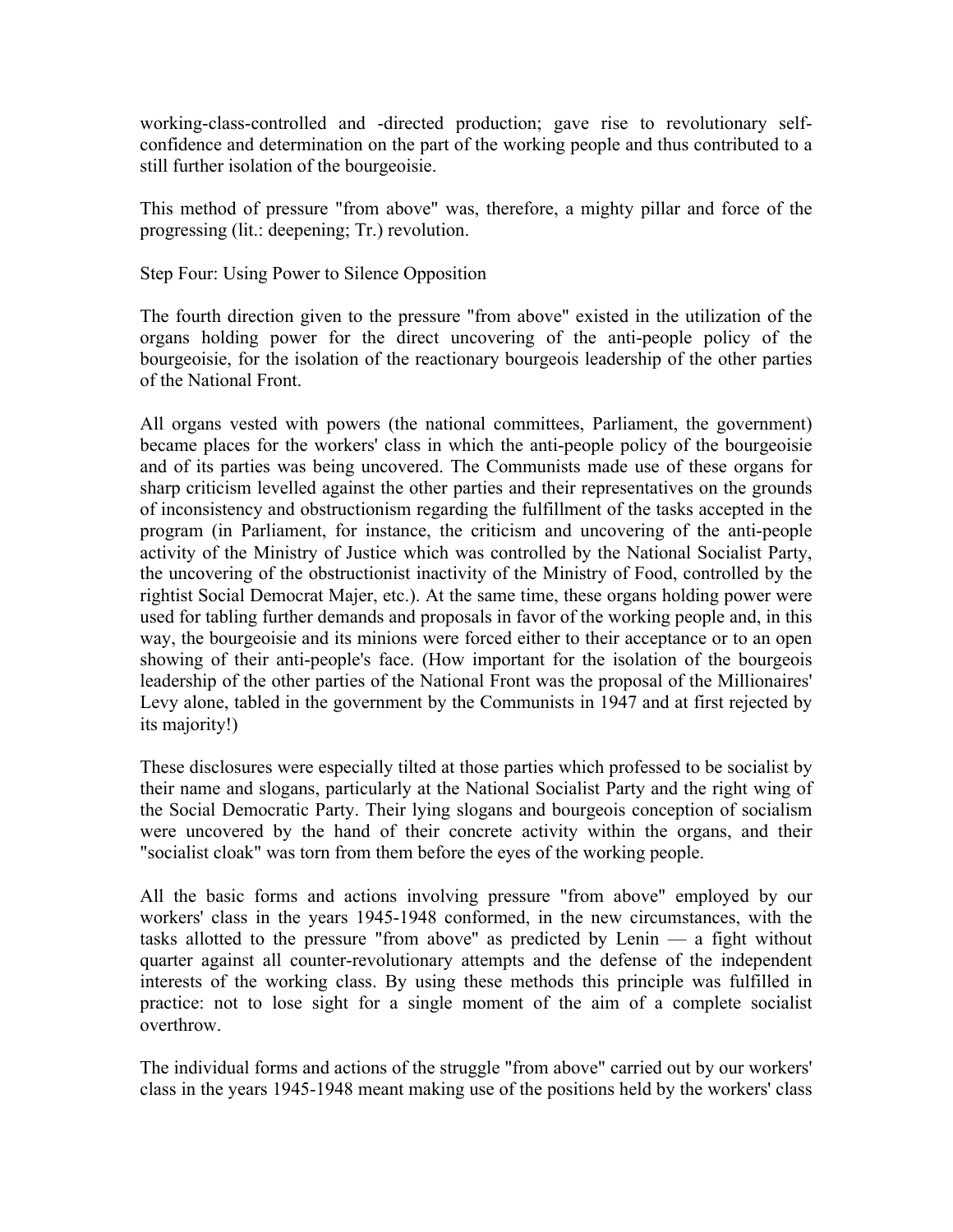in the organs vested with powers, and in the entire state and economic apparatus for strengthening the people's democratic power, for weakening and isolating the bourgeoisie, for conquering its positions by the workers' class and for the consolidation of the revolutionary democratic people's power in the dictatorship of the proletariat.

These forms and actions of the struggle "from above" — always serving the release, the mobilization and organization of the revolutionary forces of the popular masses greatly enriched the tactical armament and experience of the international workers' movement.

Our practice and successes in the struggle "from above" made a trenchant contribution to the generalization of the experience gained and toward outlining the possibilities of a revolutionary use of parliament during the transition to socialism.

Pressure From Below

(b) Questions of Utilizing Pressure "From Below"

To bring about a parliament which would cease to be a "soft-soap factory" and would become a revolutionary assembly of working people requires, however, a force constituting, maintaining, and actively assisting its revolutionary activity. This force, necessary for breaking the resistance of the reactionary bourgeoisie, exists in the pressure by the popular masses "from below." Whereas pressure "from above" is the pressure exerted by the organs of the state and of the state apparatus for the direct suppression, by power, of the counter-revolution which helps, at the same time, to rally and organize the popular masses for the fight for further progress of the revolution, pressure "from below" is the pressure exerted by the popular masses on the government, on parliament and on other organs holding power. This pressure takes effect mainly in three directions:

(a) it systematically supports the revolutionaries in the organs of power, enhances their strength and makes up for numerical weakness;

(b) it has a direct effect on limiting the influence and positions of waverers and enemies standing in the path of the further progress of the revolution;

(c) it awakens the forces of the people dormant for many years, their energy and selfconfidence; it breaks through the onerous circle of intimidation and spiritual terror of the old institutions, the Church, etc.

The pressure "from below," the revolutionary emergence of the popular masses, is, therefore, essential for the success of every revolution. In the February revolution in France in 1848 the provisional government, in which there were only two representatives of the workers, refused to declare the republic. However, it was forced to do so by the threat of the armed proletariat. The pressure "from below" prompted the provisional government to act. When, however, the Paris proletariat came out in unreserved support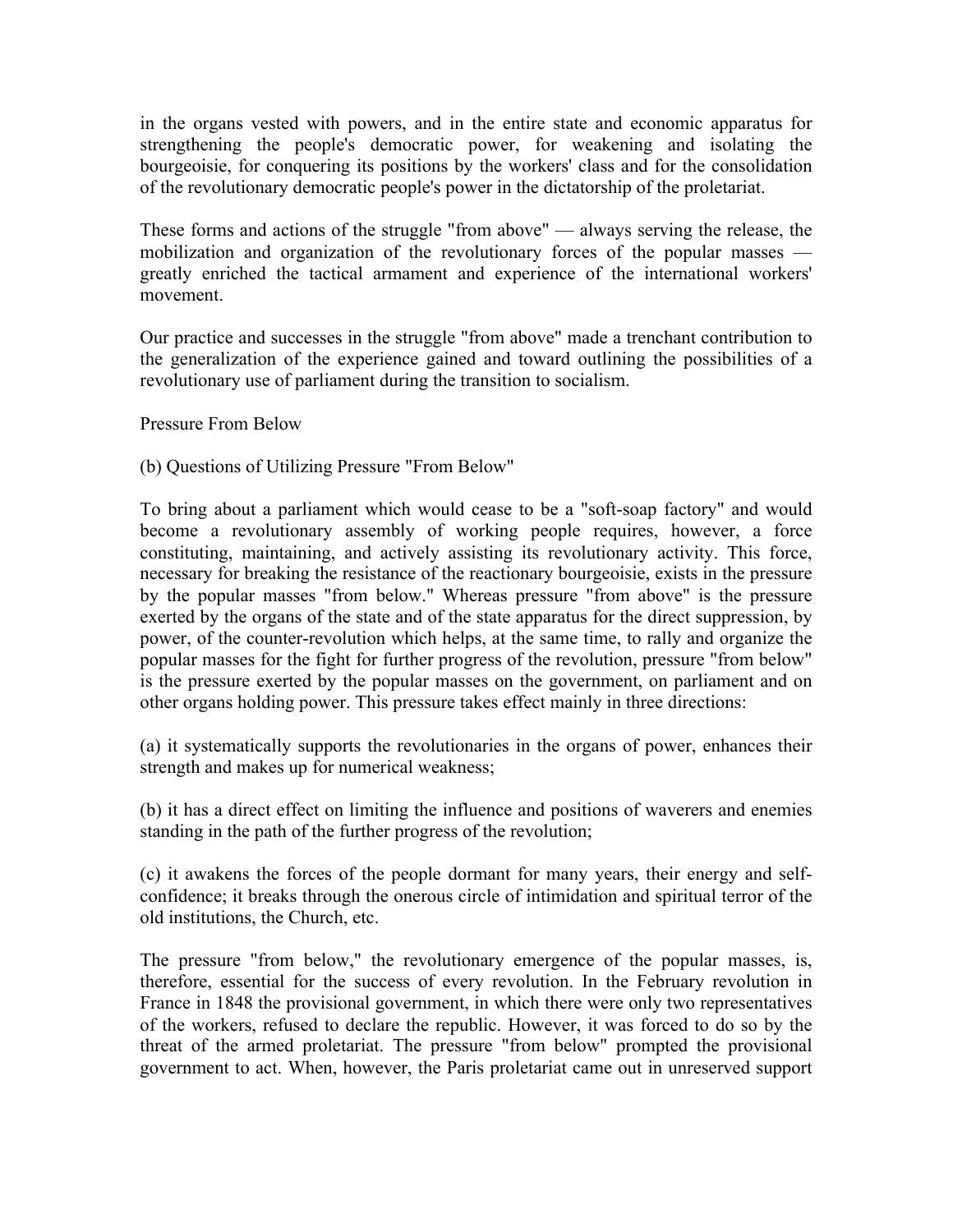of the provisional government in the March demonstrations, it was defeated from the beginning.

"It consolidated the position of the provisional government instead of subordinating it'' (K. Marx, "The Class Struggle in France." K. Marx—F. Engels, "Vybrane Spisy," I, page 156.)

When Lenin clarified the possibility of and conditions for the participation of the revolutionary workers' party in the provisional revolutionary government in 1905, at the height of the bourgeois democratic revolution in Russia, he sharply stressed: "We are obliged to influence the provisional revolutionary government from below in any event.'' (V. I Lenin, "Selected Writings," I, page 456.)

In 1936\*, when the Seventh Congress of the Communist International elaborated the line of a united and popular front and the government possibilities of a united or popular front, the necessity of pressure brought to bear on such a government by the revolutionary masses was stressed:

"Since this movement of a united front is a militant movement against fascism and the reactionaries, it will be a constant movable force driving the government of the united front into the fight against the reactionary bourgeoisie . . . And the better this mass movement is organized from below, the broader the network of supra-party class organs of the united front in the factories, among the unemployed in the labor districts, among the little men in towns and villages, the more guarantees will exist against a possible rejection of the policy of the government of the united front." (G. Dimitrov, "Digest from Speeches and Articles," 1950, page 103.)

Communist Party Prescription: "Pressure From Below"

The principle and the necessity of using pressure from below by the popular masses, forming one of the fundamental possibilities of making revolutionary use of parliament, as mentioned at the 20th Congress of the CPSU, ties in fully with the old practice of the revolutionary workers' classes in parliament also in the new conditions. Therefore, the revolutionary workers' movement must bring pressure to bear from below on parliament and the government whenever it wishes to protect, consolidate and extend the achievements of the revolution. It is in this pressure of the revolutionary masses, purposefully led by the revolutionary workers' party, that there exists a source of strength, power, courage and energy of the revolutionary Parliament, breaking the resistance of the reactionary forces; that there exists an instrument of the real will of the people which is capable of playing an exceptional part in the "peaceful'' transformation of the capitalist society into a socialist one. And it is this principle of utilizing purposeful development and organization of pressure "from below'' referred to at the 20th Congress of the CPSU, which stands out in the sharpest contrast with the old reformist theory and practice of the "Parliamentary road'' which isolates and forgoes the pressure of the popular masses.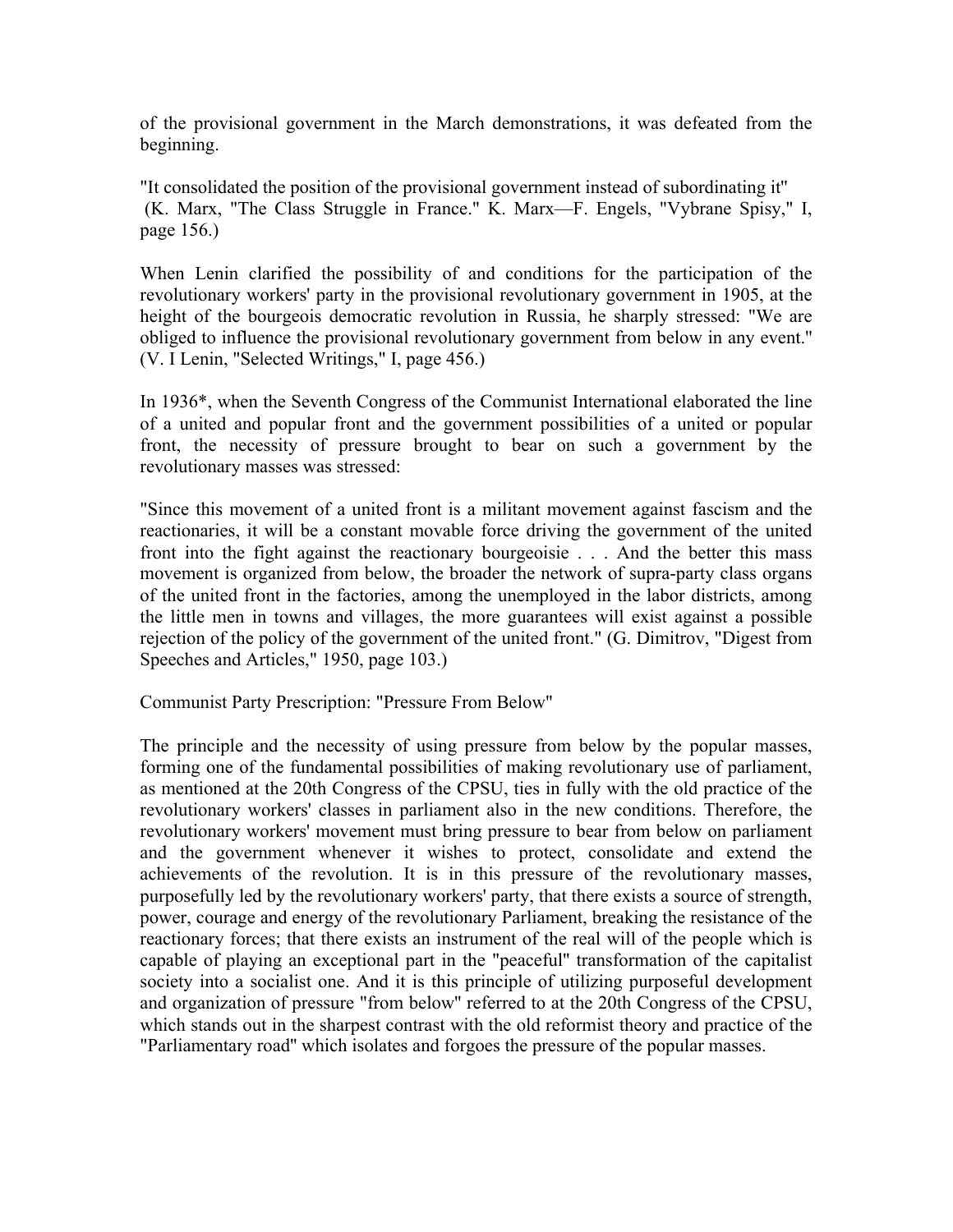Our workers' class and the CPCS gained valuable experience also from the waging of the fight "from below," and the various forms of its application. Of particular importance is the experience with the great variety of forms of directing the pressure "from below,'' guaranteeing for the CPCS the leadership of the workers' class and of the broad popular masses.

The very conception of the existing broad National Front contributed to attaining this end. It consisted not only of the political parties but also broad united national mass organizations, the establishment of which the CPCS achieved with the help of the revolutionary activity of the masses. These organizations comprised broader masses than the political parties; they fortified the unity of the people and, at the same time, considerably reinforced the positions of the workers' class and the positions of left progressive democratic forces in the other parties of the National Front. The united mass organizations, which were led and influenced to a large extent by the Communists, represented, in this way, virtually the direct reserves of the Party. Through them the strong influence of the policy of the Communists also penetrated into the other political parties and thus the unity of the National Front was strengthened from below over the heads of the leaders.

Use of National Mass Organizations

Of quite exceptional importance was the origin of the United Revolutionary Trade Union Movement (ROH). ROH, as a class and socialist organization, consolidated the unity of the workers' class; it enhanced its revolutionary strength and weight and, under the leadership of the Communist Party, it used this strength most effectively for the fortification of the people's democratic power and for the advancement of the socialist revolution.

Other means for influencing and guiding the working masses were in particular: The United Association of Czech Peasantry, the Association of Liberated Political Prisoners, the Association of Friends of the Soviet Union, the C.S. Youth Federation, etc. A great help for the guidance and organization of the revolutionary fight of the peasants were the so-called "Peasants' Commissions," whose members could be only farmhands, tenant farmers and small and medium farmers from the ranks of applicants for land.

This network of broad national mass organizations was used by the Communists for the popularization of their policy and slogans, and for engendering and organizing the initiative of the masses and for using the various forms and actions of the pressure "from below" for the purpose of implementing that policy.

Use of Protests, Demonstrations, and Strikes

The second experience gained in the struggle "from below" is the many-sided use of the proper forms of pressure exerted by the popular masses. These forms corresponded to the complicated class situation in the conditions prevailing under the people's democratic order, when the workers' class assumed power but the bourgeoisie still kept part of the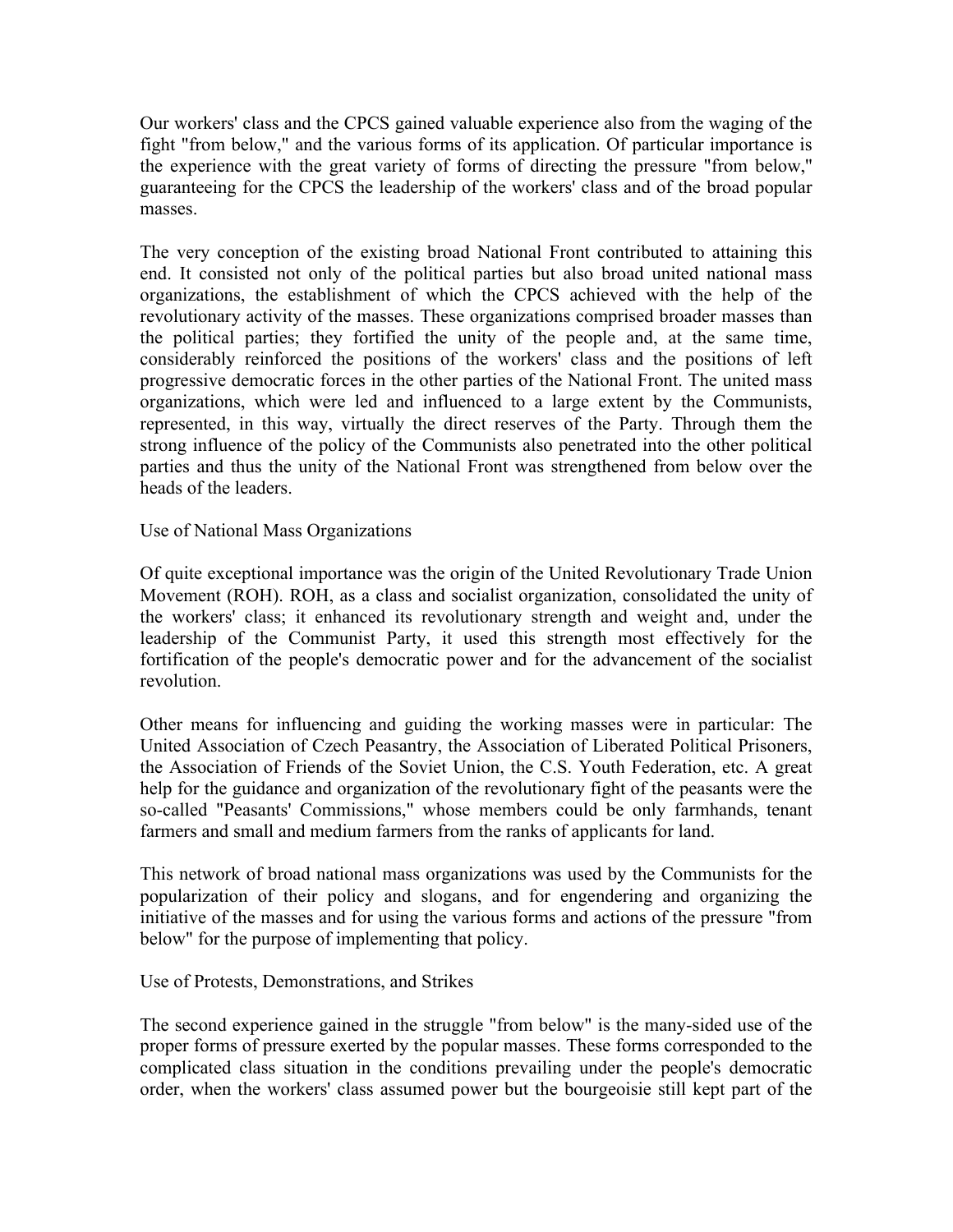power. On the one side, all the old proven forms of the struggle of the popular masses were employed, the forms which were in keeping with the revolutionary initiative and determination of the workers and matched the degree of resistance shown by the bourgeoisie: calling of protest meetings, passing of resolutions, sending of delegations, organizing mass demonstrations and also, eventually using strikes, including general strikes (when finally the open political clash with the bourgeoisie was brought about in February 1948).

The strength and striking power of the individual actions of the pressure "from below" were constantly increased as need arose, and were safeguarded by exceptional organizational forms. An especially prominent role was played in this by the "Congresses of Factory Councils" and the "Congresses of Peasants' Commissions'' (when the political crisis was resolved in Slovakia in the autumn of 1947; in the struggle for nationalization of private capitalist enterprises with over 50 employees and the entire domestic and foreign wholesale business; when the demand was pressed home for land reform above 50 hectares; and when the political crisis was settled in February 1948).

On the other side, the Communists, aided by the network of national mass organizations (and by the pressure "from above" exerted by the organs holding powers, especially the national committees and the government), developed new forms of pressure "from below," meeting the situation when the workers' class was proceeding with the assumption of power. These forms must be particularly noted. They are the organization of a broad building movement on the basis of voluntary brigades (coal, harvest, machine, etc.), and the advancement of competition in production within the factory and on a statewide scale. These "constructive" forms of pressure "from below" fortified the overall position of the people's democratic state, paralyzed the efforts of the bourgeoisie to bring about an economic and political upheaval and, through their results (fast economic consolidation of the country and a rising standard of living of the working people), permanently entrenched and reinforced the power positions of the workers' class in the country.

This third most valuable experience gained by our workers' class is the creative application of the principal condition for pressure "from below," much emphasized by Lenin, that is to say arming the proletariat. (V. I. Lenin stressed, in his work "Two Tactics," two principal conditions for the pressure from below: the proletariat must be armed because the threat of a civil war exists, and the proletariat must be led by a revolutionary workers' Party.)

The workers' class armed itself in the course of the national and democratic revolution. Even after the victory of that revolution it retained its arms, however. One part of it, from the ranks of the partisans, barricade-fighters and from the units of the C.S. corps formed in the Soviet Union, became the nucleus of a new armed state apparatus, especially the security apparatus under the control of the Ministry of the Interior which was in the hands of the Communists.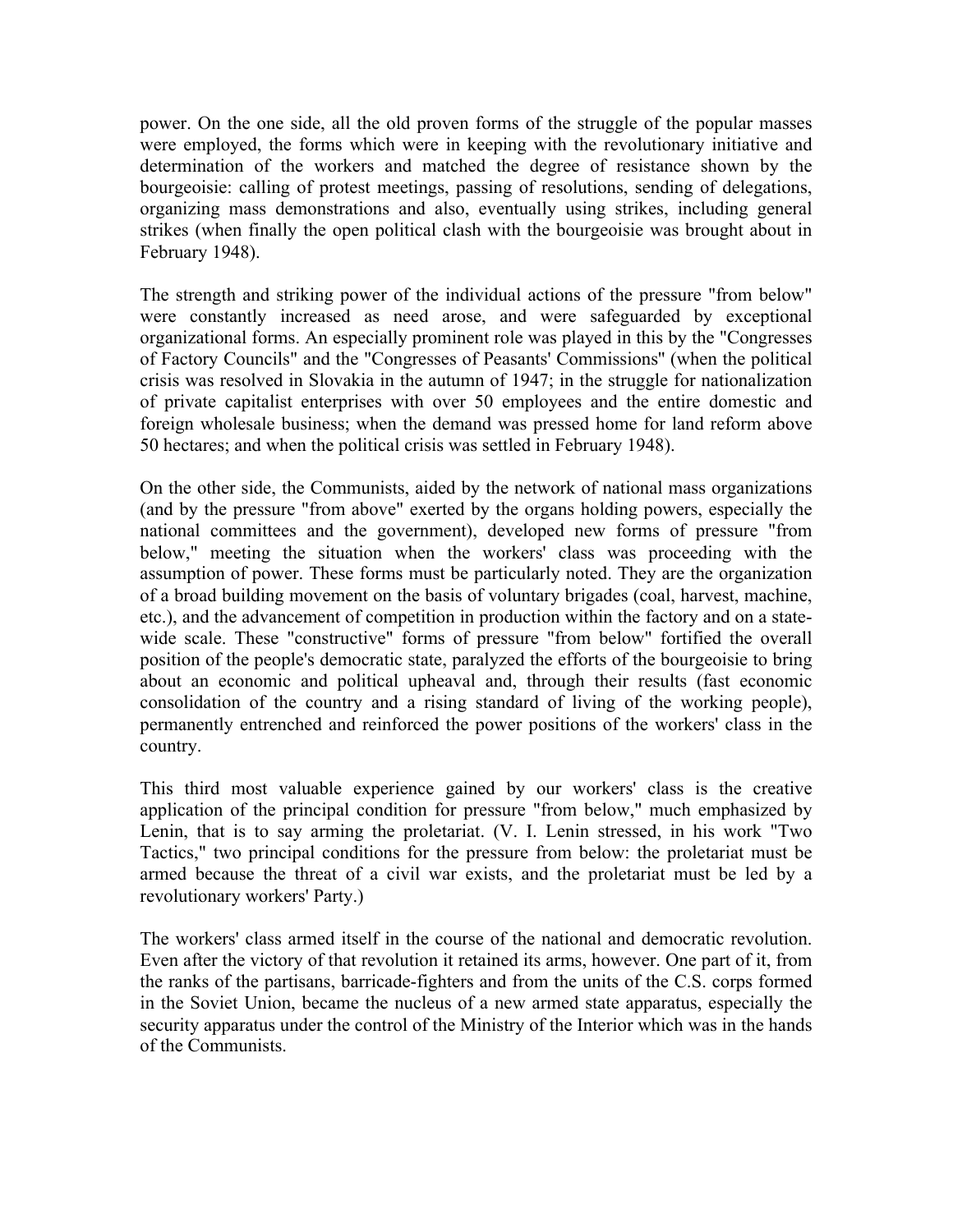The second part, the so-called Factory Guards, permanently secured the safety of the works. In case of danger of an attack by the counter-revolution, individual parts of the workers' class were armed: in the summer of 1947 the former partisans were armed for the liquidation of the Bender groups in Slovakia and, in February 1948, when the preparations for a counter-revolutionary conspiracy by the bourgeoisie were uncovered, strong, armed people's militias were formed. In the last instance, it was the arming of the workers' class which took away the bourgeoisie's liking for an armed conflict, which prevented bloodshed and ensured the undisturbed course of the revolution. (The necessity of arming the most mature part of the workers' class for repulsing the counterrevolutionary machinations of the bourgeoisie and for ensuring the undisturbed building of socialism has been proved, incidentally, again by the later formation of the workers' militias in people's democratic Hungary and Poland.)

The armed parts of the workers' class thus represented a very real and concrete form of the pressure "from below" directed against the counter-revolution and a very concrete and effective support for the workers' forces in the organs of the state.

Of great importance for the international workers' movement are not only the experience gained in the individual forms and actions of the pressure "from below" (corresponding to the concrete historical conditions), but also the absolute necessity of such a pressure as proved again by the actual practice which ended in victory. The pressure of the popular masses "from below" (in the totality of all its forms and concrete actions) made it impossible for the representatives of the other parties of the National Front, controlled by the bourgeoisie, which had numerical superiority in the decisive organs endowed with power, to isolate the Communists and to stop the revolution. Thus it (the pressure . . .; Tr.) made up for the numerical weakness of the revolutionary representatives of the workers' class in these organs and enhanced their strength; it contributed in a decisive manner to the acceptance of further revolutionary measures weakening the bourgeoisie and fortifying the power of the workers' class. This experience, that pressure "from below" is absolutely essential for the undisturbed unfolding of the socialist revolution, is also reflected, in full measure in the theory about the possibility of the revolutionary utilization of parliament in connection with the road to socialism.

The combination of the pressure "from above" with that "from below" — the path toward the progressive, undisturbed breaking of the resistance of the bourgeoisie, toward the gradual limitation and making impossible of a show of force by the bourgeoisie. The real possibility of the revolutionary utilization of parliament for the road to socialism lies, therefore, in the combined mass strength of the revolutionary acting people supporting parliament as a revolutionarily active assembly which fights for the systematic fulfillment of the demands of the working people. This coordination of actions by the broad popular masses and the revolutionary forces in parliament, in the government and in the local organs of power, mutually germinates their strength, drives the revolution ahead and infuses it with attacking and penetrating power.

The Decisive Force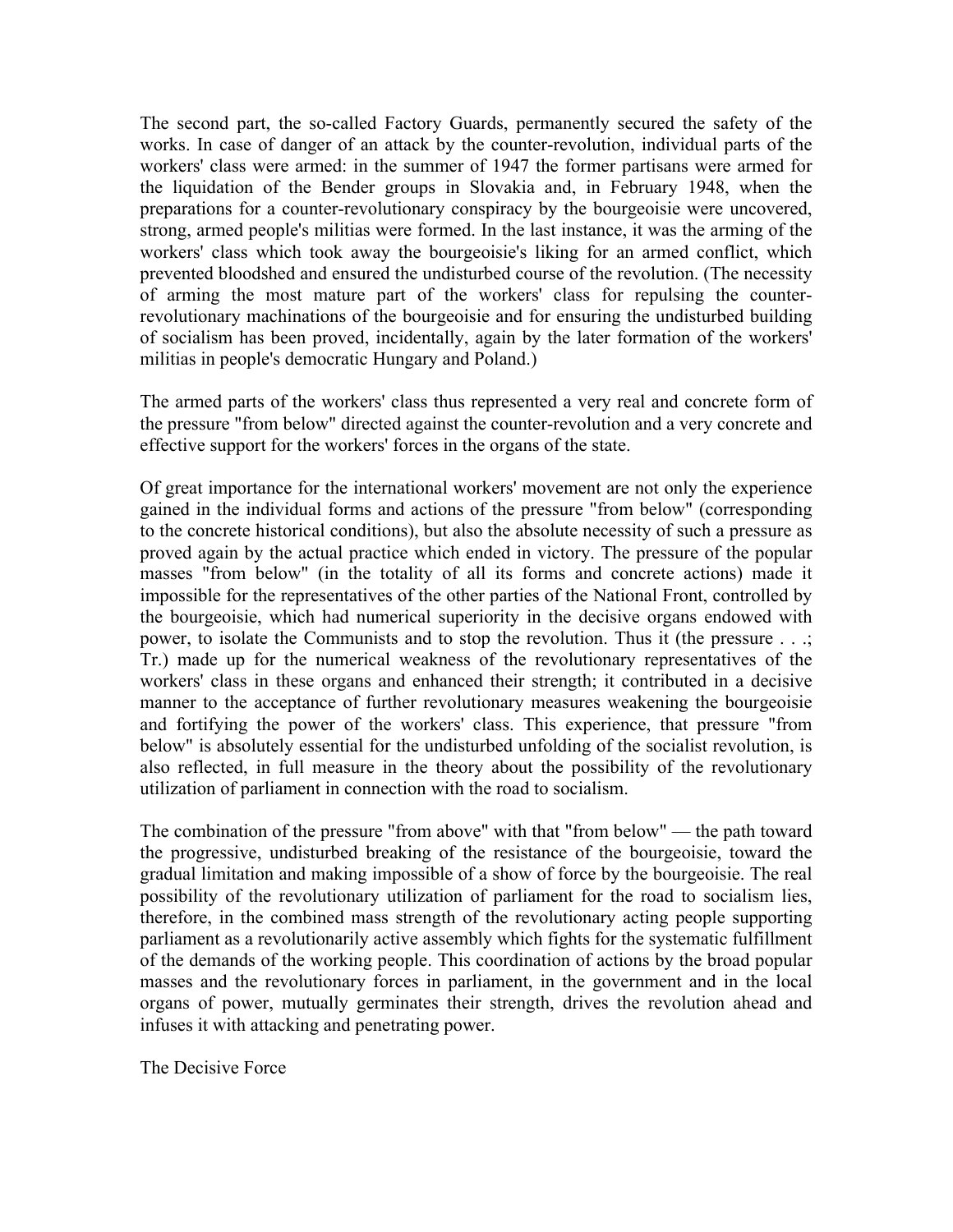Can this force really render impossible, or reduce to a minimum, however, armed violence on the part of the bourgeoisie? This question is very topical and it is discussed especially among the comrades of those Communist Parties who have orientated themselves toward a peaceful transition toward the socialist revolution. Let us take an example from France, where, after the 20th Congress of the CPSU, a controversy developed in the periodical France Nouvelle between comrades H. Iannucci and Florimont Bonte.

"When reading F. Bonte's article," Comrade Iannucci writes, "we gain the impression that the bourgeois state consists of parliament alone and not also of a powerful bureaucratic, military and police apparatus which has grown substantially under imperialism. In our social order great political problems are settled behind the scenes, the exchanges, or in administrative bodies rather than in parliament. . .

"Is it at all possible to imagine that in a country such as France, which has a strong and most dexterous bourgeoisie, which has a model administration and possesses, thanks to colonial wars and the suppression of internal disorders, strong armed and police forces why, could one imagine that the bourgeoisie here would 'resign' because of a mere 'decree of parliament' or without 'civil war,' without an 'armed uprising'?" (France Nouvelle, 1956, No. 542.)

Comrade F. Bonte replied to the doubts expressed by Comrade Iannucci and attempted to disperse them, referring to Engels' idea that as soon as the workers' class gains the support of the masses, of the working peasantry and of other exploited sections, it will become "the decisive force, to which all the other forces will have to submit willy-nilly."

Let us try to imbue this theory with the life of our practice and to render it clearer and more convincing in this way. Let us first take, however, a concrete instance of how the pressure from "above" was combined with that "from below" in a situation in which Parliament was already playing a powerful role in our development.

### Confiscation of Private Land

In accordance with the Kosice government program, the first big transfer of land was effected in people's democratic Czechoslovakia. 2,946,395 ha [hectares] of land belonging to big holders, enemies and traitors was confiscated and allotted, on the basis of decrees, to 305,148 families of agricultural workers, tenants and small-holders, and put partly under the administration of the cooperatives, national committees and the state. This land reform resulted in the almost complete liquidation of big holdings of land in the border regions, but the central parts of the country were affected by these decrees to only an insignificant measure. Big landowners, holding above 50 ha of land, and the Church still retained some 1,400,000 ha of agricultural land, which means almost a fifth of the entire land. An economically and numerically strong section of kulaks still represented a very important force of the bourgeoisie in the countryside and the bourgeoisie was still most influential with the medium farmers as well.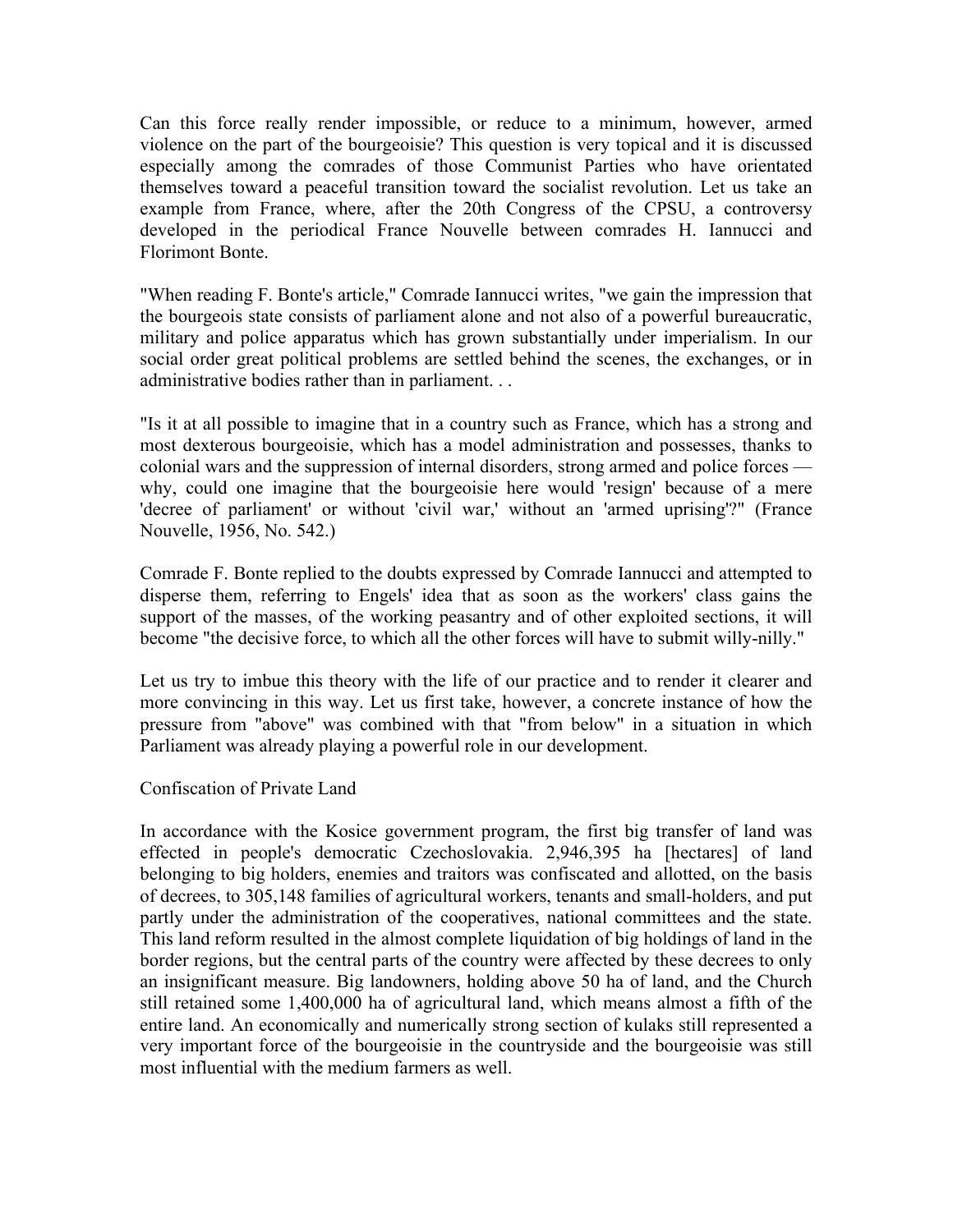The possibility of a further successful advance of the revolution depended on the reinforcement of the influence of the workers' class and of the CPCS in the countryside, on a further strengthening and widening of the bond between the workers' class and the working peasantry. The road for this was the struggle for further demands of the peasants (especially the still unquenched thirst for land), a more intensive campaign for uncovering the face of the bourgeoisie and further subversion of the biggest bastion of the bourgeoisie in the countryside — the landholders' ownership of the land.

In the summer of 1946, the Communists began the fight for handing over more land to the working peasantry (simultaneously with the demands that the allotted land should be speedily registered in the land rolls, that hunting rights should be democratized, boundary adjustments should be effected and the splitting up of agricultural land should be prevented and that the agricultural production plan should be safeguarded). They demanded a revision of the land reform of 1919, which the bourgeoisie had carried out in the pre-Munich republic. The revision affected a total of 1,027,529 ha of land and its materialization would mean the complete liquidation of the group of big landowners with over 150 ha of arable or 250 ha of agricultural land, the group of the so-called "rest-estate holders" and land speculators.

The demand for the revision of the first land reform of 1919 was pressed home by the Communists in the program of the new government after the elections in May 1946 ("The Building Program"). In the autumn of 1946 the Ministry of Agriculture, controlled by the Communists, submitted this demand (along with others) as a draft bill to the working peasantry for their comments (the so-called six Duris Acts). The fight proper for carrying out a revision of the first land reform was, therefore, started by pressure from above.

The acceptance of the demand for a revision was bound to affect severely the big landowners and the countryside bourgeoisie and, by this, the bourgeoisie as a whole. The bourgeoisie, making use of its positions in the leadership of the other parties of the National Front, in Parliament and in the government, therefore, started to put up resistance against it immediately. It tried to prevent the acceptance of this law or to clip it and, in this way, to retain big land-ownership. A sharp class fight with the bourgeoisie developed over the acceptance of this law.

Pressure From Above Triggers Pressure From Below

The pressure "from above" exerted by the Ministry of Agriculture (i.e., emanating directly from the supreme organ of the state — the government) by coming out with the draft law and openly inviting the working peasantry to comment on and to support it, triggered off, at the same time, a strong pressure "from below."

The peasants discussed the draft proposals of the law at their meetings and their overwhelming majority demanded its acceptance. In the villages in which there was land subject to revision, "Peasants' Commissions" were set up as the organs of the landless, small and medium farmers — applicants for land. The demand for the revision was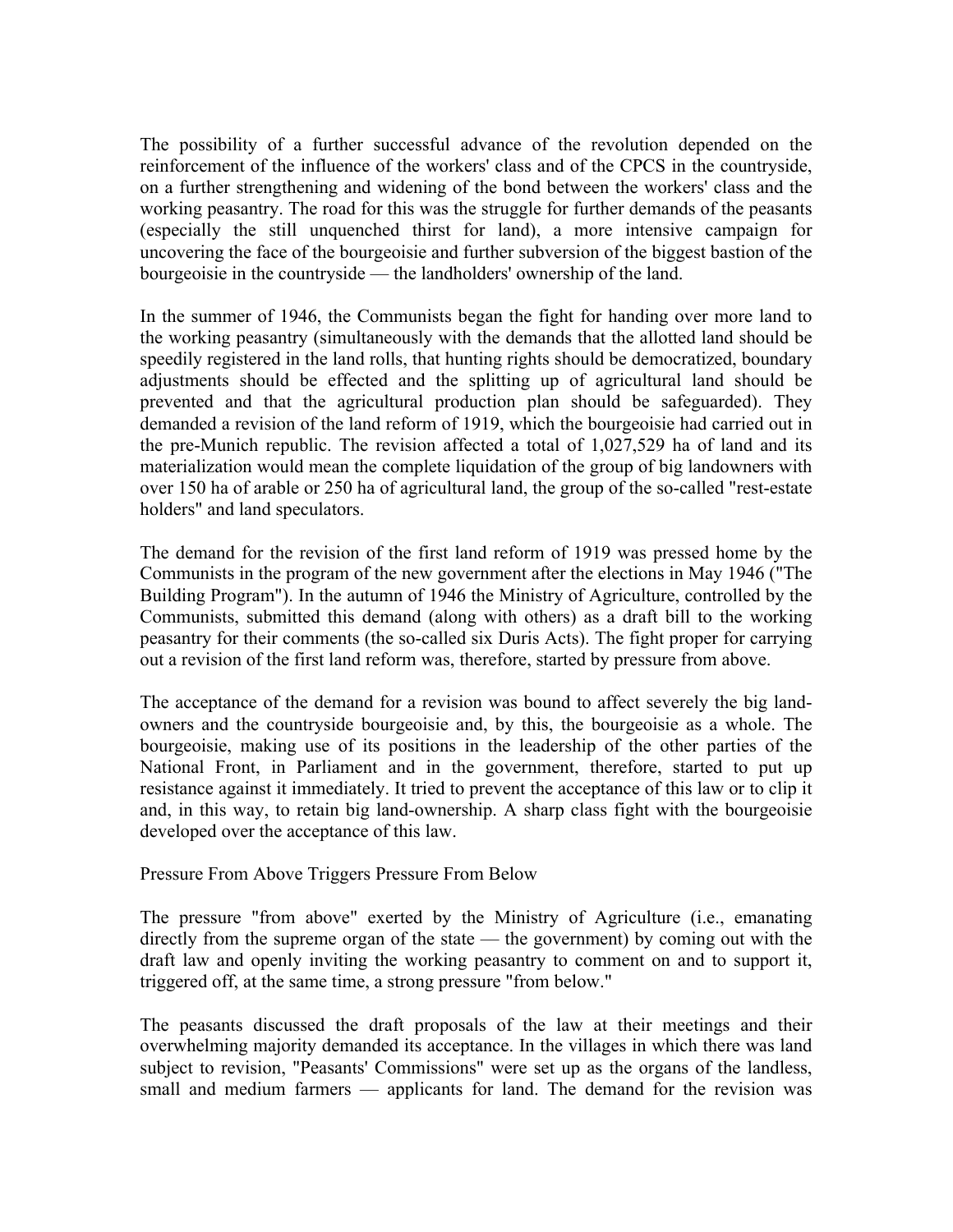backed up more and more strongly by the local national committees (representing pressure from below, vis-à-vis the higher administrative organs, Parliament, and the leadership of the other parties of the National Front), by the United Association of Czech Peasantry and by the local organizations of the other political parties.

# Liquidation of Private Property

To increase the effectiveness of the pressure "from above" and "from below" against the bourgeoisie, the Communists proclaimed (on behalf of the Ministry of Agriculture) additional far-reaching demands for the working peasantry, the so-called "Hradec Program." Its basic demand was the division into lots of all big estates of over 50 ha and the complete liquidation of land held for the purpose of investment [lit.: speculation; Tr.] (Furthermore the introduction of peasants' insurance, grants of agricultural credits and protection to peasants, the introduction of a uniform agricultural tax graded in accordance with production areas, the size of farms, the number of dependents, etc., a speedy mechanization of agriculture aided by the state, especially the establishment of State Tractor and Machine Stations).

The area of land subject to division according to this demand amounted to 432,905 ha, situated in 9,540 parishes, i.e., in two thirds of all the parishes in the whole state. This meant that additional masses of small and medium farmers were drawn into the decisive fight for the liquidation of big estate ownership (and the other demands). The struggle for the revision of the first land reform entered the next, decisive stage. In the summer the proposal of the law was debated by Parliament. The Communists used these debates for uncovering the bourgeois leadership of the National Socialist, the Popular and the Democratic parties, and proved them to be furious defenders of the land owners and enemies of the working peasantry. Every attempt of the bourgeoisie at thwarting, delaying or limiting the proposed law was brought out into the open by the Communists in Parliament and pilloried. On June 9 and 10 alone the central organ of the Party, "Rude Pravo," published a number of such disclosures made on the floor of Parliament ("The Representatives of the Big Land-Owners in Parliament Against the Peasants," "They Wanted to Give the Big Land-Owners and Rest-Estate Holders Millions of Hectares of Forestry Land," "The Secretary General of the National Socialist Party, Dr. Krajina, Threw the Peasants out of the Lobby of National Socialist National Assembly Members," etc.).

The Communist pressure in the government and in Parliament (the pressure "from above") engendered more and more decisively the pressure "from below." Thousands of resolutions from meetings of peasants demanding the immediate acceptance of these laws were submitted to Parliament and the government. The resolutions, which were also signed by the village organizations of the National Socialist, Popular and Democratic parties, said: "...we now recognize who is with us and who is against us." Dozens of Peasants' Commissions, composed of members of all the political parties, came to Parliament and stormily warned the leadership of the bourgeois parties not to obstruct their demands, claiming their immediate implementation. (For instance, the largest of these delegations was composed of 57 members of the National Socialist party, 35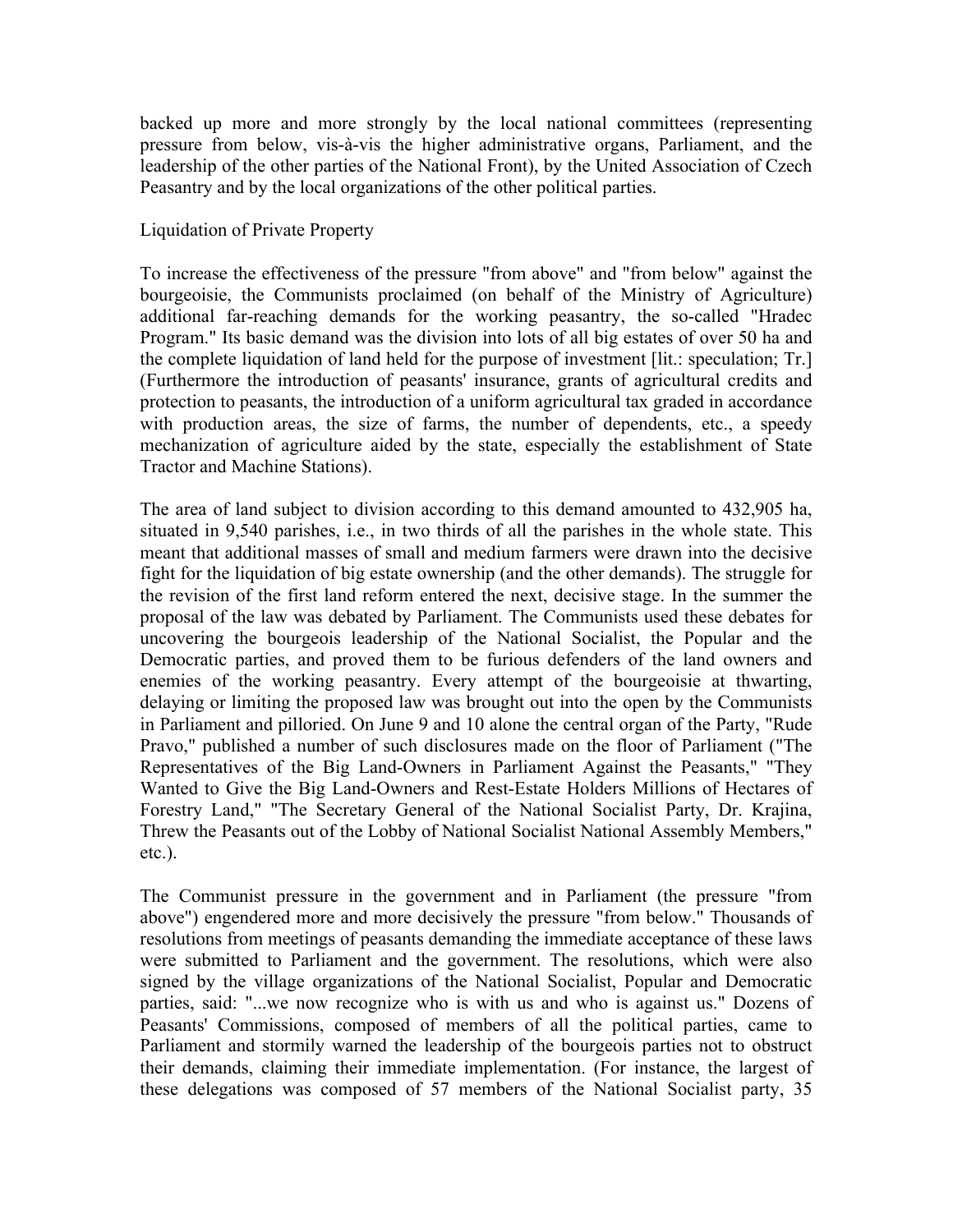members of the Popular party, 38 Social Democrats, 153 Communists, 15 members without political allegiance, and 48 members who did not state to which party they belonged.)

On July 11, the pressure from "above" and from "below" closed like the claws of a pair of pincers. The bourgeoisie, whose political positions were perceptibly shaken, had to give way. The bill on revision of the first agricultural reform was passed by the Parliament. The consequences of this victory were: the liquidation of more of the economic positions of the bourgeoisie in the village, a big political defeat of the bourgeoisie (its increasing isolation), a considerable strengthening and broadening of the bond between the workers' class and the working peasantry. The peasants recognized that, given direct political, organizational and material help of the workers' class, they could lead a successful fight against their arch-enemy, the landowner and his helpers. Increasingly wider masses of peasants were coming over to Party positions and supported its political line aiming at further deepening of the revolution.

# Industry Nationalized

By a similar method, the claws of the pincers were being closed by pressure from "above" and from "below" in the years 1945-1948, penetrating deeper and deeper into the flesh of the bourgeoisie. Thus, when the liquidation of the political and economic positions of the occupiers and of the treacherous native grand-bourgeoisie was completed in the course of the national and democratic revolution on the basis of the Kosice program, further groups of the bourgeoisie were gradually annihilated as the revolution progressed. The nationalization in October 1945 liquidated particularly the economic power of the financial bourgeoisie, the group of industrialists dominating until then the key industries and the basic sources of raw material and the group of factory owners employing over 500 employees.

Apart from the 62 per cent of the industry already nationalized another 13 per cent of the "small confiscates" were torn from the hands of private enterprises in spring of 1947. The revision of the first land reform signified the liquidation of the group of big landowners owning over 150 hectares of arable or 250 hectares of agricultural land, and the liquidation of the owners of "residue'' farms. In the autumn of 1947 these "pincers" helped to carry out the "Millionaires' Levy" and to solve the political crisis in Slovakia caused by the sabotage and counter-revolutionary activity of the strongest Slovak political party, the democrats.

All these class clashes with the bourgeoisie had far-reaching political consequences. The influence and strength of the bourgeoisie was collapsing; the broad masses gathered with growing resolution around the CPCS and its policy.

### Undermining Political Opposition

At the end of 1947 and the beginning of 1948 an actual disintegration of the National Socialist, the People's and the Democratic parties, took place. Honest members of these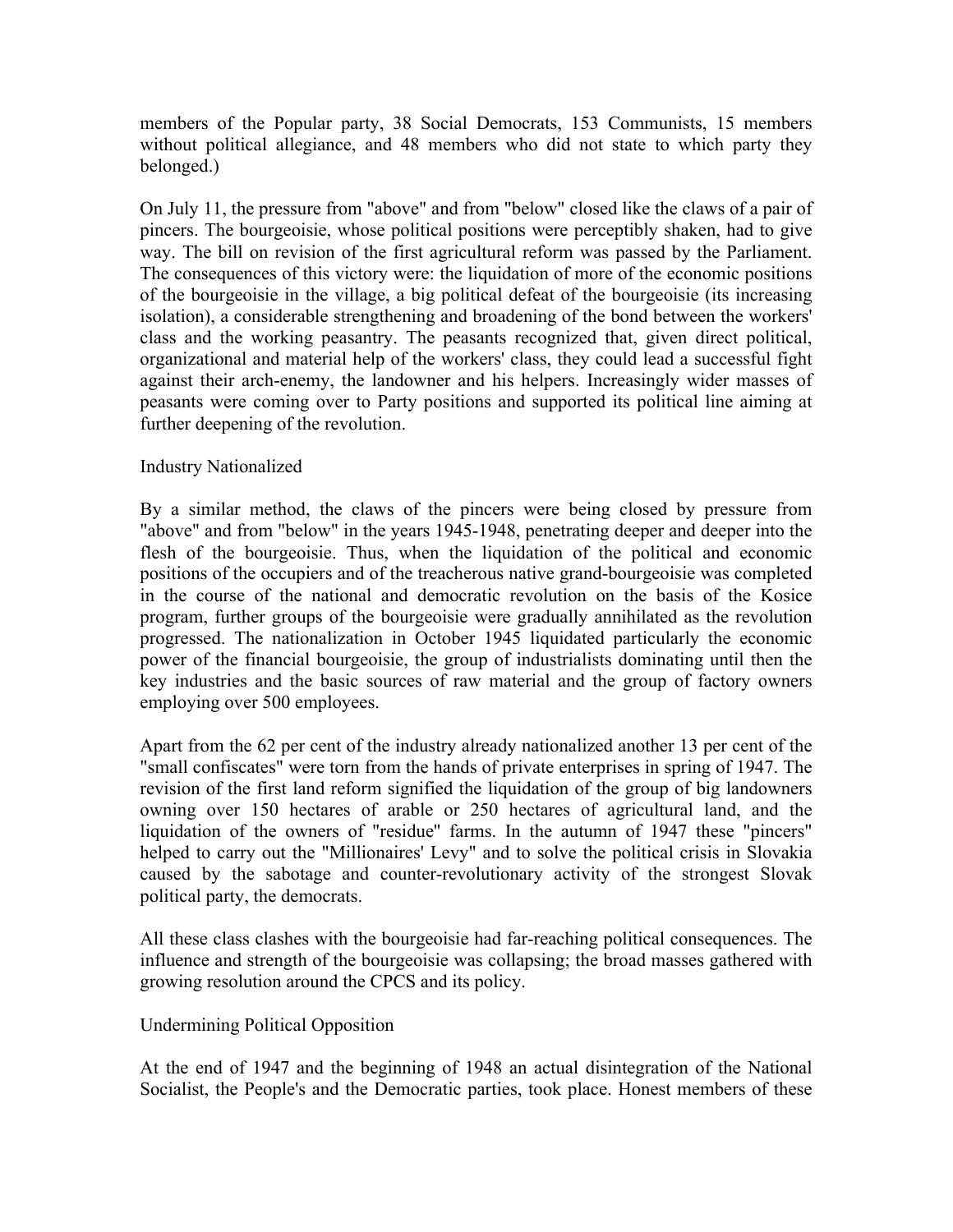parties were parting with their bourgeois leadership and were coming over to the ranks of the CPCS and the Slovak CP (by November 1947, when the Communists had gained 237,384 new members since the beginning of the year, the CPCS was stronger than all other political parties taken together), or created opposition groups within their own parties. The isolation of the bourgeoisie within the parties of the National Front was proceeding not only from the outside, through the turning away of the broad masses from parties ruled by the bourgeoisie, but also from within, through the growth of democratic and socialist forces in these parties; through the growth of progressive opposition, seeking the maintenance and strengthening of people's democratic freedoms and rights and, therefore, endeavoring to cooperate with the Communists. From the bottom and over the heads of reactionary leaders of the other political parties the National Front grew constantly stronger as a class and social unity of the working people, recognizing the CPCS as its leader, the Party which worked toward a total socialist reconstruction of the country.

The progress of the class struggles confirmed that the CPCS would gain in the forthcoming elections a decisive majority and would achieve the fulfillment of its other demands with the help of a democratically manifested will of the people. It demanded the liquidation of all private capitalist enterprises employing over 50 people, a total liquidation of the group of local and foreign merchants and a total liquidation of landowners owning over 50 hectares of land.

Thus, the situation of the bourgeoisie was, at the beginning of 1948 on the eve of the new parliamentary elections, substantially different from that in 1946. While prior to the elections in 1946 the bourgeoisie had a relatively strong mass basis, the short time of less than two years of people's democratic development had been sufficient for the disintegration of the political army upon which it could formerly count. The broad masses of the people, especially working peasants, lost their illusions as regards the bourgeoisie and went over to the side of the workers' class in order to place the bourgeoisie and its anti-popular and treacherous policy into the right light in the eyes of our nations. In 1948, when the decisive fight between the workers' class and the bourgeoisie drew closer, the bourgeoisie had only a shade of the power and influence that it used to have in 1945. In this situation, the bourgeoisie, frightened by this peaceful progress of the revolution which kept removing and destroying its economic and political positions one after another and which threatened their complete annihilation within a short time, decided to violate the lawful ways and to achieve its counter-revolutionary aims through a coup. It was signaled by a government crisis provoked by the resignation of 12 ministers. But by this the bourgeoisie only offered another new and open evidence of its spirit of disruption; it achieved its own isolation and complete defeat. After five days of government crisis, the people settled their accounts with bourgeoisie reaction, legally and constitutionally (under consistent use of all forms of pressure from "above" and from "below").

The Revolution Consolidates Political Power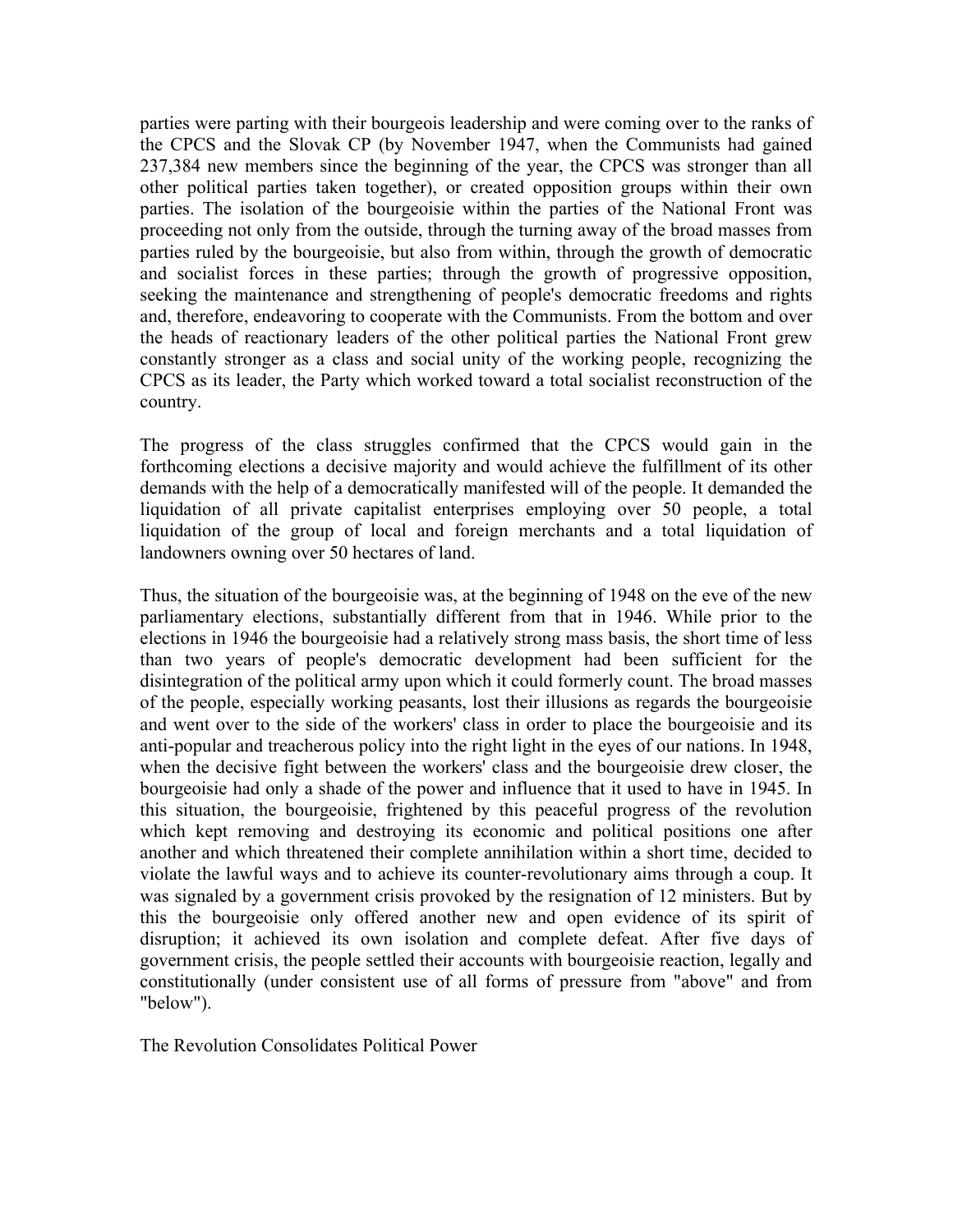The representatives of the bourgeoisie and their agents were replaced in the government, absolutely legally and in accordance with the constitution valid since pre-Munich days (1920), by new representatives faithful to the people, selected from the ranks of the reconstituted National Front and recognizing the leading role of the Communists in the state; the government was nominated by the President of the Republic and was unanimously approved by Parliament.

As evidence of the fact that this form of transition of political power into the hands of the workers class was absolutely legal and constitutional (and this point has an extraordinary political importance), we shall use a spontaneous and very valuable opinion of an important bourgeois émigré, the former chief of the office of the President of the Republic, Jaromir Smutny:

"In their calculation they (i.e., the representatives of the bourgeois parties who submitted their resignation — J. K.) failed to take into consideration other fundamental circumstances:

"(a) that the government is not 'ipso facto' dissolved if a minority of its members resigns (according to the constitution, the government was able to pass decisions if more than half of its members were present, not counting the premier. In the case of the February government, 13 members made up an absolute majority);

"(b) that the premier could not be forced into resignation with the rest of his ministers unless given a vote of non-confidence by the Parliament;

"(c) that the President of the Republic had no constitutional right to make the premier resign when only part of his ministers left the government, even if the character of the government was substantially changed;

"(d) that only the national assembly had the power to force Gottwald to resign."

Yes."The irony of world history puts everything upside down. With us 'revolutionaries' and 'rebels' legal methods agree much more than illegal ones or than a coup. The parties of order, as they call themselves, die by the legal state which they created." (F. Engels, foreword to Marx' work "Class struggles in France," K. Marx — F. Engels: Selected Works, volume 1, 1950, p. 133)

And now let us return to the fears of Comrade Iannucci. Quite rightly, he draws attention to the fact that a bourgeois state is not just the Parliament but also an enormous bureaucratic, military and police apparatus, and he asks in the light of this warning: "Is it possible to believe that the bourgeoisie would 'yield' by a simple 'act of parliament' or without a 'civil war,' without an 'armed uprising'?"

No, the bourgeoisie has never yielded its power by a simple "act of parliament." But it may be deprived of its power at an opportune moment without an armed uprising and civil war — by the force of consistently acting revolutionary masses led by the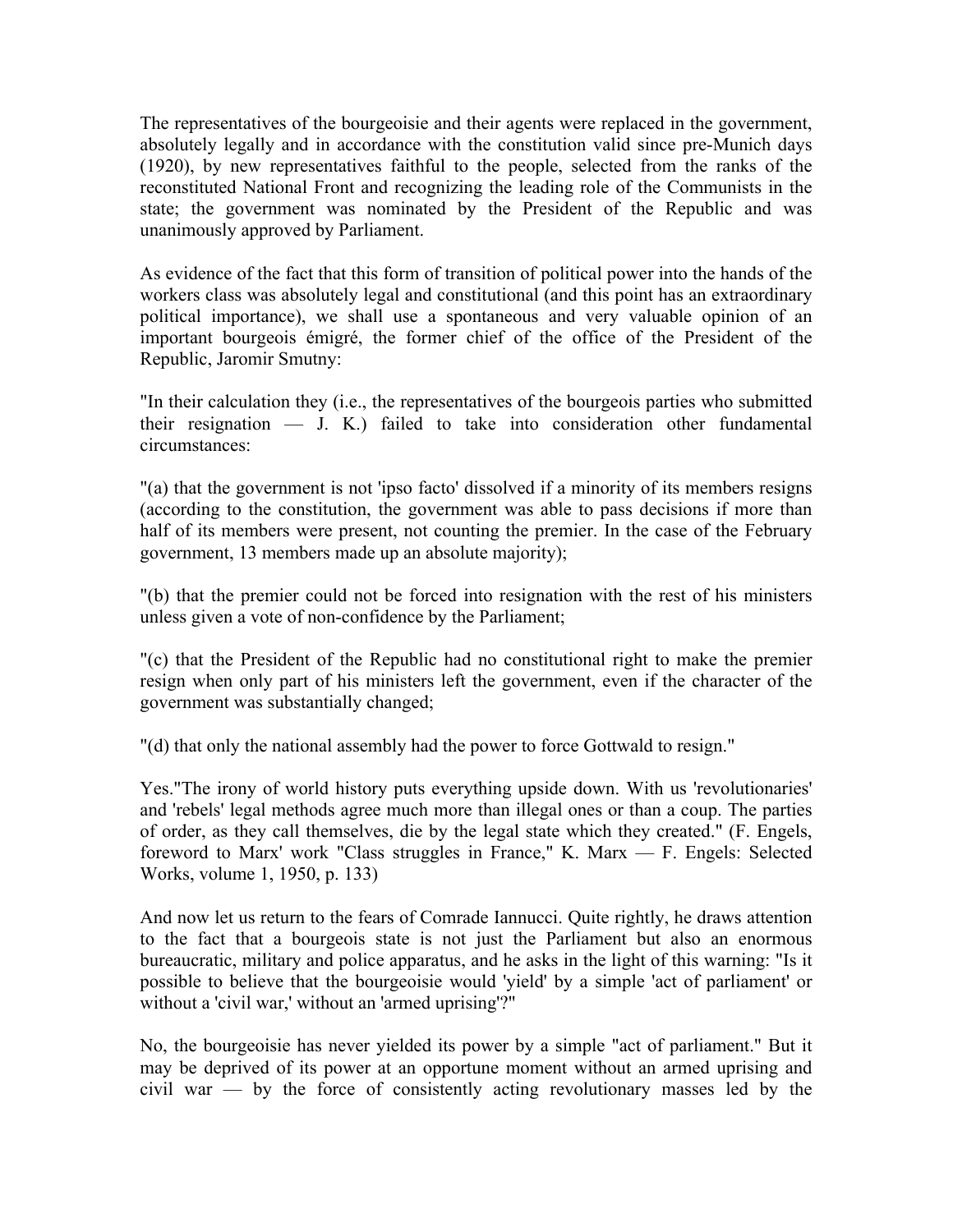revolutionary workers' party, supporting their representatives in the parliament and transforming the parliament into an active revolutionary assembly.

In the fight for the direct national, democratic, peaceful, economic and social demands of the people, by a combined pressure from "above" and from "below," the position of the bourgeoisie in the organs of power and in the state apparatus may be weakened, step by step, and so may its economic positions, and thus the workers class heading the popular masses may be given, step by step, conditions more favorable for its fight for socialism. (Naturally, these demands will always be founded upon the concrete situation prevailing in the country concerned and will greatly differ. For example, defense of national interests by cancellation of all agreements and treaties with the United States of America damaging to the interests of the nation; prohibition of all war propaganda, punishment of warmongers and active support of the policy of collective security; abolition of all forms of racial, religious and national discrimination; fight against the monopolies, and their nationalization; carrying out of a land reform; introduction of a general system of social security; abolition of every kind of economic, social and legal inequality of women; separation of Church and state; etc.) In the course of the fight for these national, social, economic and political demands of broad masses of the working people, the following may and must be carried out successfully: a broadly founded democratization and reorganization of the organs of power (for instance, the principle that all the organs of state power, from top to bottom, are elected by the people; the abolition of the senate and concentration of all power in the hands of the parliament; a democratization and reorganization of the state apparatus — courts, police, army, etc.). This broad democratization is carried out, in principle, by the gradual destruction of the bourgeois state apparatus and its transformation into an instrument and source of power of the new democratic might. Therefore, the Eighth Congress of the Italian Communist Party, which worked out the Italian line to be taken on the road to socialism, emphasized that the parliament may and must carry out its active function, both in the interest of a democratic and socialist transformation of the country and in the new socialist society:

"It must be stated that the fundamental condition for its fulfilling this function is that it must take its initiative, impulses and inspiration for its regenerative activity from the new political and administrative system in the state — towns, provinces and regions — as defined by the constitution and the forms of directing democracy which are materialized through the participation of the workers' classes in the political-economic direction of the state." (Political resolution of the Eighth Congress of the Italian Communist Party, "Information Bulletin, International Political Questions," No. 1-2, p. 87.)

All these measures and their consequences (a systematic strengthening of the positions of power of the workers' class and the gradual weakening and destruction of the economicpolitical supports of the bourgeoisie) are, in their entirety, the actual way toward a limitation and perhaps exclusion of any violence of the bourgeoisie against the people and thus toward prevention of civil war. In this case, in the course of the fight for a complete takeover of all power by the workers' class, no notice can be taken of the present relationship between class forces; it must be considered what this relationship will be during the time of government of the revolutionary democratic might. Thus, at the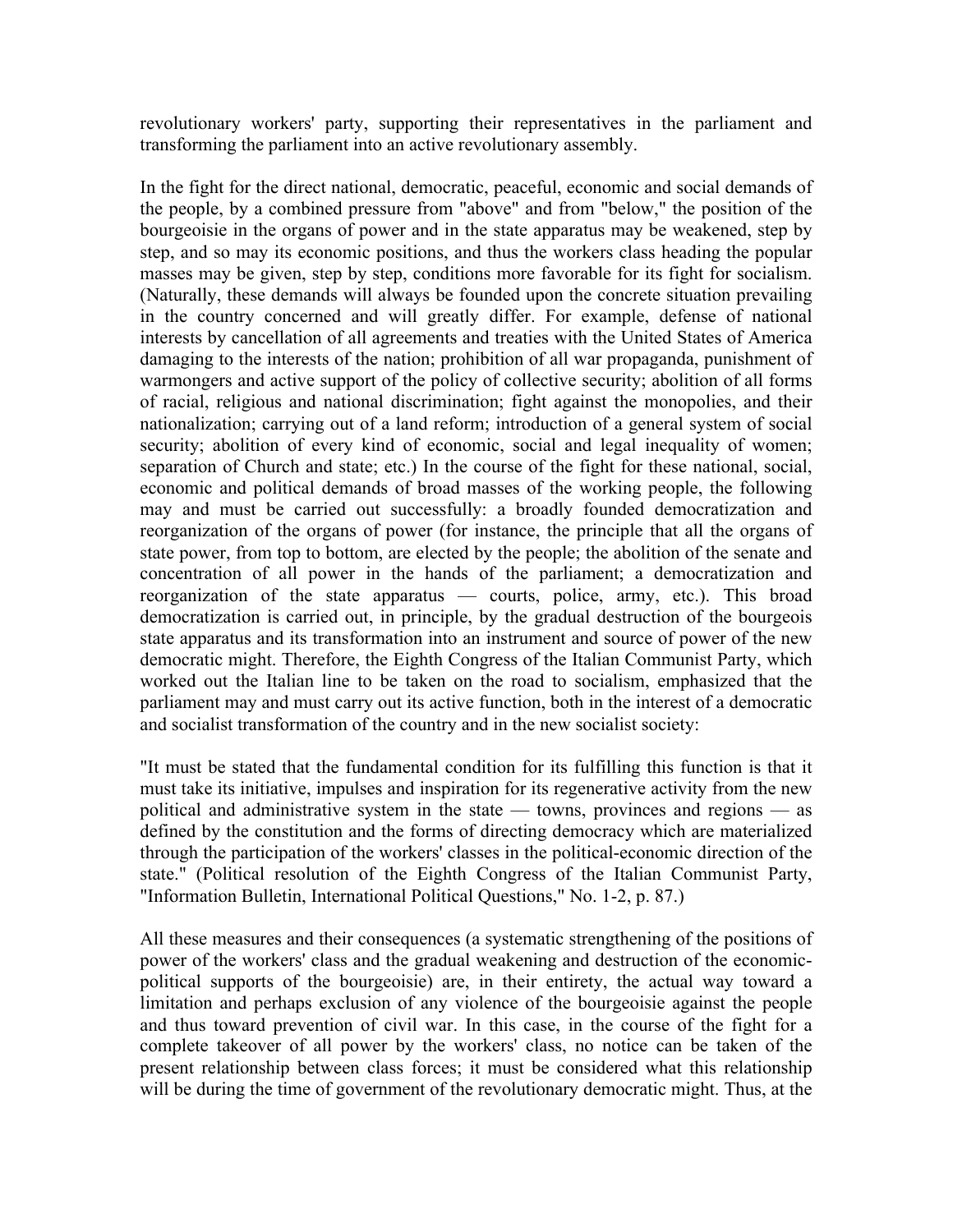moment when the bourgeoisie is in danger that all power is about to be taken over by the workers' class, it will be by far not so powerful and its main supports will be undermined.

Progress toward socialism may take, under these circumstances, a democratic and constitutional course. The parliament, which will be an active revolutionary assembly relying upon the revolutionary mass movement of the workers' class and its allies, will turn into an instrument of the workers' class on its way to power, into an instrument of the transformation of the whole state and its machinery. Under these circumstances, all the changes which, in their entirety, represent a revolutionary transformation of capitalist society into a socialist one will proceed absolutely legally. The parliament may pass, in a democratic and legal way and in the name of the nation, a new constitution codifying and making possible a socialist transformation of the country. (Within less than three months following the crushing of an attempted bourgeoisie coup, the Parliament of the Czechoslovak Republic approved a new constitution which safeguarded all the progress so far made and ensured the sovereignty of the working people in the state the popularization of the state apparatus and the liquidation of the remnants of the bureaucratic police state apparatus; anchored nationalization as a firm economic basis of the people's democratic state and, in its totality, strengthened and ensured the transition of the country to socialism.)

Thus, progress toward socialism, with the help of the parliament and without a bloody civil war, is a real possibility. However, this possibility must not raise false illusions among the workers' class which must not be, in the least, morally disarmed by doubts as to its right to take to arms in every case when forced to do so by the resistance of the bourgeoisie. Therefore, the 20th Congress of the Soviet Communist Party proclaimed with absolute frankness: "There can be no doubt that for a number of capitalist countries a violent downthrow of the bourgeois dictatorship and, with it, a connected vehement acceleration of the class struggle is inevitable."

Thus, the 20th Congress of the Soviet CP proclaims, in full harmony with the spirit of Marxism-Leninism, that at the present historical stage in the development of society, the possibility, of breaking the resistance of the bourgeoisie against socialist transformation of the society by non-violent means, without recourse to revolutionary violence, has matured or will mature in many countries. But the workers' class and working people will not renounce armed fight and revolutionary violence where it is inevitable in order to break the resistance of the exploiting classes. Thus, it uses Lenin's paraphrase: "A delivery may be difficult or easy. Naturally, we are all for an easy and painless delivery. Conditions for such a delivery are now favorable. But if necessary we are ready to undergo a difficult and painful delivery to see the child born."

Parliament: "A new instrument of socialist revolution"

Conflict between the revolutionary use of parliament and the reformist meaning of a "parliamentary way to socialism"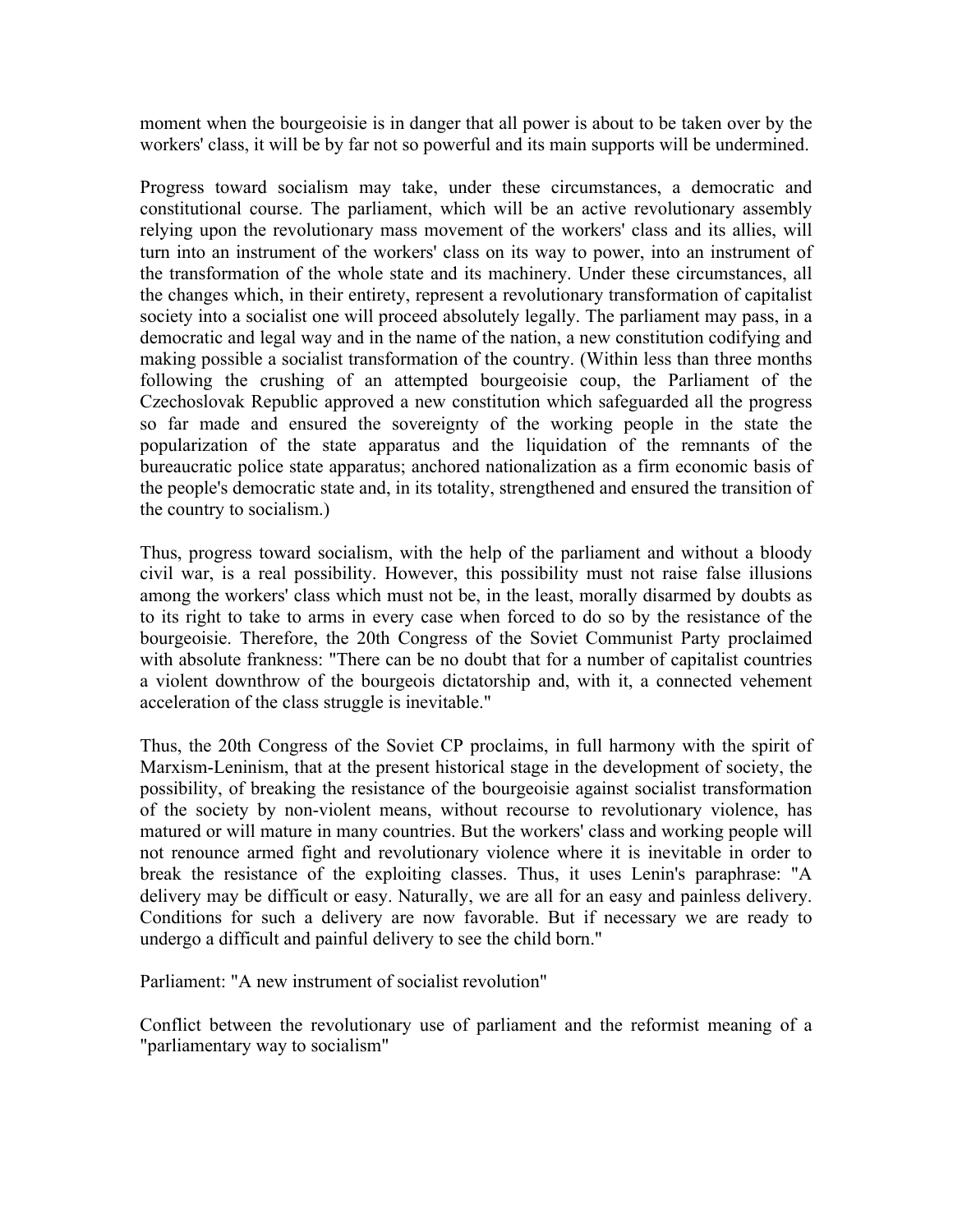A revolutionary usefulness of the parliament will demand in new historical conditions, a realization of a new form of transition to the dictatorship of the proletariat; parliament must become a new instrument of socialist revolution depriving the bourgeoisie of its power, of its means of production and materializing the building of socialism with the working class directing the policy making. Thus, it serves the revolutionary aims of the proletariat and corresponds to the Marxist-Leninist principles of a necessity of revolutionary transition of the capitalist society into a socialist one, corresponds to Lenin's conclusions: " . . . capitalism cannot collapse but through a revolution." (V. I. Lenin: "Works," vol. 29 of Czech edition 1955, p. 394.) " . . . There can be no successful revolution without a suppression of the resistance of the exploiters." (V. I. Lenin: "Works," vol. 28 of Czech edition 1954, p. 66.) The reformist "parliamentary way to socialism" denies the necessity of a revolutionary transition of capitalist to socialist society, denies the necessity of a socialist revolution, denies the necessity (under the slogan of "parliamentary democracy") of seizure of all power by the workers' class, denies the necessity of acquiring the political direction of the state and of establishing the dictatorship of the proletariat. The reformist "parliamentary way" cannot, therefore, in its consequences, ever lead to the building up of socialism; is not, in its substance, a socialist program. It is capable of attacking within the framework of capitalism, with varying force, the consequences of capitalist exploitation but is not capable of grasping its causes, of smashing capitalism and materializing a revolutionary transformation of society.

These deep-rooted dissimilarities of the two approaches correspond to a similarly profound difference in the tactic in making use of the parliament.

The substance of the tactic of revolutionary use of the parliament is fully based upon the old principle of revolutionary activity of the workers class in a bourgeois parliament, worked out in detail by the classics of Marxism-Leninism and further developed in the new conditions. It starts from the following principle: Parliament in bourgeois countries is a product of historical development and cannot be erased from life. It is necessary, therefore, to work in it and to use it in the fight against bourgeois society.

The task of the representatives of the workers' class in the bourgeois parliament has always been to transform the parliament into a mirror showing the working masses the class interests and conflicts of bourgeois society in their nakedness and to unveil, consistently and unflinchingly, the bourgeoisie and its helpers (whether they are aware of their position or not). Their task has always been to use bourgeois parliament as a platform for revolutionary agitation, propaganda, and organization, as an effective form to unchain revolutionary activity of the broad popular masses, side by side with the workers' class.

Linking and systematic combination of parliamentary and non-parliamentary actions has always been the fundamental principle of revolutionary tactics in making use of the parliament.

This tactic of linking and combining of the parliament with revolutionary actions of the proletariat and the working masses outside the parliament, still used by Marxist-Leninist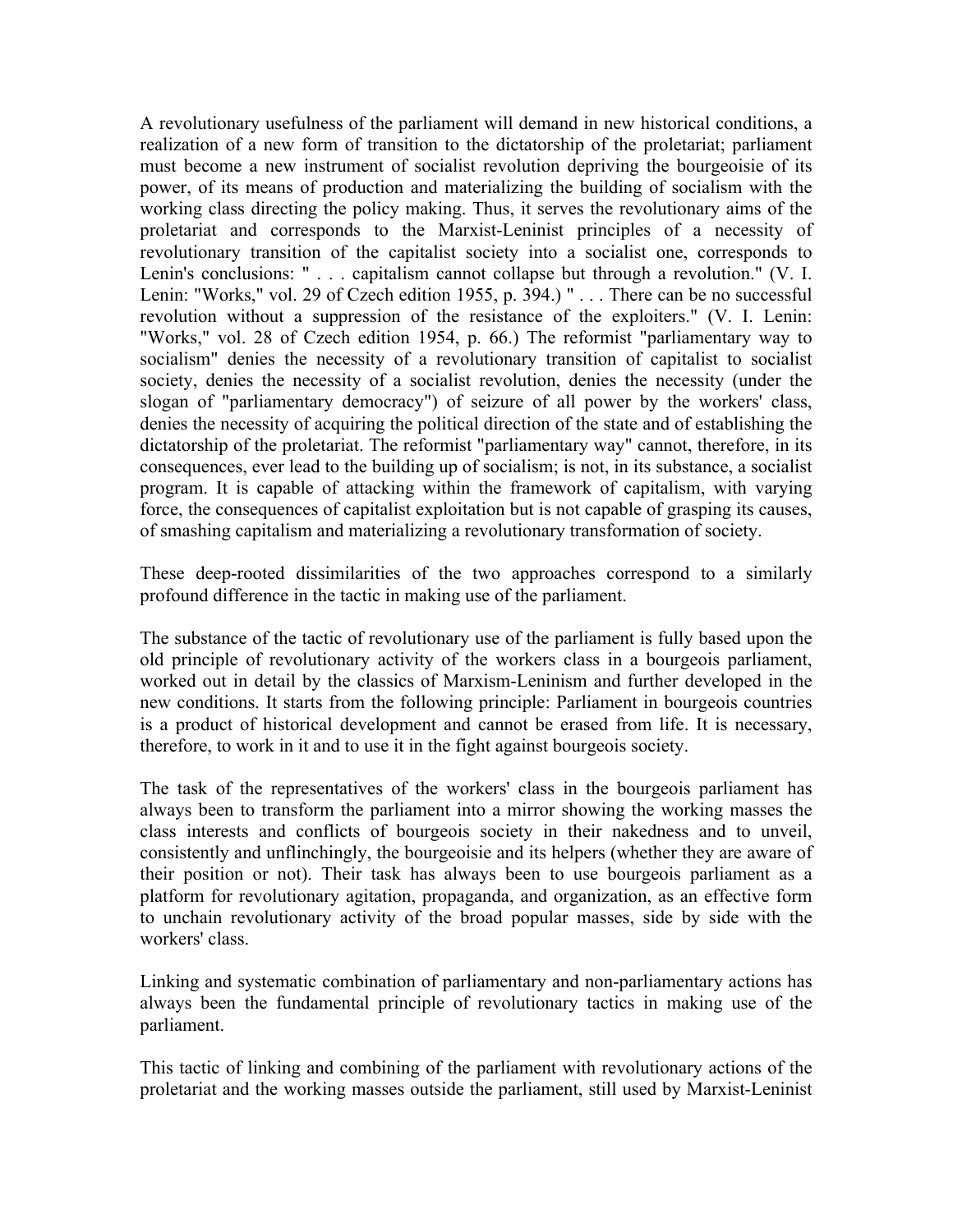parties, may be given a new task in the new historical conditions and under the new circumstances; namely, to transform the parliament from an organ of the bourgeoisie into an instrument of power of the workers' class, and parliamentary democracy into an instrument for the establishment of a proletarian democracy, of a dictatorship of the proletariat.

The tactic of using parliament as a potential new specific form of transition to socialism is therefore only a further development, another step of the old Marxist-Leninist tactic combining the use of parliament with the use of the revolutionary masses, and is by its whole substance a complete antithesis to the reformist parliamentary way to socialism. In the same way as the revolutionary tactic of making use of the parliament corresponds to the revolutionary aims of the Marxist-Leninist party, the tactic of reformist use of parliament corresponds to the reformist aims of rejection of revolution.

To the reformists, parliament (an instrument of the bourgeoisie for strengthening and maintaining capitalist power) is an organ for cooperation between the workers' class and the bourgeoisie. Partial reforms achieved in the parliament (in agreement with the capitalists) serve the reformists as evidence that peaceful coexistence of bourgeoisie and the workers' class is possible, that class struggle is dying down, that revolution is superfluous and political domination of the workers' class unnecessary. Instead of the necessity of a proletarian democracy, they sustain the illusion of a parliamentary, pure democracy.

Because, in the reformist conception, parliament is an organ of cooperation of the workers' class with the bourgeoisie, the reformist tactic takes the weight of political work exclusively to the parliament (i.e., organ of bourgeois power), rejects and refuses the use of the pressure of broad popular masses, isolates parliament from the revolutionary actions of the working people. The reformists have already taken care, by their own deeds, of offering not one but scores of examples of the absolute impossibility and absurdity of their "parliamentary way to socialism."

The Socialist "Labour" Parties

In many countries the reformists won the majority, often absolute majority. Their governments were in existence, and have been in existence, for extended periods of time. One of the chief propagandists of this way, the British Labour Party, already has three times had an opportunity to turn its "theories" into practice. It held the government in 1924, in the years 1929 through 1931, and for six years in 1945 through 1951. The Swedish Social Democratic Party has for 25 years already, a whole quarter of a century, been the strongest and the governing party in the country (in this year's\* elections to the Riksdag, the lower chamber of the Swedish parliament, it won 108 mandates, while the second strongest party, the Agrarian Union, obtained only 20 mandates). A similar situation prevails in other Nordic states. And still socialism is not built in these countries. To the contrary, capitalist domination grows stronger, the profits of the monopolies are rising.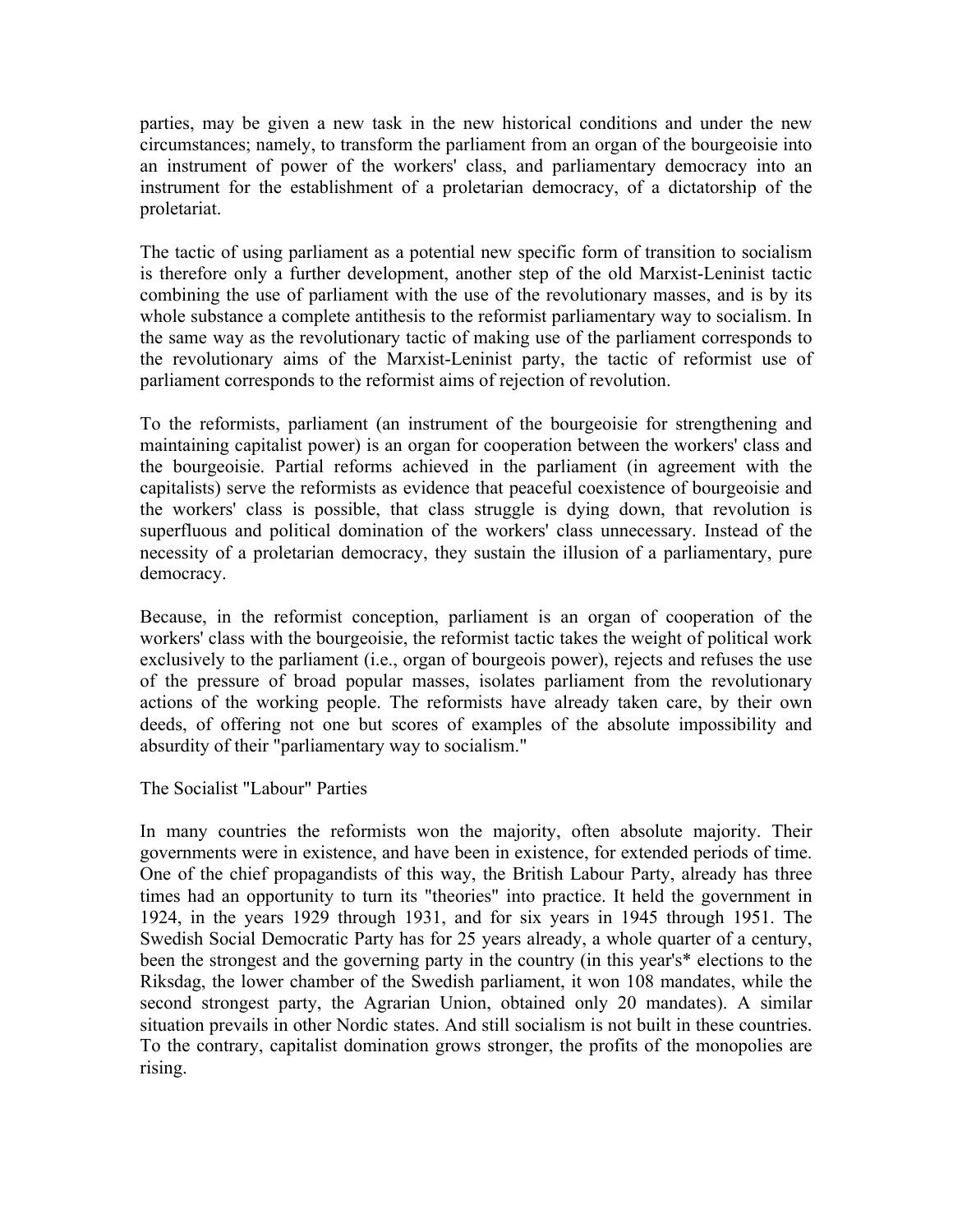There could be no clearer evidence of the absurdity of the idea that socialism may be built in cooperation with capitalism, without bringing down the political might of the bourgeoisie, without the dictatorship of the proletariat. (As a matter of fact, the bourgeoisie in capitalist states has a justified confidence in the reformists, as the present situation in France shows) While it breaks in one place, by a strike or by bloodshed and force of arms, it entrusts the "government" to the reformist socialists without hesitation if need be. And it knows why. A consistently conducted fight of the workers' class in one single factory is more dangerous to it than a formal "entrusting with the government" to their helpers. In spite of its absolute hopelessness the theory of "a parliamentary way to socialism" is still alive in the capitalist states and appeals to the backward part of the working class and especially to the petty bourgeoisie (in view of the long, opportunistic influence exerted upon the masses which again is in direct connection with the idealization of parliamentarianism carried out by every means by the bourgeoisie).

Opportunist ideology and practice are, therefore, a serious obstacle to the creation of a broad and revolutionary movement of the masses fighting consistently for democratic and socialist demands. They are a serious obstacle to the efforts of the workers' class to transform the parliament into an instrument of power of the working class and must, therefore, be systematically and energetically fought.

The Communists and the workers' parties seeking to make a revolutionary use of the parliament in the fight for the transition to socialism may follow our advice from the time of the transition of the democratic revolution into a socialist revolution. This advice clearly demonstrates the grave danger of reformism and some of its concrete signs, which can be discovered even in the activity of the Social Democratic Party in conditions of the people's democratic system, a party which used to have a comparatively strong left leadership and followed a policy of cooperation with the Communists.

### Accelerating the Communist Revolution

In the complicated class conditions of the years 1945-1948, when the question of power in people's democratic Czechoslovakia was not yet definitely settled and when power was still shared by the workers' party and the bourgeoisie, two basic political lines were opposing each other. One was the revolutionary political line of the workers' class, which had as its purpose and aim the achievement of a gradual isolation of the bourgeoisie and the closing of the ranks of the nation around the workers' class and its vanguard, the Communist Party. Its aim was the transition from the tasks of national and democratic revolution to the tasks of a socialist revolution and the definite settlement of the question of power by consolidating people's democracy into a state of the dictatorship of the proletariat. The second basic political line was the line of the bourgeoisie whose aim was to isolate the workers' class and its vanguard, the CPCS, to halt the national and democratic revolution and to attain with the help of Western imperialists the restoration of the capitalist domination under a dictatorship of the bourgeoisie.

In this tug-of-war situation, when the class struggle was accelerating, the workers' class fighting for complete political power was attacked from the rear by the reformist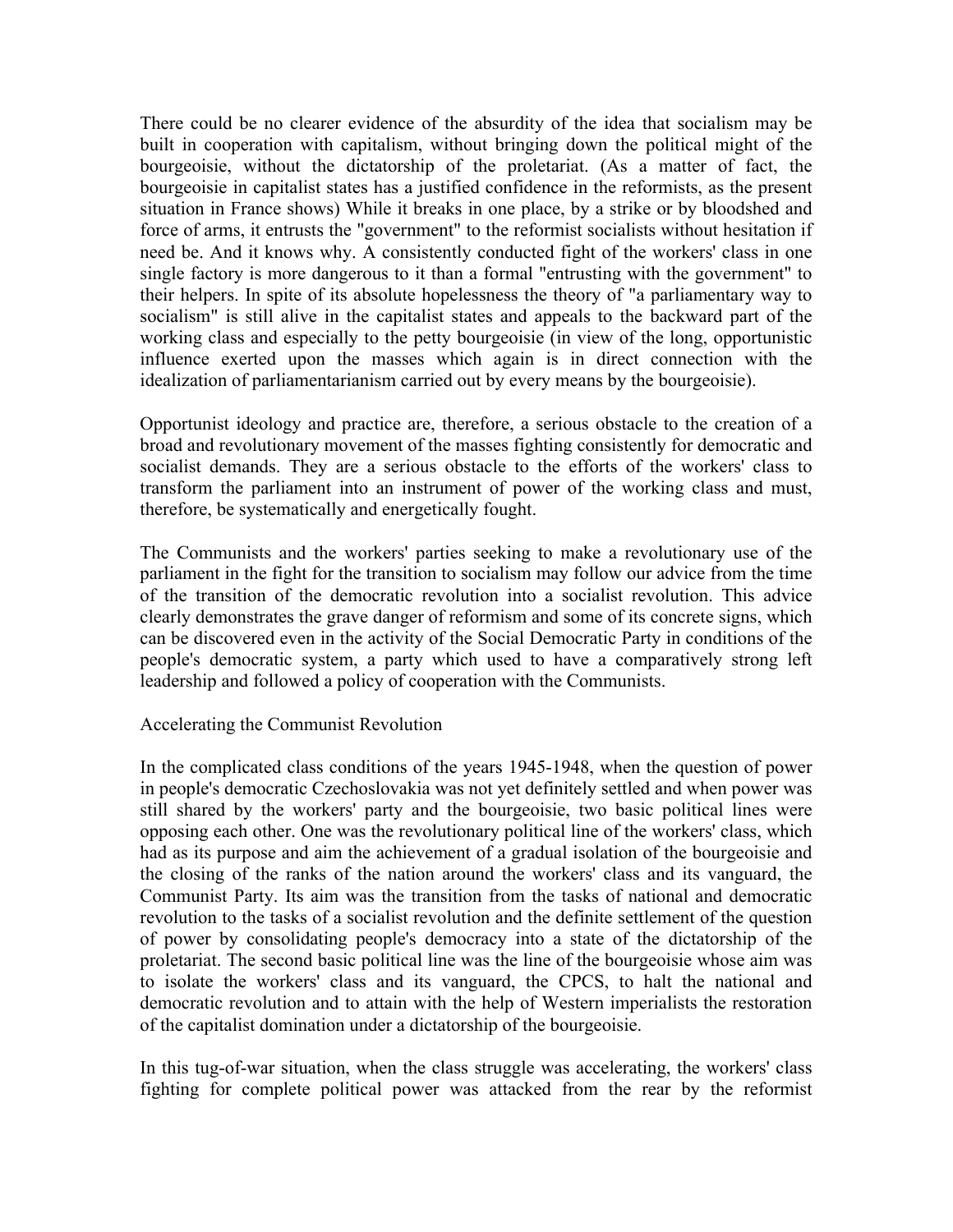ideology and practice of the "democratic way to socialism" as preached by the right wing of the Social Democratic Party. While the workers' class under the leadership of the Communists was locked in battle with the bourgeoisie for a deeper and broader hegemony among all classes of working people, a battle for the strengthening and consolidation of its leading role in the nation, the reformists came forward with their theories denying the leading role of the proletariat and proclaiming its merging with (and thus absorption by) the other classes, for instance, with the peasantry.

The progress in agricultural production and the technical revolution in agriculture signify "that the peasantry moves with increasing momentum to the level of the workers, that the two massive sections of the working people become economically balanced and that thus the centuries-old wall between the worker and the peasant, between town and country, is inevitably disappearing. No doubt, this results in all the political consequences, for now the peasants as well become the bearers of technical and social, and thus also political (!) and cultural progress; like the workers, they uphold the struggle for a new social order (!) and take their place by the side of the workers in the socialist movement . . .'' ("Minutes of the 20th congress of the Central Committee of the Social Democratic Party," page 80.)

This is a clear example of revision of the Marxist theory of classes. The peasantry (including the rich peasants who were the chief bearers of technical progress in our villages), the private owners of land, become, through the progress made in agricultural production (capitalist production) and through the introduction of technical means (as well as capitalist), just like the workers' class, the bearers of the struggle for the socialist social order. What else could the bourgeoisie wish, concentrating its efforts at breaking the hegemony of the workers' class in the nation? How far was this theory suppressing the difference in purpose of the individual classes and social groups in the socialist revolution from the voices of the bourgeoisie itself: "The nation is not composed of one occupation or class and it is to its benefit that all occupational and class interests be harmonized, for an excessive elevation or attenuation of one class must necessarily mark a detriment for the other classes and thus for the whole whose gain must be our only aim." ("Lidova Demokracie," 10.6.45.)

The "Democratic Way to Socialism"

It is as if this transparent wishful thinking were the father of the theory of a permanent peaceful coexistence of capitalism and socialism in one state, of the merging of antagonistic classes. "To us, nationalization or socialization of key positions in production and distribution and protection of private ownership of small and medium production units, and especially of private ownership of small and medium agricultural property, are an expression of a wise and economical organization. . . The materialization of this plan will lead to gradual elimination of class conflict in human society." ("Draft proclamation ...," page 566.)

Within the framework of this "democratic way to socialism," obstinately supported by the right wing of the Social Democratic Party, the private capitalist production sector was to be preserved permanently and so was the bourgeoisie with its still powerful economic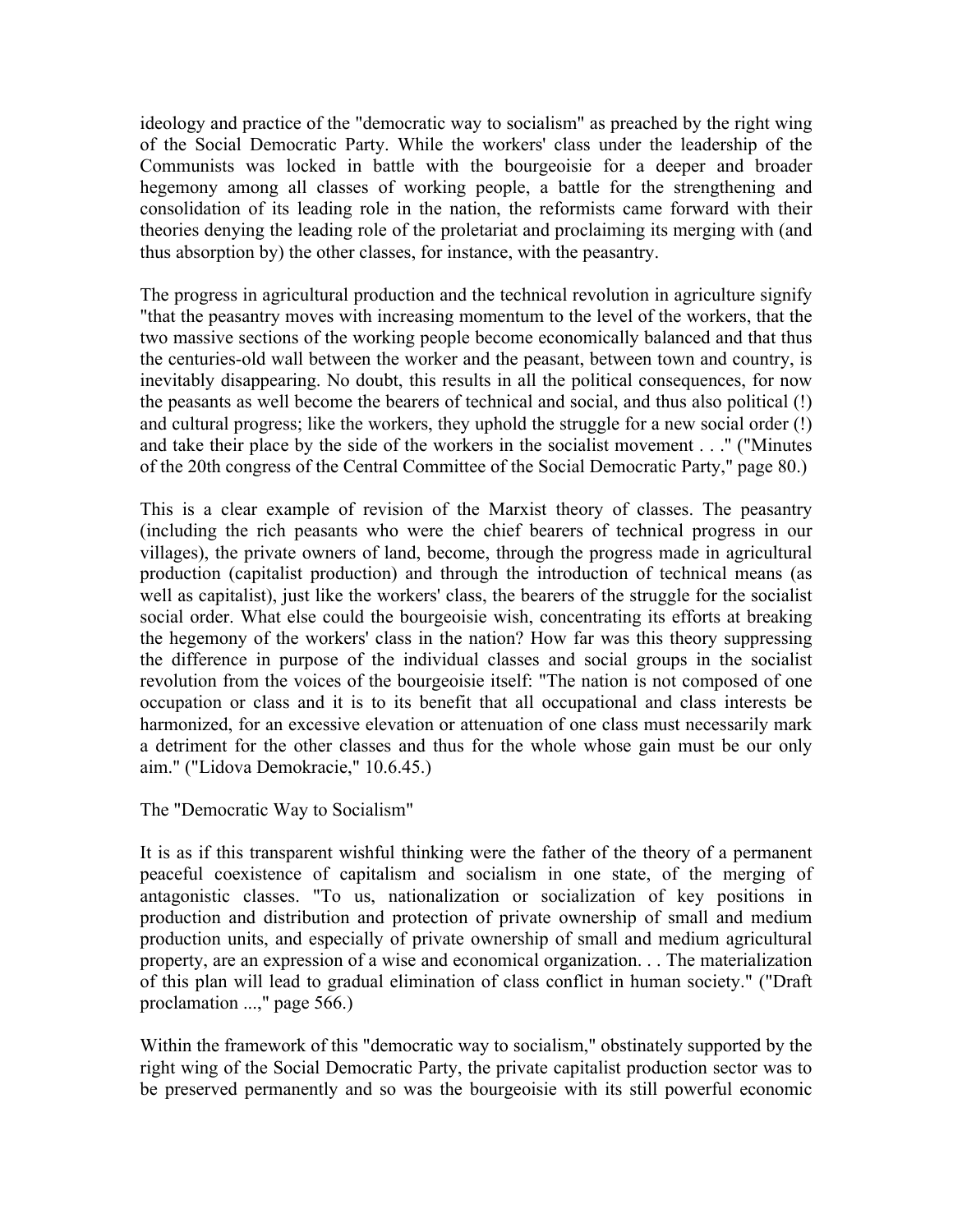foundation. Also permanently to be preserved was its position of strength, used to the dissipation of the country's economy and for political discrimination against the workers' class heading the state.

Also, the old reformist understanding of the role of parliament manifested itself under the influence of the right wing of social democracy, both in theory and practice, in the years 1945-1948 and was in crass conflict with the revolutionary line of using the parliament followed by the Communists. In complete accord with that line, the 20th Congress of the Social Democratic Party proclaimed that "the center of all political life will be the National Assembly" (p. 66). The proclamation of this principle was not made by chance. "In every (!) democracy parliament support for the will of the people is the most important." ("Social Democracy and the Rights of the National Assembly," "Cil," 1946, page 5.) "In the parliamentary system (bourgeois as well?) decisions are made before the eyes and under the direct control of the people." (V. Erban, "Svet Prace," 14.9.46)

What this meant in practice was well defined in A. Samek's article entitled "On the Reactionary Role of the Social Democratic Ideology of Transition of National and Democratic Revolution into a Socialist Revolution" ("Filosoficky Casopis," vol. 1955, No. l.):

"In practice this meant that whenever the people manifested its will otherwise than through its representatives in the National Assembly, the right wing of Social Democracy raised its voice in opposition to it. When in the course of the fight for the 'Hradec Program' the Communists appealed straight to the people and when the peasants approved this program at their meetings and sent their representatives to the National Assembly to voice their demands, the right wing of the Social Democratic Party reacted as follows: 'The Communists began to arrange public meetings of the peasants. This grew into a whole campaign organized with a view to compelling the National Assembly, also with the help of deputations dispatched to the parliament to pass the draft submitted by the Ministry of Agriculture without change. With such influencing of the parliament and with these methods employed by the Minister, we could naturally not agree.' (Report on activity, p. 13.) The people must not take a resolute position against the bourgeoisie; it is only allowed to discuss through its representatives in the parliament! When the bourgeoisie kept pronouncing, due to its position in the Ministry of Justice and in the Courts, disgracefully mild sentences against traitors and when the people raised their voices resolutely against this state of affairs, the CS Social Democratic press wrote that the Courts (in the given case, the bourgeoisie), and not the street (i.e., the working people), should judge. When the SNB takes steps against the enemies of people's democracy, when it openly defends the interests of the people and not those of the bourgeoisie, the Report complains as to the 'political influencing and misusing of the security apparatus' (p. 48). When the National Assembly discusses the bill on the enlightenment of officers of the security force, CS Social Democratic deputies submit a resolution stating that political education of the SNB is unnecessary! Thus the workers' class was to be deprived of its important weapon. On 2 July, 1946, 'Pravo Lidu' writes that CS Social Democracy will not let itself be influenced by public proclamations, stoppages of work, demonstrations, etc. These facts prove clearly that Social Democracy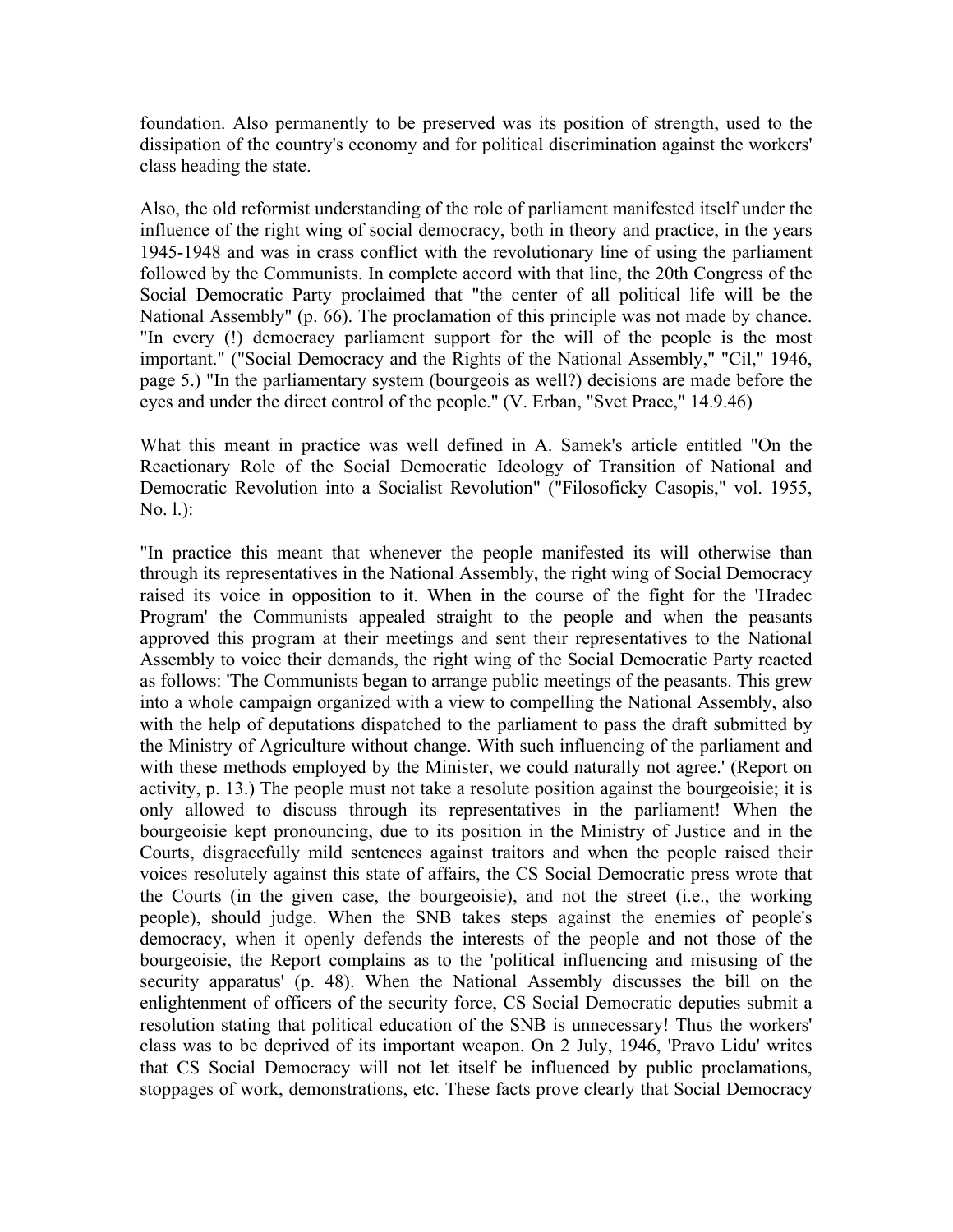opposes the true rule of the people and tries to undermine the political activity of the working people, limit their political horizon, and make them a helpless tool in the hands of bourgeois politicians."

This characteristic may be supplemented by an example demonstrating how the theory and practice of Social Democratic isolation of parliament from the revolutionary struggle of the masses of working people suited the bourgeoisie. When, in the fall of 1945, the bourgeoisie opposed the decree nationalizing key and heavy industries, the CPCS decided to appeal to the people. A gigantic mass movement for nationalization ensued, pressing the bourgeoisie with its back against the wall. The bourgeoisie, afraid of the pressure of the popular masses, proclaimed: "We consider any pressure demanding an accelerated approval of the decree to be harmful. The government needs nothing more than peace and time . . . ." ("Lidova Demokracie," 26.9.45.)

The pressure of the people's masses holding the bourgeoisie in its pincers was to be relaxed. The Social Democratic Minister of Industry, Lausman, attempted at the decisive moment to frustrate the political activity of the working people. "Folks, have patience, the draft decree on nationalization of big industry has 46 paragraphs and we are arguing the first." ("Pravo Lidu," 24.9.45)

From Capitalism to Socialism Through Democracy

In order that the reformist "democratic way" to socialism be complete, there had to be, of course, a denial of the basic condition of the possibility of victory for socialism — of the dictatorship of the proletariat. "Our state has decided for socialization in the democratic manner, that is to say, through the ballot and not through revolution and dictatorship." ("Minutes of the 20th congress of the Social Democratic Party," page 161.) Thus, solving the problems of transition from capitalism to socialism, of breaking the desperate resistance of the bourgeoisie, of expropriating the exploiters and transforming small private capitalist production into socialist production on a large scale, should be possible without the direction of policy by the workers' class, without the dictatorship of the proletariat — just by phrases about some kind of pure democracy; in other words, revision and denial of the basic maxim of Marxist-Leninist theory of classes and class struggle.

The reformist theory and practice of the "parliamentary way," although flavored by new conditions, remained what it has always been, even on the soil of people's democracy, a theory and practice of the defense of the bourgeoisie. Its aim was the undermining of the leading role of the working class in the revolution, for it denied the necessity itself of a revolution, proclaimed the possibility of a permanent cooperation with the bourgeoisie, attempted to isolate Parliament from the revolutionary pressure of the working people and preserve it as an organ for co-operation with the bourgeoisie, negated the necessity of a dictatorship of the proletariat, and instead of a necessity of a proletarian democracy it nurtured illusions of "pure democracy." Therefore even in the people's democratic system in which the working people under the leadership of the Communist Party are able to see daily, in the course of attaining political, economic and social demands, the result of their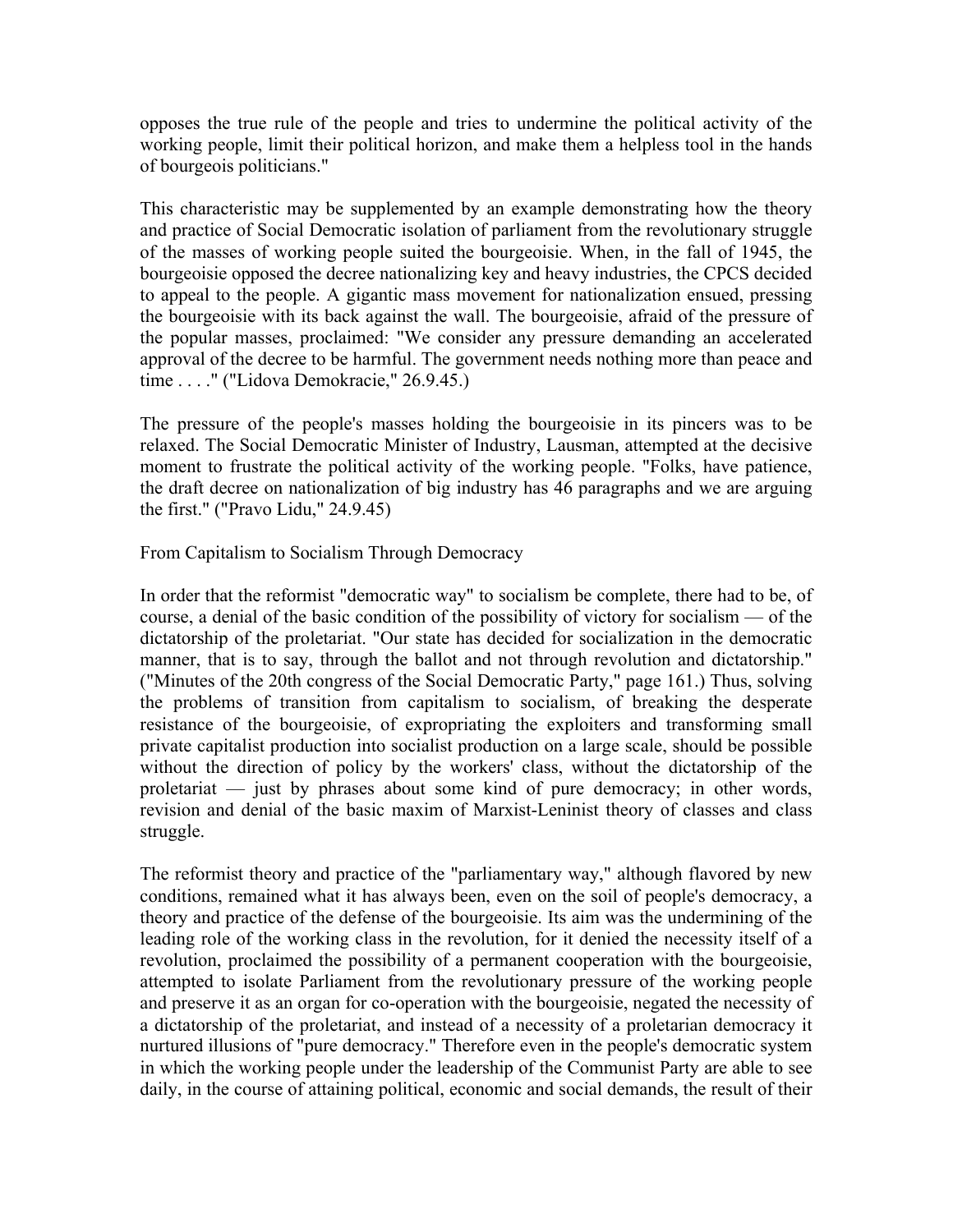revolutionary unity and of the perfidy of the reactionary bourgeoisie, it was necessary to fight systematically against the destructiveness of reformism subservient to the bourgeoisie. The Social Democratic Party, which, as a whole, was already following the policy of cooperation with the Communists, was purposely cited as an example of the strong influence of reformism and of its dangers. Much more open and also much more transparent was the reformism of the National Socialist Party proclaiming "national socialism," definitely rejecting Marx' theory and attempting, without shame, to strengthen capitalism. This warning experience convincingly points to one of the basic conditions of a revolutionary use of Parliament for the purpose of transition to socialism; namely, to the necessity of "decisive rejection of opportunist elements unable to drop the policy of compromise with the capitalists and landowners." (20th congress of the Soviet CP, "Nova Mysl," February 1956, p. 23.)

Therefore, if the workers' class is to create under its leadership a united revolutionary popular movement able to break the resistance of the reactionary bourgeois forces, if it is to transform a bourgeois parliament into an organ of the will of the working people and to use it as an instrument for a peaceful transition to socialism, it must fight systematically and energetically against reformism with its treacherous ideology and practice. Therefore, it is the duty of the workers' class to continue and step up its criticism of the reformists who, following their theory of the "parliamentary way to socialism," cannot and do not want to use the parliament in the fight against the capitalists and refuse to mobilize, organize and utilize the people's masses against the counter-revolutionary bourgeoisie.

The fight against the opportunists who are unable to drop their policy of cooperation and compromise with the capitalists and landowners, whether they are aware of it or not, cannot be separated from a systematic and purposeful effort to establish cooperation and to create a unity of action with Social Democratic and other socialist parties. This has been made possible by the change of objective and subjective processes in the world during this present historical epoch. The struggle for the preservation of national independence, democracy, peace and the betterment of the social position of the working people presents itself, under present conditions, increasingly as a common task of Communist and all other political parties and organizations which acknowledge the principles of socialism and democracy. In the present situation, not the questions of fundamental differences should be emphasized but those questions which are common and which reflect immediate interests.

Evidence of the possibility and success of such a struggle is again to be found in our own experience. In the course of the fight against the occupiers and their helpers among the big bourgeoisie in this country, in the course of the fight for the recovery of national and state independence and of the anti-fascist fight for democratic right of the people, a broad National Front of workers, peasants, tradesmen, intelligentsia and part of bourgeoisie was created. This National Front, headed by the workers' class, represented a decisive internal force ensuring the victory of the national and democratic revolution.

The Creation of a Socialist Bloc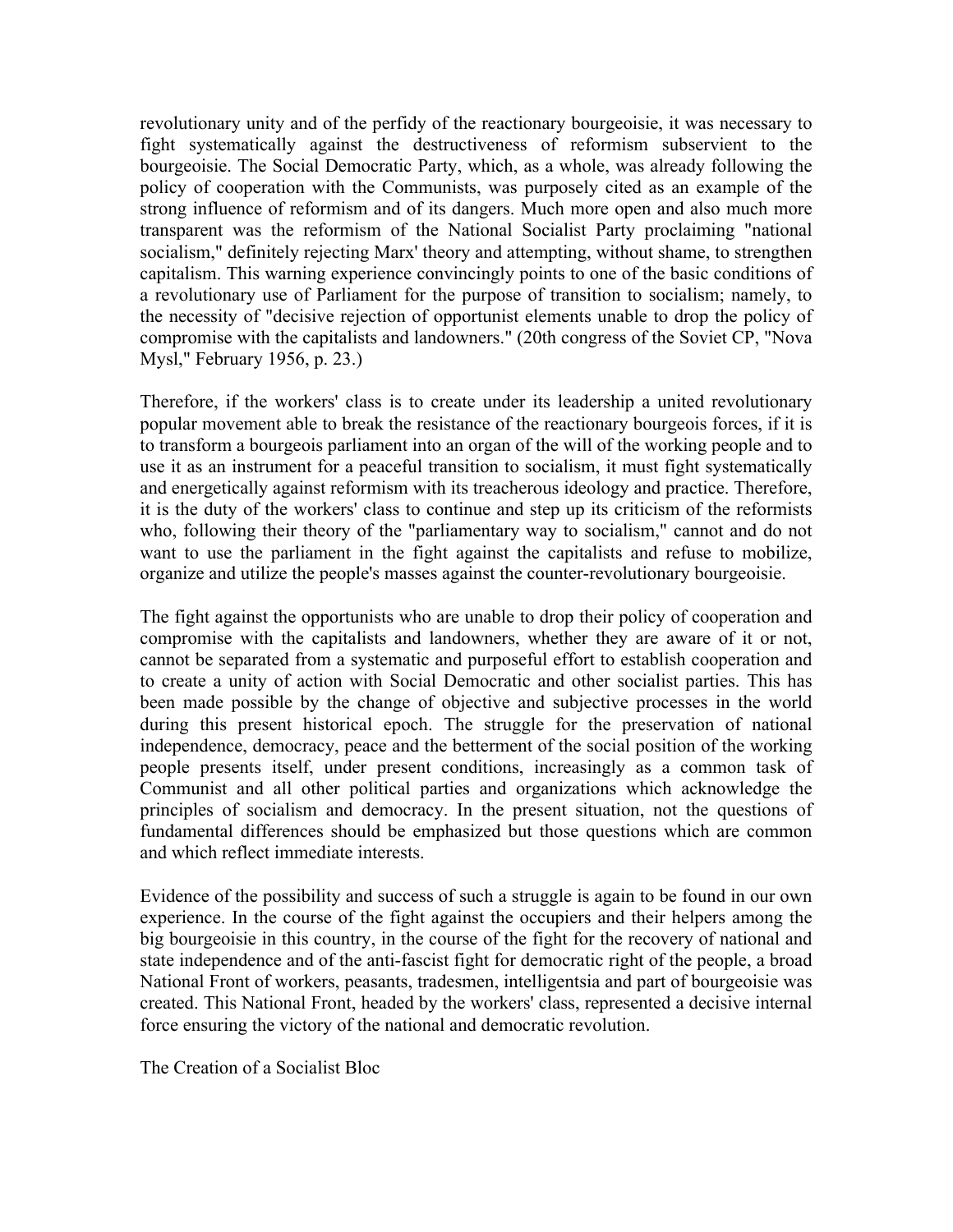The unity of action of the workers' class and the strong influence of the ideas of socialism, manifesting itself in the course of the national and democratic revolution, made it possible to conclude, in June 1945, within the framework of the National Front, a "socialist bloc." The creation of the socialist bloc within the National Front signified an agreement between the CPCS, the CS Social Democratic Party and the CS National Socialist Party on a common advance in all questions resulting from the execution of the Kosice government program. The existence of the "socialist bloc," whose representatives were in the majority in government, could signify the possibility of a relatively fast transition to socialism while a continuous strengthening of left and truly socialist elements in the non-Communist parties was proceeding. The practice and development of the forces in the country has shown, however, that the main significance of the agreement was the fact that this agreement, concluded before the eyes of rank-and-file members of the parties concerned, strengthened the unity of the workers' class and made it more difficult for the bourgeoisie and its agents in the leadership of the National Socialist and Social Democratic parties to find a way out of the obligation to execute the government program which had become the political foundation of the bloc. (It fulfilled the tactical principle of obtaining from all unreliable allies concessions, obligations and promises as far-reaching as possible, this being the surest way to compromise them and to help the faithful allies within these parties. This device and this form of cooperation may lead in another situation in other countries to a gradual rapprochement between the socialist parties and this to far greater and deeper consequences.) Both these agreements and this cooperation — the creation of the National Front with the representatives of other political parties and the creation of the "socialist bloc" — were and could be effected only because they came into being under the pressure of the unity of popular masses, their actual cooperation from "below."

The whole course of the struggle in the years 1945-1948 demonstrated that the decisive and basic factor in creating and strengthening the action unity of the workers' class is its creation from "below" in the course of the fight for immediate political, economic and social demands of the working people. Thus, for instance, when in 1947 the Communists put forward in the government the demand of a "Millionaires' Levy" for the benefit of the peasants suffering through the consequences of a catastrophic drought, even the representatives of the Social Democratic Party raised their voice against this demand. The Communists immediately organized a common stand and pressure by the popular masses, especially a common and resolute stand of the workers' class, for the approval of this demand. "Rude Pravo," the central organ of the CPCS, published immediately after the refusal to approve the "Millionaires' Levy" the names of all the ministers who voted against the measure and added the following disclosure: "All these gentlemen were elected by our people in the honest belief that they have subscribed to the program of the National Front. However, by their attitude, they demonstrated to the broad masses of workers, peasants, office workers and tradesmen who elected them that they protect millionaires, speculators, industrialists, landowners and merchants. There are only 35,000 such people in our country. Their votes would hardly suffice for two mandates. In fact, they found supporters in the four parties of the National Front in the government." ("Rude Pravo," 4.10.57.)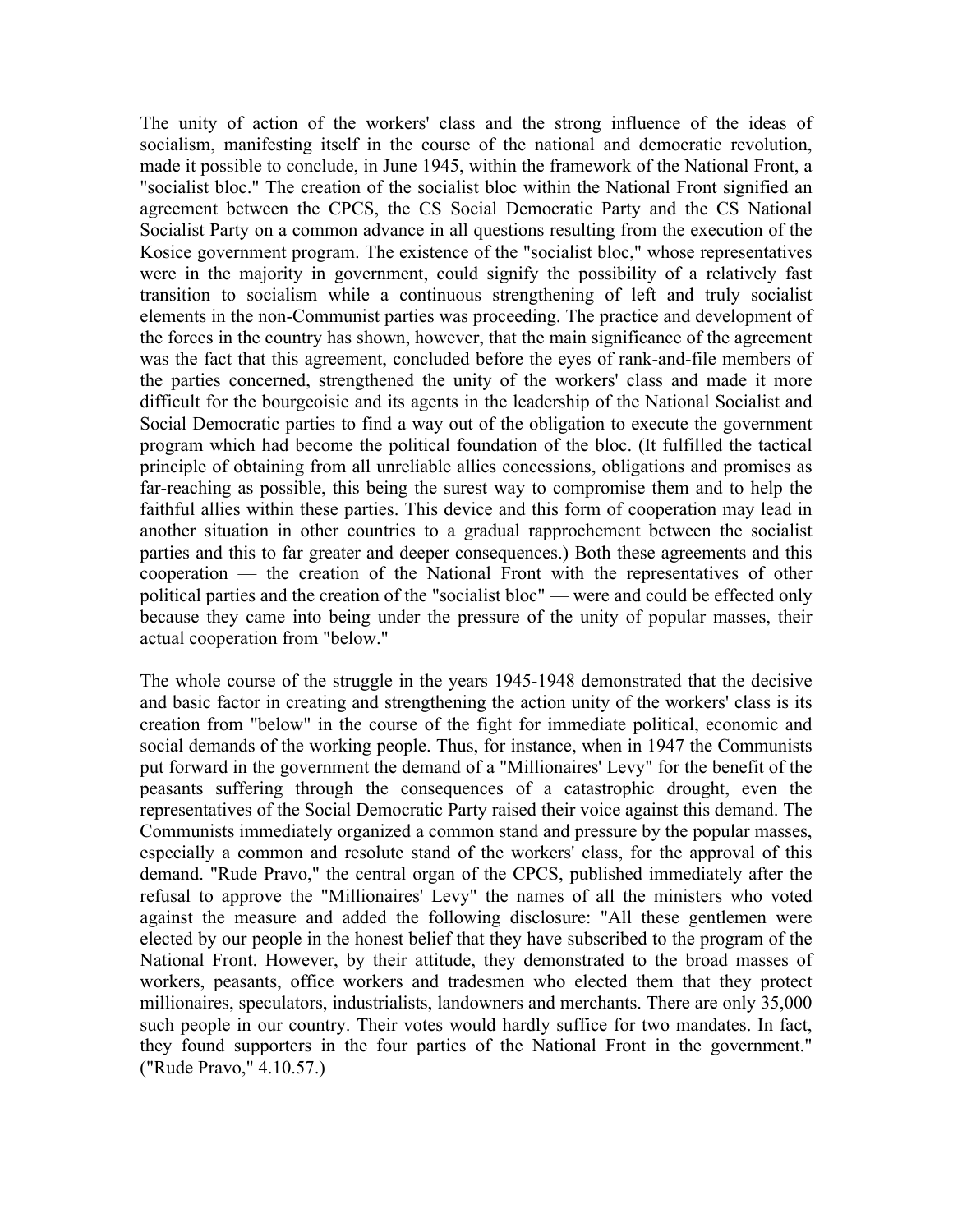This comprehensive and clear demand of the Communists brought the rank and file members of the Social Democratic Party into the common fight against the right wing forces in their own party: Organizations as a whole stood resolutely behind the common actions. This represented a very strong pressure on the leadership of the Social Democratic Party, a weakening of the right wing and strengthening of the left, with the result that after a week's struggle, on September 11, an agreement was concluded between the leadership of the CPCS and the leadership of the Social Democratic party on common action. This agreement contained very important obligations on both sides:

1. to submit a common draft proposal for the "Millionaires' Levy";

2. to proceed jointly in the question of remuneration of state employees;

3. to fight for the unity of the National Front and to appeal to the membership of both parties to act in unity from "below."

### From Democracy, to Socialism, to Marxism

This whole tactic offers a clear example of the decisive influence of unity at the bottom upon the possibility of effective cooperation with the leadership of other socialist parties. This tactic which the Communists employed during the whole period 1945-1948, i.e., during the period of transition from national and democratic revolution to socialist revolution, led to a strengthening and greater decisiveness on the left wing of the Social Democratic Party and to its successive shift to the positions of true revolutionary Marxism and, thus, to its gradual ideological harmony with the Communists. It prepared conditions for the left wing of the Social Democratic Party to expel right-wing representatives from the party at the moment when the right, reformist wing prepared for an open crossing to the side of the bourgeoisie (in the February crisis in 1948), to cleanse the party and to increase substantially the party's cooperation with the Communists.

Our experience with the creation of an action unity of the workers' class, one of the fundamental conditions of a peaceful transition to socialism, shows that the center of its true beginning must be pressure from below, systematic uncovering of the reformist theory and of cooperation with the bourgeoisie, a common fight of the broad masses of all socialist parties or parties and organizations approving the revolutionary demands of the working people; in other words, direct actions from below based on our own experience of fighting and winning.

### The Soviet Model

Apart from this, the practical experience of the Czechoslovak way to socialism confirmed the validity of many basic experiences of the Great October Revolution. In these basic, generally valid experiences of socialist revolution, the Soviet Union stands as an example for all; thus, in spite of its specific aspects, our revolution has taken its course and follows basically the way taken by the Soviet Union. It is a very important task, also, from the point of view of the international workers' movement and its needs, to analyze how far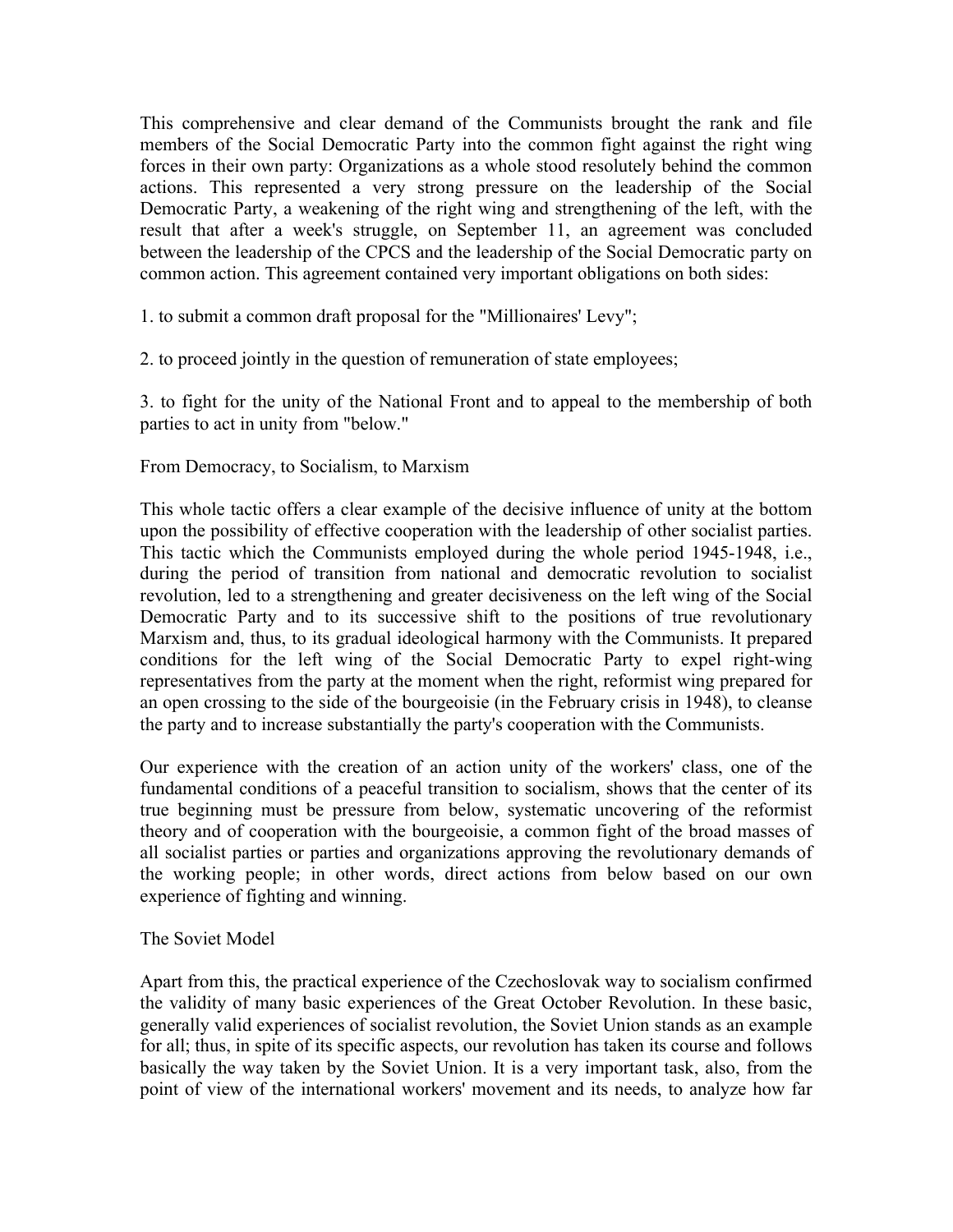the generally valid principles of socialist building are applied under the concrete historical conditions prevailing in our country. All our experiences must be scientifically classified; it must be shown under what situations and conditions they originated and the process of their materialization must be demonstrated.

Our example has shown that Czechoslovakia's transition to the building of socialism was successful only because it was under the political direction of the workers class headed by the Marxist-Leninist Czechoslovak Communist Party. It has shown that the specific form of transition did not affect in any way the substance of the new force created by the socialist revolution, the dictatorship of the proletariat. It confirmed the validity of Lenin's maxim saying that every nation advancing towards socialism "will add something specific to any existing form of democracy, to any existing form of dictatorship of the proletariat, to any concrete pace of socialist transformation of the various aspects of social life." (Lenin's Works, CS edition 1957, page 71.)

While the tasks and the form of the dictatorship of the proletariat established by the proletariat in the October Socialist Revolution corresponded to the actual historical situation in Russia and to the contemporary relationship of internal and international class forces, the tasks and the form of the dictatorship of the proletariat in people's democratic Czechoslovakia correspond to the actual historical situation in Czechoslovakia. This form of the dictatorship of the proletariat differs by a number of points from the form adopted by the October Socialist Revolution:

• By the existence of the National Front as a political expression of unity between the workers' class and the working peasantry and the other working people;

• By the existence of more political parties within the framework of the National Front. These non-Communist political parties are, in their substance, petty-bourgeois parties, fully recognizing, however, and subordinating themselves to, the leadership of the CPCS and serving the building of socialism and the common fight of the people for peace;

• By the recognition of former bourgeois parliamentary institutions, such as the parliament, president, etc., which have, however, adopted a new, socialist purpose;

• By not depriving the bourgeoisie of the right to vote, having adopted the principle of universal, secret and direct ballot. Our way has supplied a definite proof that Marxism-Leninism has nothing in common with a "cult of violence" and has shaken very seriously the lying propaganda of reformism, attempting to persuade the working masses that the basic difference between the revolutionary workers' movement and reformism lies in the question of a "non-bloody" way to socialism. The violence employed by the Great Socialist October Revolution was forced upon the proletariat of Russia by Russian and international bourgeoisie. This violence of the Great Socialist October Revolution, was therefore, only a necessary, specific aspect corresponding to the historical situation, and not a generally valid rule of a socialist revolution.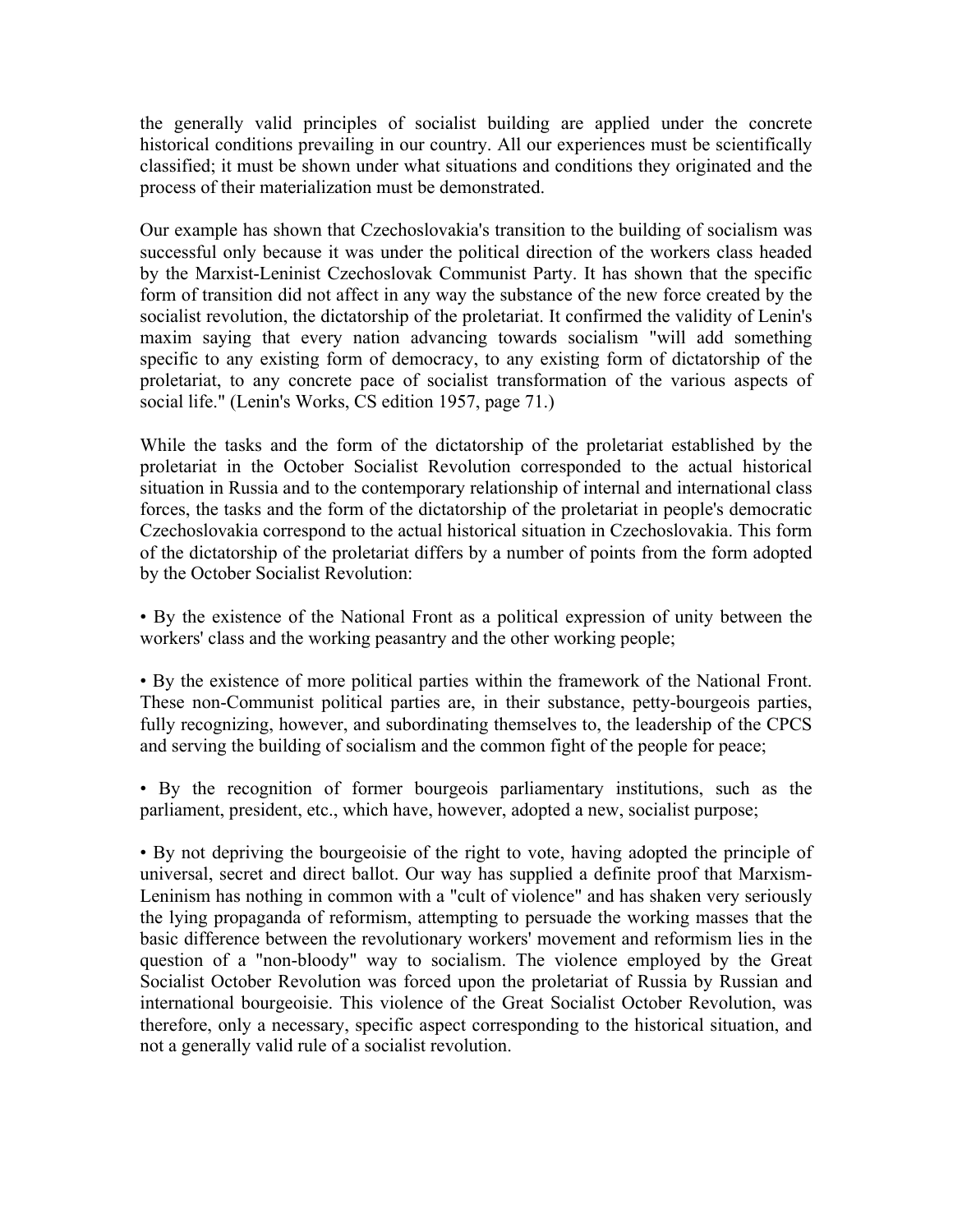In 1919, in the midst of a grave civil war in Russia and in the days of the foundation of the Hungarian Soviet Republic, V. I. Lenin proclaimed:

"In a state in which the bourgeoisie do not offer such furious resistance, the situation for Soviet power will be easier; it will be able to work there without violence, without the bloody way forced upon us by Messrs. Kerensky and the imperialists . . . Other countries arrive at the same goal, Soviet power, by another, more human way . . . The example given by Russia alone was not fully understandable to the workers everywhere in the world. They knew that there were Soviets in Russia; they all were for the Soviets, but they were frightened by the horrors of the bloody fight. The example of Hungary will be decisive for the proletarian masses, for the European proletariat and for the working peasants." (V. I. Lenin: "Works," vol. 29, CS edition, 1955, page 264, 265.)

Also, a "cult of violence'' cannot be followed by the workers' class, because a violent armed fight is not at all advantageous to it from the point of view of its aim — the achievement of a complete socialist revolution. This aim combines two inseparable tasks: to oust the power of the bourgeoisie and to organize a new, higher method of social production, to organize and build socialism. The latter task is more serious and more difficult, for it is the greatest source of strength required for the definite victory over the bourgeoisie, a source of firmness and steadfastness of the dictatorship of the proletariat.

It is just this more difficult and serious, more decisive task that the workers' class can fulfil much faster with the help of peace production forces, without a civil war — which is unthinkable — without disorganization of the country, destruction of production forces, without the sacrifice of the best cadres of the workers' class which, instead of following the slogan, "All for the fastest socialist transformation of the country," must execute the slogan "All for the victory on the civil war front."

When V. I. Lenin evaluated the reasons for the imperialist intervention in the Great Socialist October Revolution and its consequences, he pointed to the following fact:

"The West European capitalist powers did everything possible, partly on purpose, partly spontaneously, to throw us back and to use the civil war in Russia for the greatest possible devastation of the country. It was just this outcome of the imperialist war which had considerable advantages for them: if the revolutionary order in Russia could not be extirpated, then, at least, the progress toward socialism could be retarded. This was the way in which these powers were thinking, and from their point of view they could have hardly thought differently. In actual fact they reached the aim half way. They did not destroy the new order brought about by the revolution but they did prevent it from making such progress that would confirm the correctness of socialist predictions enabling the socialists to expand rapidly the production forces and to develop all those possibilities which form the basis of socialism, to prove to the whole world clearly what enormous forces are hidden in socialism and that humanity was now entering a new stage of development with extraordinary and splendid opportunities." (V. I. Lenin: "Works", vol. 23, CS edition, 1955, p. 498.)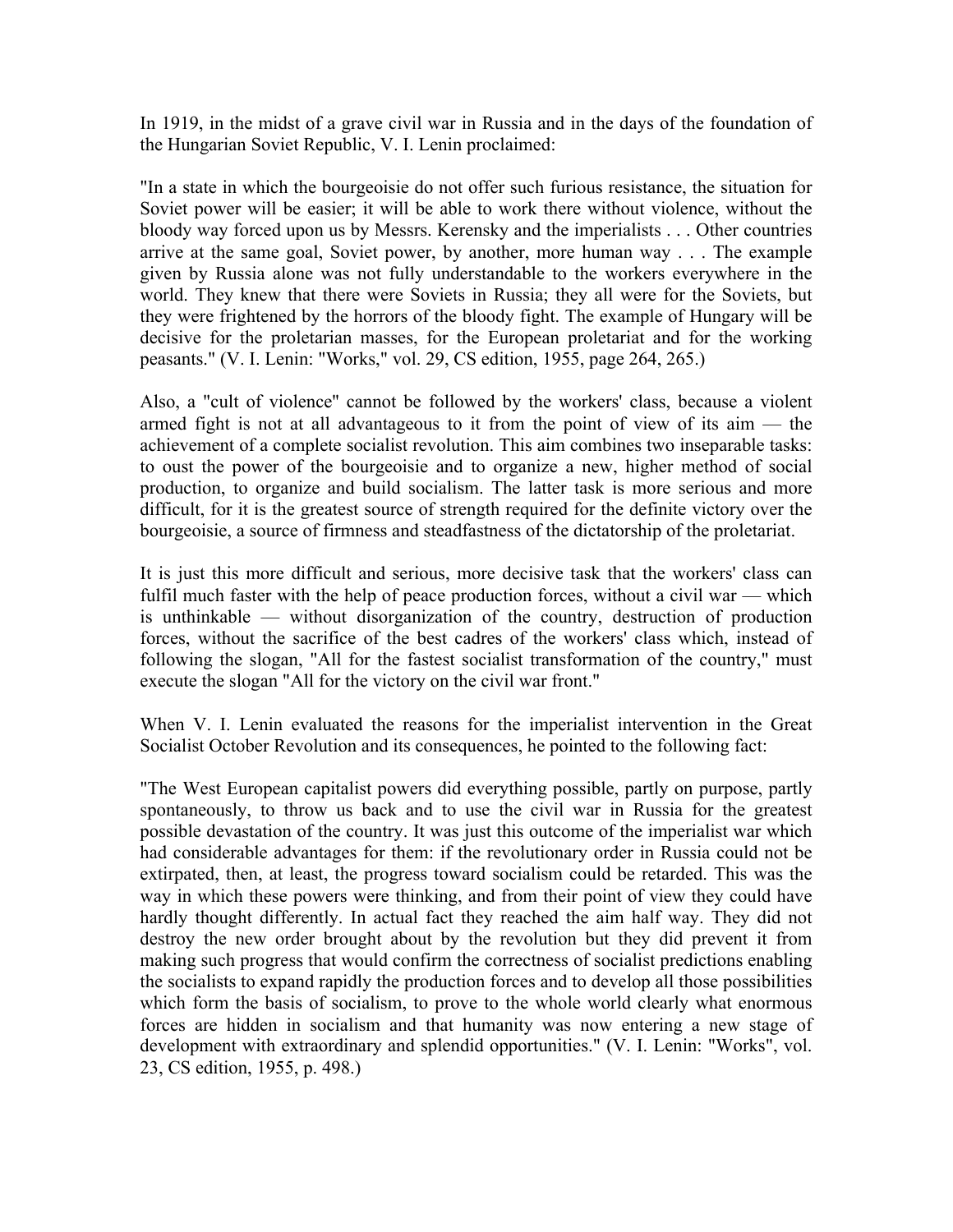The Czechoslovak example is evidence that an apparently slower progress of socialist revolution (by gradual transition of national and democratic revolution into a socialist revolution) was actually the faster way, because the two-in-one task of the socialist revolution began to be fulfilled simultaneously. While fast removal of the consequences of war, efforts to renew quickly production forces, economic progress of the country, a new working discipline, advance of education and culture, were at first aimed at the total political defeat of the bourgeoisie, all these efforts, in their consequence, created simultaneously the main conditions of a faster and more definite securing of power in the hands of the working class. In February 1948, i.e., at the time when the workers' class had already achieved all political power and when the people's democracy was realized as a state of the dictatorship of the proletariat,

(a) the state apparatus was already in existence in principle and the working class could use it in its fight for socialism;

(b) the first important successes had already been achieved in creating a new working discipline and a new relationship to work;

(c) the working masses had already gained experience in state, organizational and educational work;

(d) new forms of organization of working people were in existence, as required for leading the broad popular masses in socialist building; these new forms represented an important part of the system of the dictatorship of the proletariat following a complete assumption of power by the working class;

(e) the economy of the country, disrupted by the war, was already rehabilitated in principle.

All this is created and achieved by the proletariat only after its victory, if violent attainment of socialism through civil war must be chosen. This is truly convincing evidence that a "cult of violence" is absolutely unacceptable for Marxist-Leninist parties because it is in conflict with their fundamental needs and aims. The confirmation of this principle by the actual course of our revolution has greatly enhanced the attraction of socialism.

The Czech Example: Building Proletarian Internationalism

In appraising our experiences and our contribution to the international workers' movement this must not be forgotten. The possibility of the peaceful progress of socialist revolution making revolutionary use of the parliament, as pointed our by the 20th Congress of the Soviet CP, is a product of new class conditions created by far-reaching objective and subjective changes in the world. It is a product of class consequences resulting from the existence of the world socialist system and its political, economic and ideological strength. People's democratic Czechoslovakia, as one of the most highly industrialized states in the world, is a very important part of this system. The fast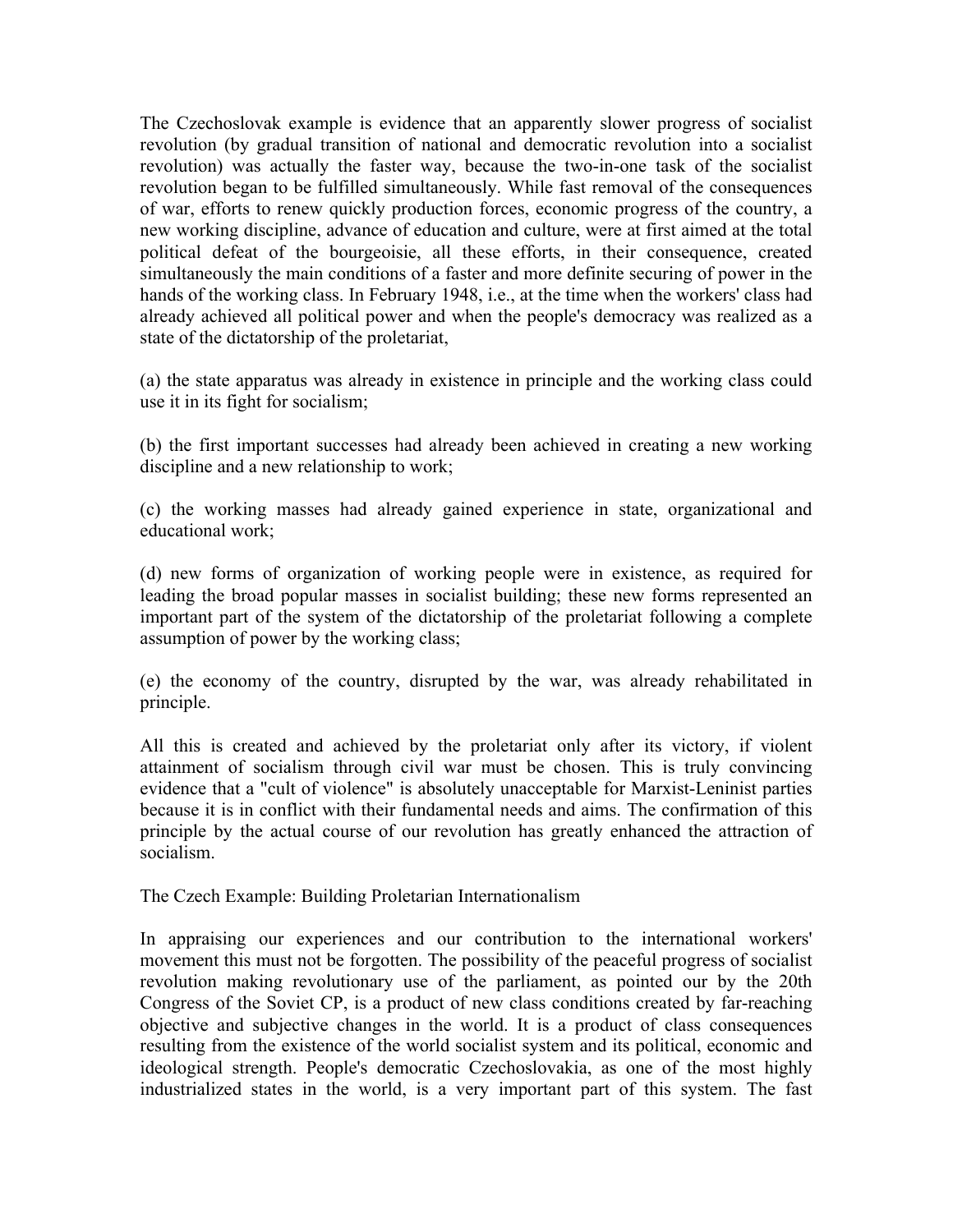industrial expansion and the growing standard of living in people's democratic Czechoslovakia take a direct part, through their consequences, in the changes in objective and subjective processes in the world, processes weakening capitalism and strengthening socialism. They take an active part in the creation of conditions in which the possibility of the peaceful advancement of socialist revolution exists and in which it can be materialized. The working people of Czechoslovakia, like the working masses in all countries of the world socialist system, have the good fortune that their building and their systematic raising of the living standard also promote the concrete purpose of their proletarian internationalism. Through their successes, they prepare the ground for the Communist parties, for the workers' classes and for the broad masses in the capitalist countries and countries dependent upon them for a peaceful transition to socialism with the help of the Parliament. (The example of Hungary demonstrates how every success, and every failure, exerts a direct and deep influence on the formation of the fundamental force for this transition — on the formation of a broad united popular front on the winning over of new allies of the workers' class.)

Such is and must be our contribution, an unusually valuable and instructive contribution, to the international workers' movement, a contribution to the creation of conditions favorable to an accelerated march of the world proletarian revolution.

### About Robert Welch University Press ...

This new edition of *And Not A Shot Is Fired* is an edifying successor to *Philip Dru: Administrator* — the premier book-length publication of Robert Welch University Press. In the Foreword to *Philip Dru*, journalist William Norman Grigg described that novel (written by Woodrow Wilson's "alter ego," Edward Mandell House) as being an essential part of any political science student's collection of "political works which are read primarily for precautionary reasons."

 Though published as a work of fiction in 1912, *Philip Dru* served as a clear blueprint for the heinous "isms" of the middle part of this century that drew the world into two world wars, and coerced a substantial portion of the earth's population into living under totalitarian collectivism.

*And Not A Shot Is Fired* is a case study of the effects of such machinations on a single country — Czechoslovakia. Thomas R. Eddlem notes in its Foreword: "This document is a 'how-to' manual for totalitarian takeover of an elected parliamentary system of government through mainly legal and constitutional means." Kozak and his coconspirators manipulated the Czechoslovak people into voting themselves into slavery by using what he called "pressure from above" and "pressure from below."

But why should a busy modern American set aside the time to read this brief history of an extinct state? The reason is that the same tactics described in Kozak's book are in wide use today, by other conspirators. As former Czechoslovakian Vice-Premier Petr Zenkl warned: "Read it and heed it, gentlemen of the Free World, while you are free."